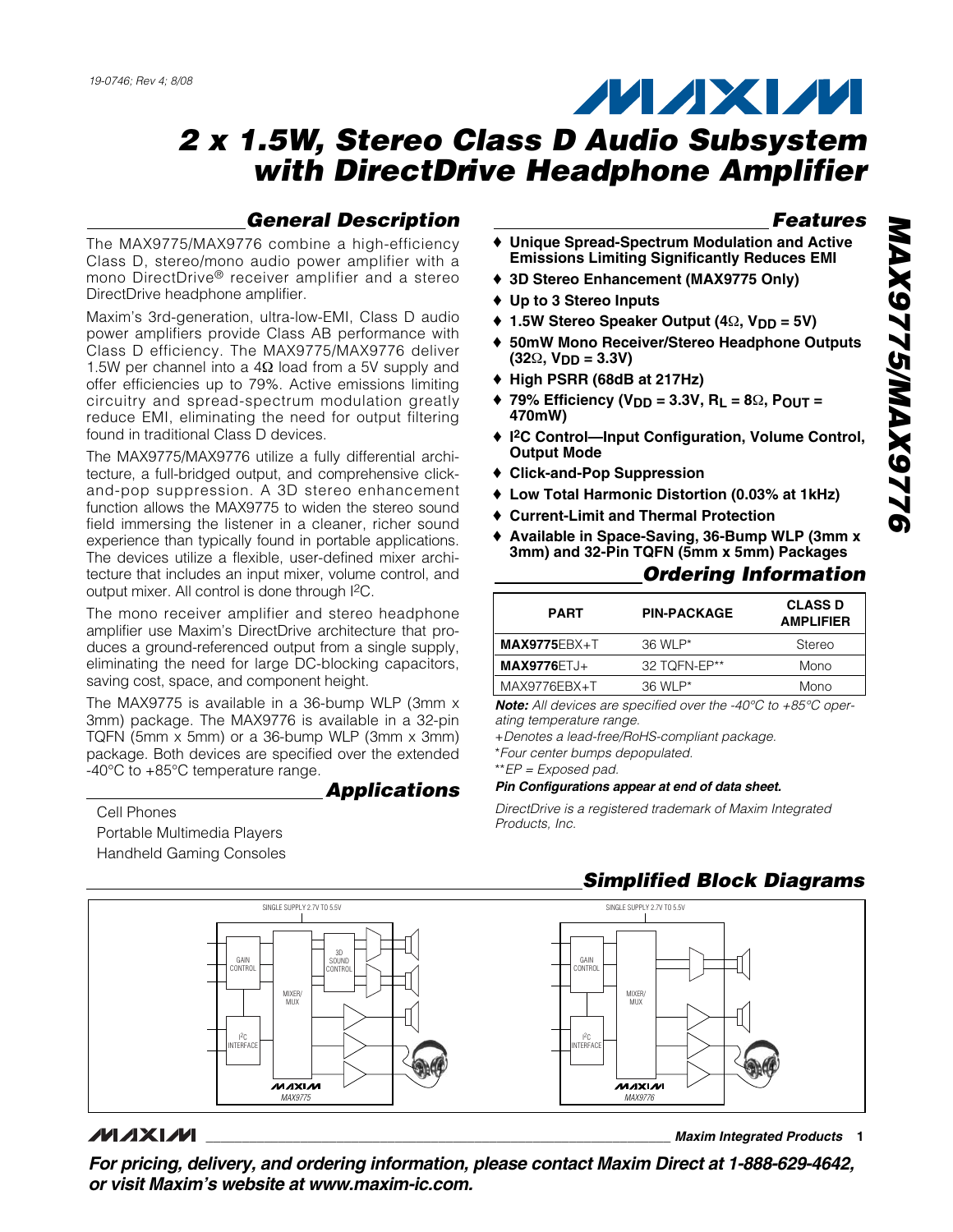## **ABSOLUTE MAXIMUM RATINGS**

| HPL, HPR to GND(CPV <sub>SS</sub> - 0.3V) to (CPV <sub>DD</sub> + 0.3V)          |  |
|----------------------------------------------------------------------------------|--|
|                                                                                  |  |
|                                                                                  |  |
|                                                                                  |  |
|                                                                                  |  |
| Continuous Current In/Out of PV <sub>DD</sub> , PGND, CPV <sub>DD</sub> , CPGND, |  |
|                                                                                  |  |
|                                                                                  |  |
| Continuous Input Current (all other pins) ±20mA                                  |  |

| Duration of Short Circuit Between                     |  |
|-------------------------------------------------------|--|
|                                                       |  |
| Duration of HP_, OUT_ Short Circuit to                |  |
|                                                       |  |
| Continuous Power Dissipation ( $T_A = +70^{\circ}C$ ) |  |
| 36-Bump (3mm x 3mm) UCSP Multilayer Board             |  |
| (derate 17.0mW/°C above +70°C)1360.5mW                |  |
| 32-Pin (5mm x 5mm) TQFN Single-Layer Board            |  |
| (derate 21.3mW/°C above +70°C)1702.1mW                |  |
| 32-Pin TQFN Multilayer Board (derate 34.5mW/°C        |  |
|                                                       |  |
|                                                       |  |
| Operating Temperature Range 40°C to +85°C             |  |
| Storage Temperature Range -65°C to +150°C             |  |
| Lead Temperature (soldering, 10s)+300°C               |  |
|                                                       |  |

Stresses beyond those listed under "Absolute Maximum Ratings" may cause permanent damage to the device. These are stress ratings only, and functional operation of the device at these or any other conditions beyond those indicated in the operational sections of the specifications is not implied. Exposure to absolute maximum rating conditions for extended periods may affect device reliability.

## **ELECTRICAL CHARACTERISTICS**

(V<sub>DD</sub> = PV<sub>DD</sub> = CPV<sub>DD</sub> = 3.3V, V<sub>GND</sub> = V<sub>PGND</sub> = V<sub>CPGND</sub> = 0V, SHDN = V<sub>DD</sub>, I<sup>2</sup>C settings (INA gain = +20dB, INB gain = INC gain = 0dB, volume setting = 0dB, mono path gain = 0dB, SHDN = 1, SSM = 1). Speaker load resistors (RLSP) are terminated between OUT\_+ and OUT\_-, headphone load resistors are terminated to GND, unless otherwise noted. C1 = C2 = C3 = 1µF. T<sub>A</sub> = T<sub>MIN</sub> to T<sub>MAX</sub>, unless otherwise noted. Typical values are at  $T_A = +25^{\circ}C$ .) (Note 1)

| <b>PARAMETER</b>            | <b>SYMBOL</b>                                 |                                                            | <b>CONDITIONS</b>                     | <b>MIN</b> | <b>TYP</b> | <b>MAX</b>      | <b>UNITS</b> |
|-----------------------------|-----------------------------------------------|------------------------------------------------------------|---------------------------------------|------------|------------|-----------------|--------------|
| <b>GENERAL</b>              |                                               |                                                            |                                       |            |            |                 |              |
| Supply Voltage Range        | V <sub>DD</sub> , P <sub>VDD</sub> ,<br>CPVDD | Inferred from PSRR test                                    | 2.7                                   |            | 5.5        | $\vee$          |              |
|                             |                                               | Output mode 1, 6, 11 (Rx mode)                             |                                       |            | 6.3        | 10 <sup>1</sup> |              |
| Quiescent Current (Mono)    | <b>I</b> DD                                   | Output mode 4, 9, 14 (HP mode)                             |                                       |            | 8          | 12.6            | mA           |
|                             |                                               | Output mode 2, 7, 12 (SP mode)                             |                                       |            | 9.5        | 15              |              |
|                             |                                               | Output mode 3, 8, 13 (SP and HP mode)                      |                                       |            | 12.9       | 18              |              |
|                             |                                               | Output mode 1, 6, 11 (Rx mode)                             |                                       |            | 7          |                 |              |
| Quiescent Current (Stereo)  |                                               | Output mode 4, 9, 14 (HP mode)                             |                                       |            | 9          |                 |              |
|                             | <b>I</b> DD                                   | Output mode 2, 7, 12 (SP mode)                             |                                       |            | 16.5       |                 | mA           |
|                             |                                               | Output mode 3, 8, 13 (SP and HP mode)                      |                                       |            | 20         |                 |              |
| Mute Current                | <b>IMUTE</b>                                  | Current in mute (low power)                                |                                       |            | 4.7        | 10              | mA           |
|                             |                                               | Hard shutdown                                              | $\overline{\text{SHDN}} = \text{GND}$ |            | 0.1        | 10              |              |
| Shutdown Current            | <b>ISHDN</b>                                  | See the $l^2C$ Interface<br>Soft shutdown<br>section       |                                       |            | 8.5        | 15              | μA           |
| Turn-On Time                | ton                                           | Time from shutdown or power-on to full<br>operation        |                                       |            | 30         |                 | ms           |
| Input Resistance            | R <sub>IN</sub>                               | B and C pair inputs, $T_A = +25^{\circ}C$ ,<br>$VOL = max$ |                                       | 17.5       | 28         | 41.0            | $k\Omega$    |
|                             |                                               | A pair inputs, $T_A = +25^{\circ}C$ , $+20dB$              |                                       | 3.5        | 5.5        | 8.0             | $k\Omega$    |
| Common-Mode Rejection Ratio | <b>CMRR</b>                                   | $T_A = +25^{\circ}C$ , $f_{IN} = 1$ kHz (Note 2)           |                                       | 45         | 50         | 60              | dB           |
| Input DC Bias Voltage       | <b>VBIAS</b>                                  | IN inputs                                                  |                                       | 1.12       | 1.25       | 1.38            | V            |

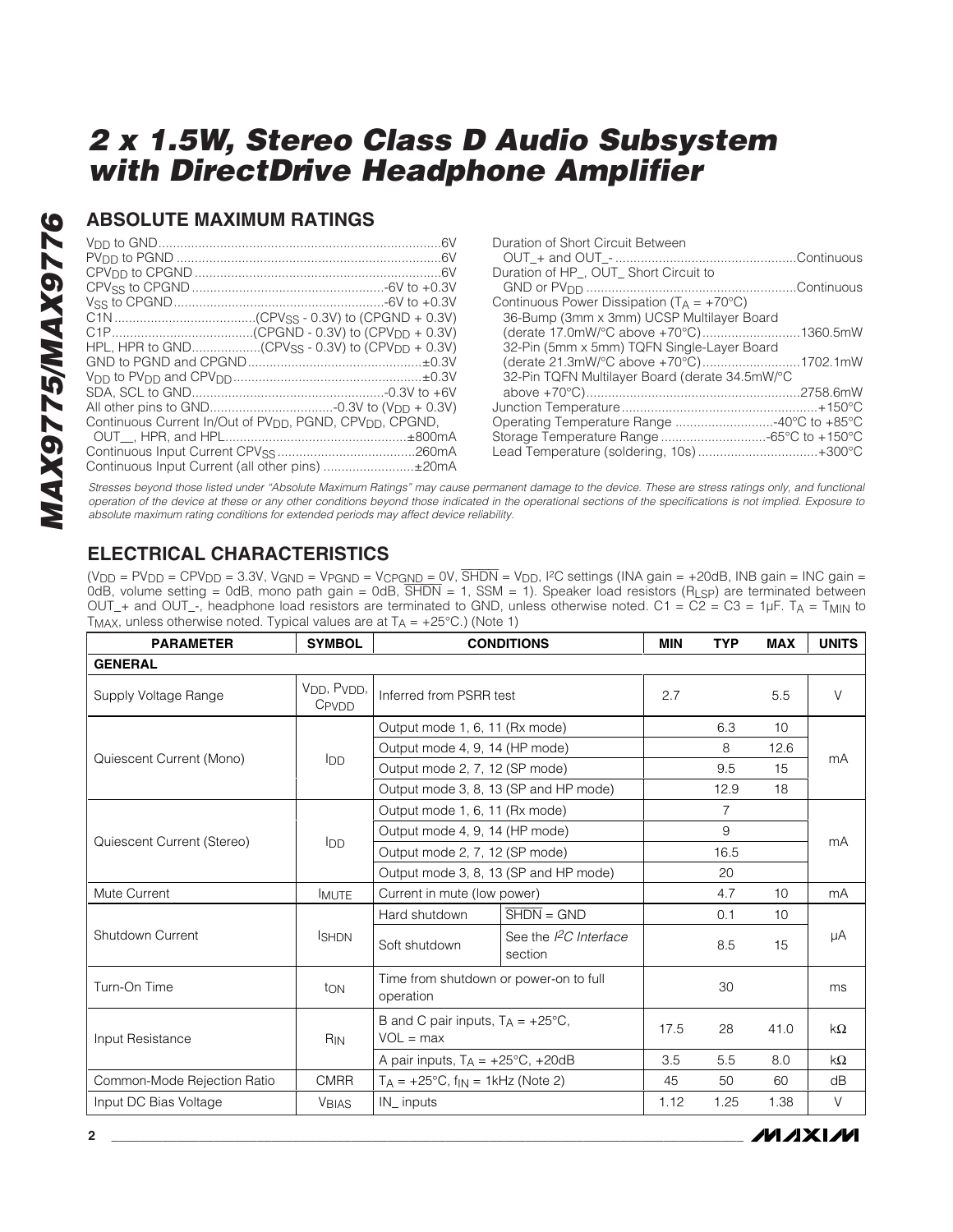## **ELECTRICAL CHARACTERISTICS (continued)**

(V<sub>DD</sub> = PV<sub>DD</sub> = CPV<sub>DD</sub> = 3.3V, V<sub>GND</sub> = V<sub>PGND</sub> = V<sub>CPGND</sub> = 0V, SHDN = V<sub>DD</sub>, I<sup>2</sup>C settings (INA gain = +20dB, INB gain = INC gain = 0dB, volume setting = 0dB, mono path gain = 0dB, SHDN = 1, SSM = 1). Speaker load resistors (RLSP) are terminated between OUT\_+ and OUT\_-, headphone load resistors are terminated to GND, unless otherwise noted. C1 = C2 = C3 = 1µF. TA = T<sub>MIN</sub> to T<sub>MAX</sub>, unless otherwise noted. Typical values are at  $T_A = +25^{\circ}C$ .) (Note 1)

| <b>PARAMETER</b>                             | <b>SYMBOL</b> | <b>CONDITIONS</b>                                                                                                | <b>MIN</b>                                  | <b>TYP</b> | <b>MAX</b>     | <b>UNITS</b> |     |  |
|----------------------------------------------|---------------|------------------------------------------------------------------------------------------------------------------|---------------------------------------------|------------|----------------|--------------|-----|--|
| <b>SPEAKER AMPLIFIERS</b>                    |               |                                                                                                                  |                                             |            |                |              |     |  |
|                                              |               | $T_A = +25^{\circ}C$                                                                                             |                                             |            | ±5.5           | ±23.5        |     |  |
| Output Offset Voltage                        | Vos           | $T_{MIN} \leq T_A \leq T_{MAX}$                                                                                  |                                             |            |                | ±40          | mV  |  |
|                                              |               | Peak voltage,                                                                                                    | Into shutdown                               |            | $-62$          |              |     |  |
| Click-and-Pop Level                          |               | $T_A = +25$ °C,                                                                                                  | Out of shutdown                             |            | -60            |              |     |  |
|                                              | Kcp           | A-weighted, 32<br>samples per second                                                                             | Into mute                                   |            | -63            |              | dB  |  |
|                                              |               | (Notes 2, 3)                                                                                                     | Out of mute                                 |            | $-62$          |              |     |  |
|                                              |               |                                                                                                                  | $V_{DD} = 2.7V$ to 5.5V                     | 48         | 70             |              |     |  |
| Power-Supply Rejection Ratio<br>(Note 3)     |               |                                                                                                                  | $f = 217Hz$ ,<br>100mVp <sub>-Pripple</sub> |            | 68             |              |     |  |
|                                              | <b>PSRR</b>   | $T_A = +25^{\circ}C$                                                                                             | $f = 1$ kHz,<br>100mVp <sub>-P</sub> ripple |            | 60             |              | dB  |  |
|                                              |               |                                                                                                                  | $f = 20$ kHz,<br>100mVp-p ripple            |            | 50             |              |     |  |
|                                              |               | $THD+N = 1\%$ ,<br>$T_A = +25$ °C                                                                                | $R_L = 4\Omega$ , $V_{DD} = 5V$             |            | 1500           |              |     |  |
| Output Power (Note 4)                        | POUT          |                                                                                                                  | $R_L = 8\Omega$ , $V_{DD} = 3.3V$           |            | 450            |              | mW  |  |
|                                              |               |                                                                                                                  | $R_L = 8\Omega$ , $V_{DD} = 5V$             |            | 1115           |              |     |  |
| <b>Current Limit</b>                         |               |                                                                                                                  |                                             |            | 1.6            |              | A   |  |
| <b>Total Harmonic Distortion Plus</b>        | $THD + N$     | $f = 1$ kHz                                                                                                      | $R_1 = 8\Omega$ .<br>$P_{OUT} = 125mW$      |            | 0.03           | %            |     |  |
| Noise (Note 4)                               |               |                                                                                                                  | $R_{L} = 4\Omega$ ,<br>$P_{OUT} = 250mW$    |            | 0.04           |              |     |  |
| Signal-to-Noise Ratio                        | <b>SNR</b>    | $V_{OUT} = 1.8V_{RMS}$<br>$R_L = 8\Omega$ , 3D not                                                               | $BW = 20Hz$ to $20kHz$                      |            | 81             |              | dB  |  |
|                                              |               | active (Note 3)                                                                                                  | A-weighted                                  | 84         |                |              |     |  |
|                                              |               | Fixed-frequency modulation                                                                                       |                                             |            | 1100           |              |     |  |
| Output Frequency                             | fosc          | Spread-spectrum modulation                                                                                       |                                             |            | $1100 + 30$    |              | kHz |  |
| Efficiency                                   | η             | $P_{\text{OUT}} = 470 \text{mW}$ , f = 1kHz both channels<br>driven, $L = 68\mu H$ in series with $8\Omega$ load |                                             |            | 79             |              | %   |  |
| Gain                                         | Av            |                                                                                                                  |                                             |            | 12             |              | dB  |  |
| Channel-to-Channel Gain<br>Tracking (Note 5) |               | $T_A = +25^{\circ}C$                                                                                             |                                             | ±1         |                | %            |     |  |
| 3D Sound Resistors (Note 5)                  | $R_{3D}$      | Used with 22nF and 2.2nF external<br>capacitors                                                                  |                                             | 5          | $\overline{7}$ | 9            | kΩ  |  |
| Crosstalk (Notes 4, 5)                       |               | L to R, R to L, $f = 10kHz$ , R <sub>L</sub> = $8\Omega$ ,<br>$V_{OUT} = 300mVRMS$                               |                                             |            | 73             |              | dB  |  |

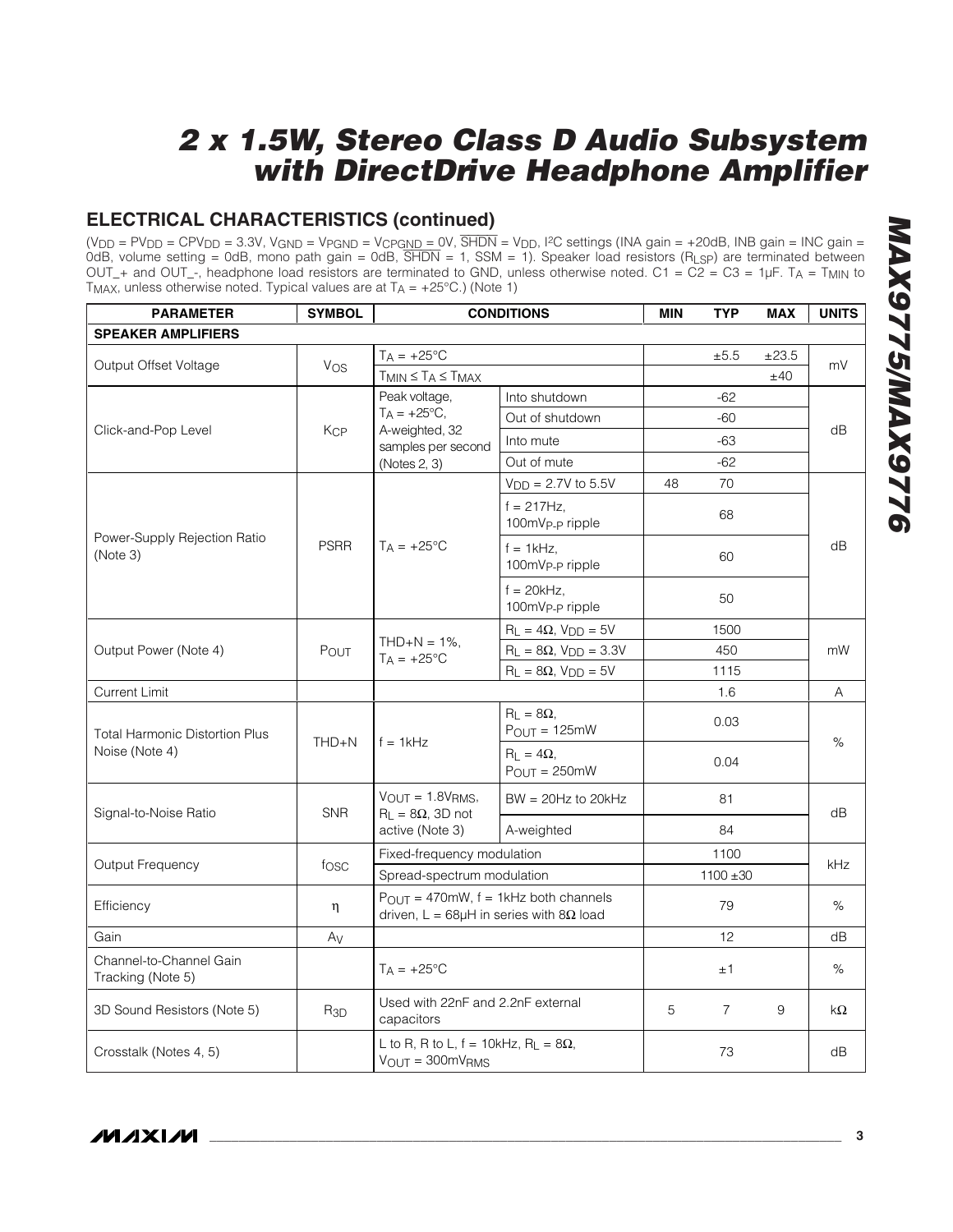## **ELECTRICAL CHARACTERISTICS (continued)**

(V<sub>DD</sub> = PV<sub>DD</sub> = CPV<sub>DD</sub> = 3.3V, V<sub>GND</sub> = V<sub>PGND</sub> = V<sub>CPGND</sub> = 0V, SHDN = V<sub>DD</sub>, I<sup>2</sup>C settings (INA gain = +20dB, INB gain = INC gain = 0dB, volume setting = 0dB, mono path gain = 0dB, SHDN = 1, SSM = 1). Speaker load resistors (RLSP) are terminated between OUT\_+ and OUT\_-, headphone load resistors are terminated to GND, unless otherwise noted. C1 = C2 = C3 = 1µF. T<sub>A</sub> = T<sub>MIN</sub> to T<sub>MAX</sub>, unless otherwise noted. Typical values are at  $T_A = +25^{\circ}C$ .) (Note 1)

| <b>PARAMETER</b>                         | <b>SYMBOL</b>  | <b>CONDITIONS</b>                            |                                              |       | TYP         | <b>MAX</b> | <b>UNITS</b> |  |
|------------------------------------------|----------------|----------------------------------------------|----------------------------------------------|-------|-------------|------------|--------------|--|
| <b>RECEIVER AMPLIFIER</b>                |                |                                              |                                              |       |             |            |              |  |
| Output Offset Voltage                    | Vos            | $T_A = +25$ °C                               |                                              |       | ±1.8        | ±5.5       | mV           |  |
|                                          |                | Peak voltage, $T_A =$                        | Into shutdown                                |       | $-62$       |            |              |  |
| Click-and-Pop Level                      |                | +25°C, A-weighted,                           | Into mute                                    |       | $-67$       |            |              |  |
|                                          | <b>KCP</b>     | 32 samples per                               | Out of shutdown                              |       | $-63$       |            | dB           |  |
|                                          |                | second (Notes 3, 6)                          | Out of mute                                  |       | $-66$       |            |              |  |
|                                          |                |                                              | $V_{DD} = 2.7V$ to 5.5V                      | 58    | 80          |            |              |  |
|                                          |                |                                              | $f = 217Hz$ ,<br>100mV <sub>P-P</sub> ripple |       | 80          |            |              |  |
| Power-Supply Rejection Ratio<br>(Note 3) | <b>PSRR</b>    | $T_A = +25^{\circ}C$                         | $f = 1kHz$ ,<br>100mVp-p ripple              |       | 70          |            | dB           |  |
|                                          |                |                                              | $f = 20kHz$ .<br>100mVp <sub>-P</sub> ripple |       | 62          |            |              |  |
|                                          |                | $T_A = +25$ °C,                              | $R_L = 16\Omega$                             |       | 60          |            |              |  |
| Output Power                             | POUT           | $THD+N = 1%$                                 | $R_L = 32\Omega$                             |       | 50          |            | mW           |  |
| Gain                                     | Av             |                                              |                                              |       | $\mathsf 3$ |            | dB           |  |
| <b>Total Harmonic Distortion Plus</b>    | $THD + N$      | $R_L = 16\Omega$ (VOUT = 800mVRMS, f = 1kHz) |                                              | 0.03  |             |            | %            |  |
| Noise                                    |                | $R_L = 32\Omega$ (VOUT = 800mVRMS, f = 1kHz) |                                              | 0.024 |             |            |              |  |
|                                          | <b>SNR</b>     | $R_L = 16\Omega$ , $V_{OUT} =$               | $BW = 20Hz$ to $20kHz$                       |       | 87          |            |              |  |
| Signal-to-Noise Ratio                    |                | 800mVRMS (Note 3)                            | A-weighted                                   |       | 89          |            | dB           |  |
| Slew Rate                                | <b>SR</b>      |                                              |                                              |       | 0.3         |            | $V/\mu s$    |  |
| Capacitive Drive                         | C <sub>L</sub> |                                              |                                              |       | 300         |            | pF           |  |
| <b>HEADPHONE AMPLIFIERS</b>              |                |                                              |                                              |       |             |            |              |  |
| Output Offset Voltage                    | Vos            | $T_A = +25$ °C                               |                                              |       | ±1.8        | ±5.5       | mV           |  |
|                                          |                | Peak voltage, $T_A =$                        | Into shutdown                                |       | $-61$       |            |              |  |
| Click-and-Pop Level                      | <b>KCP</b>     | +25°C, A-weighted,                           | Into mute                                    |       | $-65$       |            | dB           |  |
|                                          |                | 32 samples per                               | Out of shutdown                              |       | $-60$       |            |              |  |
|                                          |                | second (Notes 2, 4)                          | Out of mute                                  |       | $-64$       |            |              |  |
| <b>ESD Protection</b>                    |                | $HP_$                                        | Contact                                      |       | ±4          |            | kV           |  |
|                                          |                |                                              | Air                                          |       | $\pm 8$     |            |              |  |
|                                          |                |                                              | $V_{DD} = 2.7V$ to 5.5V                      | 58    | 80          |            |              |  |
|                                          |                |                                              | $f = 217Hz$ ,<br>100mVp-p ripple             |       | 80          |            |              |  |
| Power-Supply Rejection Ratio<br>(Note 3) | <b>PSRR</b>    | $T_A = +25^{\circ}C$                         | $f = 1$ kHz,<br>100mVp <sub>-P</sub> ripple  |       | 70          |            | dB           |  |
|                                          |                |                                              | $f = 20kHz$ ,<br>100mVp <sub>-Pripple</sub>  |       | 62          |            |              |  |

**MAXIM**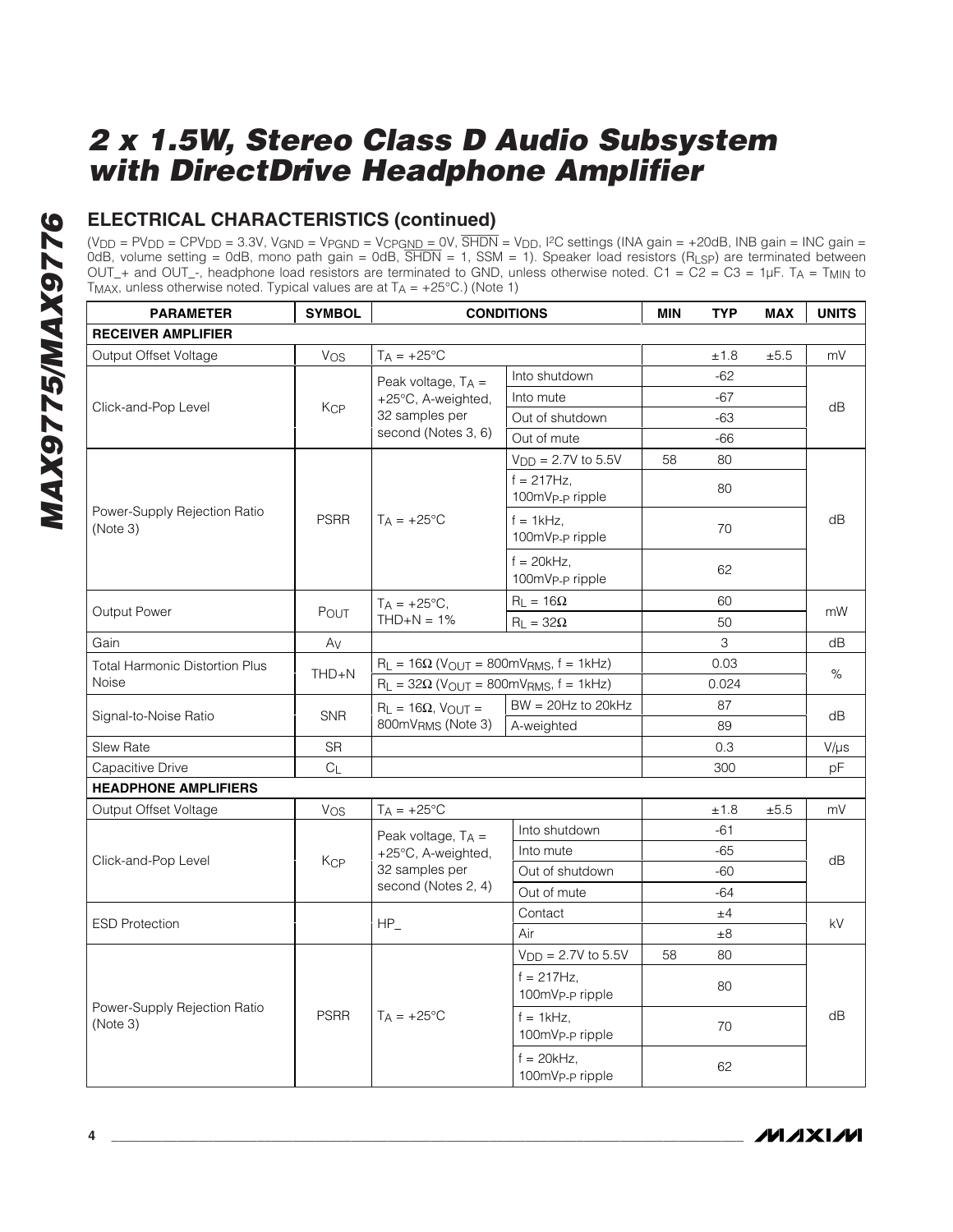## **ELECTRICAL CHARACTERISTICS (continued)**

(V<sub>DD</sub> = PV<sub>DD</sub> = CPV<sub>DD</sub> = 3.3V, V<sub>GND</sub> = V<sub>PGND</sub> = V<sub>CPGND</sub> = 0V, SHDN = V<sub>DD</sub>, I<sup>2</sup>C settings (INA gain = +20dB, INB gain = INC gain = 0dB, volume setting = 0dB, mono path gain = 0dB, SHDN = 1, SSM = 1). Speaker load resistors (RLSP) are terminated between OUT\_+ and OUT\_-, headphone load resistors are terminated to GND, unless otherwise noted. C1 = C2 = C3 = 1µF. T<sub>A</sub> = T<sub>MIN</sub> to T<sub>MAX</sub>, unless otherwise noted. Typical values are at  $T_A = +25^{\circ}C$ .) (Note 1)

| <b>PARAMETER</b>                      | <b>SYMBOL</b>   |                                                                                        | <b>CONDITIONS</b>       | <b>MIN</b> | <b>TYP</b>    | <b>MAX</b> | <b>UNITS</b> |  |
|---------------------------------------|-----------------|----------------------------------------------------------------------------------------|-------------------------|------------|---------------|------------|--------------|--|
|                                       |                 | $T_A = +25^{\circ}C,$                                                                  | $R_L = 16\Omega$        |            | 60            |            |              |  |
| Output Power                          | POUT            | $THD+N = 1%$                                                                           | $R_L = 32\Omega$        |            | 50            |            | mW           |  |
| <b>Current Limit</b>                  |                 |                                                                                        |                         |            | 170           |            | mA           |  |
| Gain                                  | Av              |                                                                                        |                         |            | $+3$          |            | dB           |  |
| Channel-to-Channel Gain<br>Tracking   |                 | $T_A = +25$ °C                                                                         |                         |            | ±1            |            | %            |  |
| <b>Total Harmonic Distortion Plus</b> | $THD + N$       | $R_L = 16\Omega$ (VOUT = 800mVRMS, f = 1kHz)                                           |                         |            | 0.03          |            | %            |  |
| Noise                                 |                 | $R_L = 32\Omega$ (VOUT = 800mVRMS, f = 1kHz)                                           |                         |            | 0.024         |            |              |  |
| Signal-to-Noise Ratio                 | <b>SNR</b>      | $R_1 = 16\Omega$ ,<br>$V_{OUT} = 800mV_{RMS}$                                          | $BW = 20Hz$ to<br>20kHz |            | 92            |            | dB           |  |
|                                       |                 |                                                                                        | A-weighted              |            | 93            |            |              |  |
| <b>Slew Rate</b>                      | <b>SR</b>       |                                                                                        |                         |            | 0.3           |            | $V/\mu s$    |  |
| Capacitive Drive                      | C <sub>L</sub>  |                                                                                        |                         |            | 300           |            | pF           |  |
| Crosstalk                             |                 | L to R, R to L, $f = 10kHz$ , R <sub>L</sub> = $16\Omega$ ,<br>$V_{OUT} = 160mV_{RMS}$ | 75                      |            | dB            |            |              |  |
| <b>VOLUME CONTROL</b>                 |                 |                                                                                        |                         |            |               |            |              |  |
|                                       |                 | HP gain (max)                                                                          |                         |            | 3             |            |              |  |
|                                       |                 | $IN+6dB = 0$<br>(minimum gain                                                          | SP gain (max)           |            | 12            |            |              |  |
|                                       |                 | setting)                                                                               | HP gain (min)           |            | $-72$         |            |              |  |
| <b>Volume Control</b>                 |                 |                                                                                        | SP gain (min)           |            | $-63$         |            | dB           |  |
|                                       |                 |                                                                                        | HP gain (max)           |            | 9             |            |              |  |
|                                       |                 | $IN+6dB = 1$<br>(maximum gain                                                          | SP gain (max)           |            | 18            |            |              |  |
|                                       |                 | setting)                                                                               | HP gain (min)           |            | $-61$         |            |              |  |
|                                       |                 |                                                                                        | SP gain (min)           | $-57$      |               |            |              |  |
| Mono Gain                             |                 |                                                                                        | $Mono+6dB = 0$          |            | $\mathbf{0}$  |            | dB           |  |
|                                       |                 | All outputs                                                                            | $Mono+6dB = 1$          |            | 6             |            |              |  |
|                                       |                 | $INA+20dB = 0$ (minimum gain setting)                                                  |                         |            | Set by IN+6dB |            |              |  |
| Input Pair A Control                  |                 | $INA+20dB = 1$ (maximum gain setting)                                                  |                         |            | 20            |            | dB           |  |
| Mute Attenuation<br>(Minimum Volume)  |                 | $V_{IN} = 1V_{RMS}$                                                                    |                         |            | 80            |            | dB           |  |
| DIGITAL INPUTS (SHDN, SDA, SCL)       |                 |                                                                                        |                         |            |               |            |              |  |
| Input-Voltage High                    | V <sub>IH</sub> |                                                                                        |                         | 1.4        |               |            | V            |  |
| Input-Voltage Low                     | $V_{IL}$        |                                                                                        |                         |            |               | 0.4        | $\vee$       |  |
| Input Hysteresis (SDA, SCL)           | VHYS            |                                                                                        |                         |            | 200           |            | mV           |  |

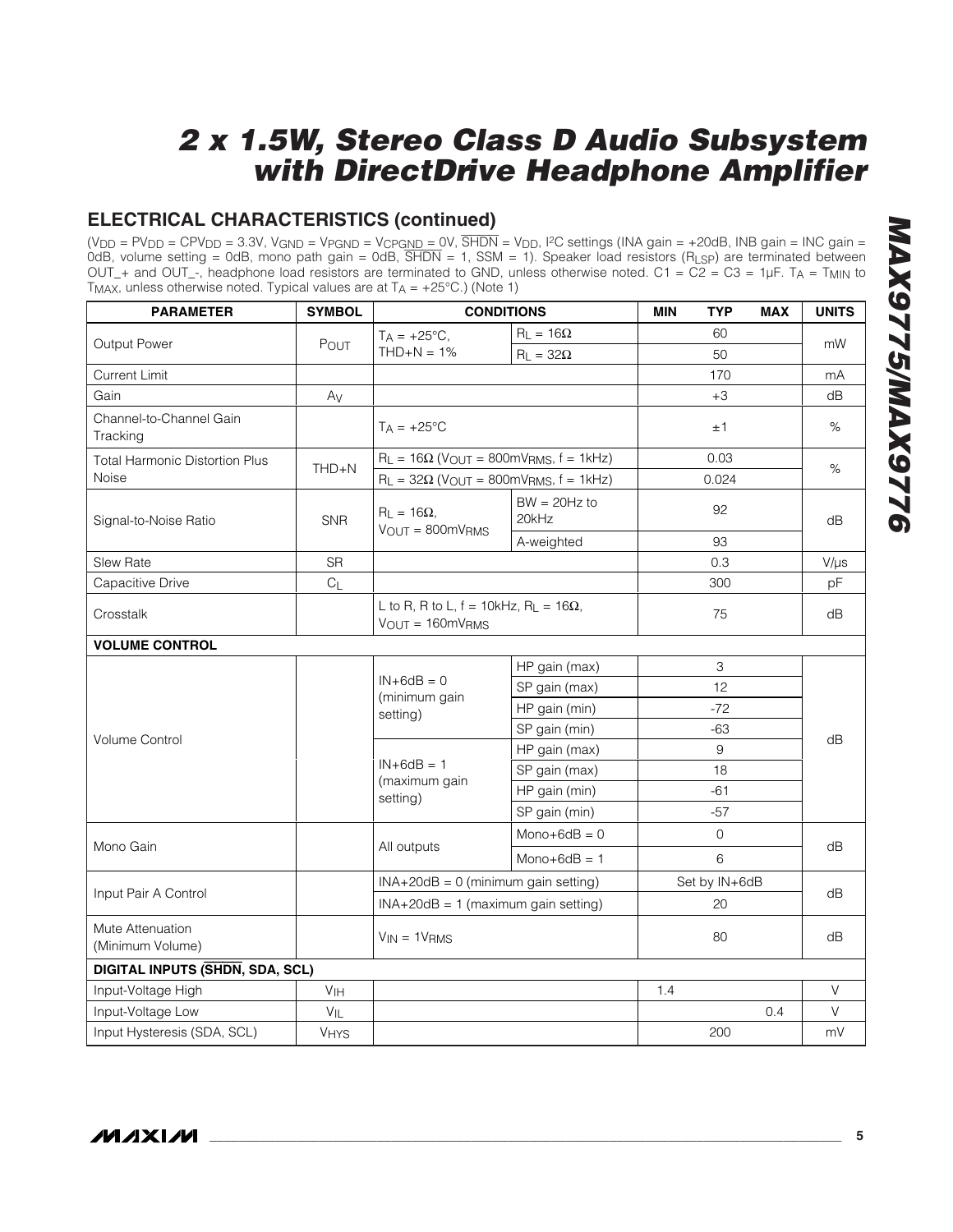## **ELECTRICAL CHARACTERISTICS (continued)**

(V<sub>DD</sub> = PV<sub>DD</sub> = CPV<sub>DD</sub> = 3.3V, V<sub>GND</sub> = V<sub>PGND</sub> = V<sub>CPGND</sub> = 0V, SHDN = V<sub>DD</sub>, I<sup>2</sup>C settings (INA gain = +20dB, INB gain = INC gain = 0dB, volume setting = 0dB, mono path gain = 0dB, SHDN = 1, SSM = 1). Speaker load resistors (RLSP) are terminated between OUT<sub>-</sub>+ and OUT<sub>--</sub>, headphone load resistors are terminated to GND, unless otherwise noted. C1 = C2 = C3 = 1µF. T<sub>A</sub> = T<sub>MIN</sub> to T<sub>MAX</sub>, unless otherwise noted. Typical values are at  $T_A = +25^{\circ}C$ .) (Note 1)

| <b>PARAMETER</b>                                   | <b>SYMBOL</b>       | <b>CONDITIONS</b>                                                                 | <b>MIN</b> | <b>TYP</b> | <b>MAX</b> | <b>UNITS</b> |
|----------------------------------------------------|---------------------|-----------------------------------------------------------------------------------|------------|------------|------------|--------------|
| SDA, SCL Input Capacitance                         | $C_{IN}$            |                                                                                   |            | 10         |            | pF           |
| Input Leakage Current                              | <b>I</b> IN         |                                                                                   |            | 0.3        | 5.0        | μA           |
| Pulse Width of Spike Suppressed                    | tsp                 |                                                                                   |            | 50         |            | ns           |
| <b>DIGITAL OUTPUTS (SDA Open Drain)</b>            |                     |                                                                                   |            |            |            |              |
| Output Low Voltage SDA                             | VOL                 | $I_{SINK} = 6mA$                                                                  |            |            | 0.4        | $\vee$       |
| Output Fall Time SDA                               | toF                 | $V_{H(MIN)}$ to $V_{L(MAX)}$ bus capacitance =<br>10pF to 400pF, $I_{SINK} = 3mA$ |            | 250        |            | ns           |
| I <sup>2</sup> C INTERFACE TIMING (Note 7)         |                     |                                                                                   |            |            |            |              |
| Serial Clock Frequency                             | fscl                |                                                                                   | DC.        |            | 400        | kHz          |
| Bus Free Time Between STOP<br>and START Conditions | t <sub>BUF</sub>    |                                                                                   | 1.3        |            |            | $\mu s$      |
| <b>START Condition Hold</b>                        | t <sub>HD:STA</sub> |                                                                                   | 0.6        |            |            | <b>LIS</b>   |
| <b>STOP Condition Setup Time</b>                   | tsu:STA             |                                                                                   | 0.6        |            |            | <b>LIS</b>   |
| <b>Clock Low Period</b>                            | t <sub>LOW</sub>    |                                                                                   | 1.3        |            |            | $\mu s$      |
| Clock High Period                                  | <b>THIGH</b>        |                                                                                   | 0.6        |            |            | μs           |
| Data Setup Time                                    | tsu:DAT             |                                                                                   | 100        |            |            | ns           |
| Data Hold Time                                     | t <sub>HD:DAT</sub> |                                                                                   | 0          |            | 900        | ns           |
| Maximum Receive SCL/SDA Rise<br>Time               | tŖ                  |                                                                                   |            |            | 300        | ns           |
| Maximum Receive SCL/SDA Fall<br>Time               | tF                  |                                                                                   |            |            | 300        | ns           |
| Setup Time for STOP Condition                      | tsu:STO             |                                                                                   | 0.6        |            |            | μs           |
| Capacitive Load for Each Bus<br>Line               | C <sub>b</sub>      |                                                                                   |            |            | 400        | рF           |

**Note 1:** All devices are 100% production tested at room temperature. All temperature limits are guaranteed by design.

**Note 2:** Measured at headphone outputs.

**Note 3:** Amplifier inputs AC-coupled to GND.

**Note 4:** Testing performed with a resistive load in series with an inductor to simulate an actual speaker load. For R<sub>L</sub> = 8Ω, L = 68μH; for R<sub>L</sub> =  $4\Omega$ , L =  $47\mu$ H.

**Note 5:** MAX9775 only.

**Note 6:** Testing performed at room temperature with an 8Ω resistive load in series with a 68µH inductive load connected across BTL outputs for speaker amplifier. Testing performed with a 32Ω resistive load connected between OUT\_ and GND for headphone amplifier. Testing performed with 32Ω resistive load connected between OUTRx and GND for mono receiver amplifier. Mode transitions are controlled by I2C.

**Note 7:** Guaranteed by design.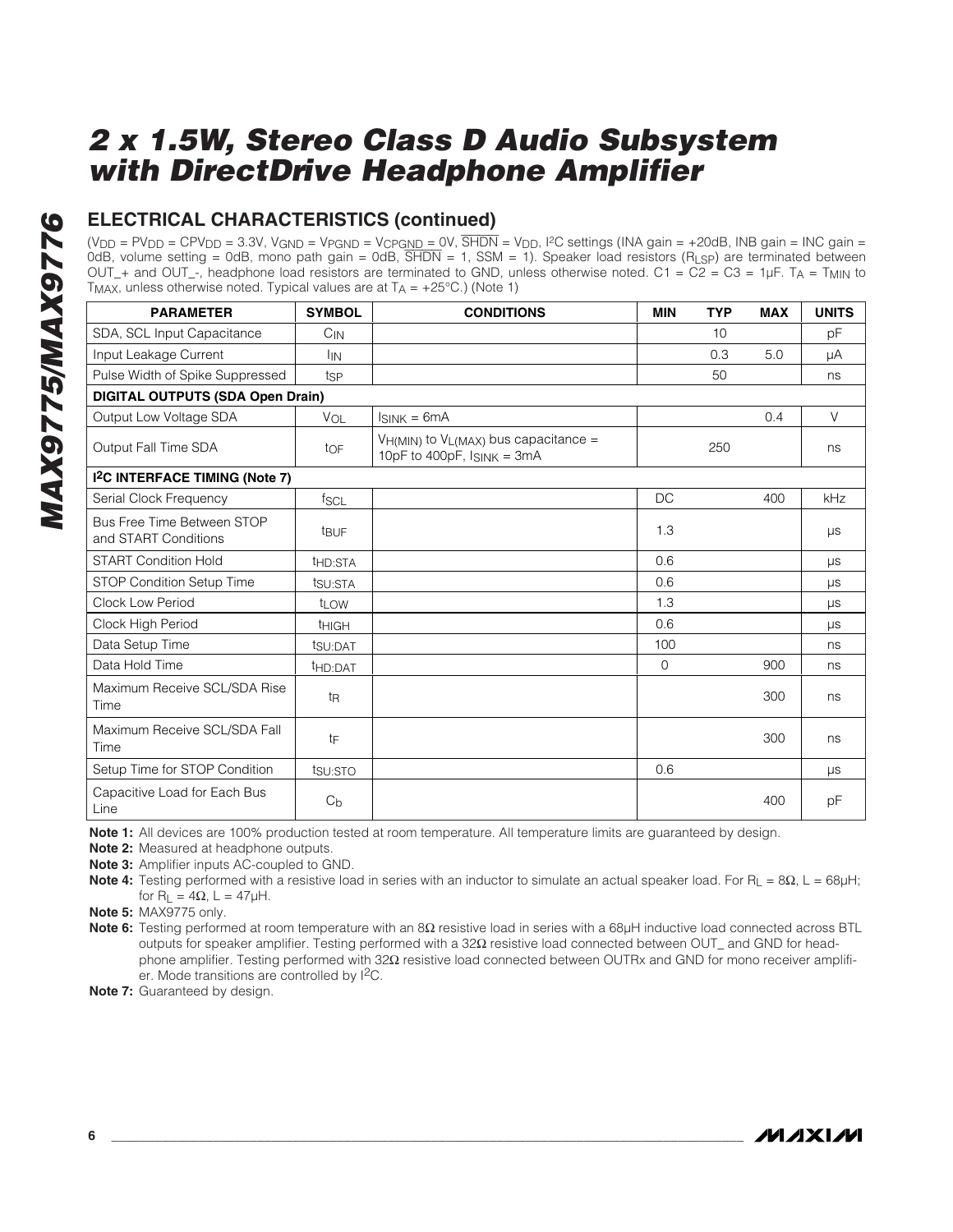## **Typical Operating Characteristics**

(V<sub>DD</sub> = PV<sub>DD</sub> = CPV<sub>DD</sub> = 3.3V, GND = PGND = CPGND = 0V,  $\overline{SHDN}$  = V<sub>DD</sub>, <sup>12</sup>C default gain settings (INA gain = +20dB, INB gain = INC gain = 0dB, volume setting = 0dB, mono path gain = 0dB,  $\overline{SHDN}$  = 1, SSM = 1). Speaker load resistors (R<sub>LSP</sub>) are terminated between OUT\_+ and OUT\_-, headphone load resistors are terminated to GND, unless otherwise stated. C1 = C2 = C3 = 1µF. T<sub>A</sub> = +25°C, unless otherwise noted.)



FREQUENCY (Hz)

100 1k 10k

10 100 1k 10k 100k

FREQUENCY (Hz)

100 1k 10k

10 100 1k 10k 100k

OUTPUT POWER (W)

0.4 0.8 1.2 1.6

0 0.4 0.8 1.2 1.6 2.0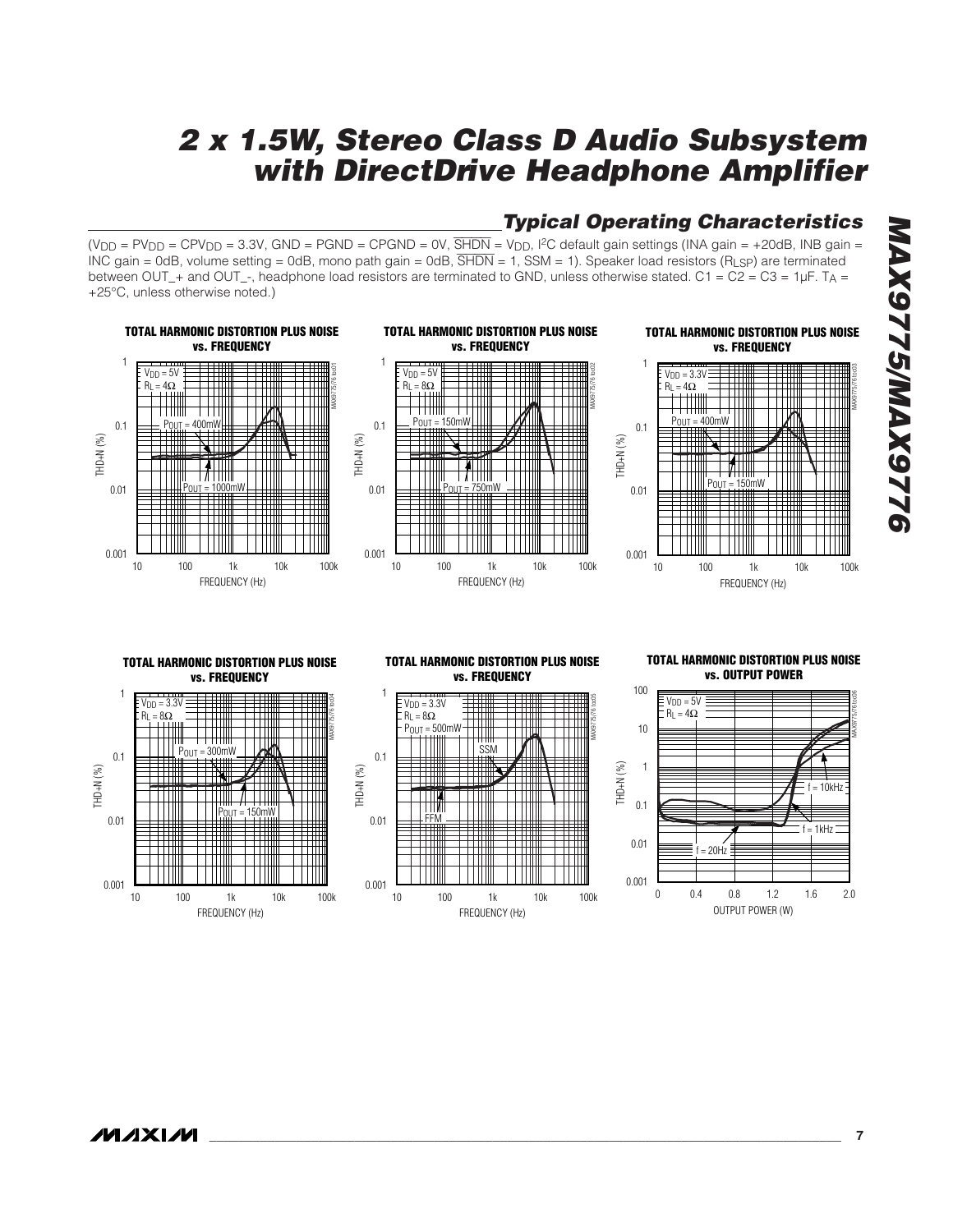

## **Typical Operating Characteristics (continued)**

 $(V_{DD} = PV_{DD} = CPV_{DD} = 3.3V$ , GND = PGND = CPGND = 0V,  $\overline{SHDN} = V_{DD}$ , <sup>12</sup>C default gain settings (INA gain = +20dB, INB gain = INC gain = 0dB, volume setting = 0dB, mono path gain = 0dB,  $\overline{SHDN}$  = 1, SSM = 1). Speaker load resistors (R<sub>LSP</sub>) are terminated between OUT\_+ and OUT\_-, headphone load resistors are terminated to GND, unless otherwise stated. C1 = C2 = C3 = 1µF. T<sub>A</sub> = +25°C, unless otherwise noted.)



OUTPUT POWER (W)

0.8 1.6 2.4 3.2

0 0.8 1.6 2.4 3.2 4.0

 $V<sub>DD</sub> = 5V$  $f_{IN} = 1kHz$ POUT = POUTL + POUTR

**MAXIM 8 \_\_\_\_\_\_\_\_\_\_\_\_\_\_\_\_\_\_\_\_\_\_\_\_\_\_\_\_\_\_\_\_\_\_\_\_\_\_\_\_\_\_\_\_\_\_\_\_\_\_\_\_\_\_\_\_\_\_\_\_\_\_\_\_\_\_\_\_\_\_\_\_\_\_\_\_\_\_\_\_\_\_\_\_\_\_\_**

OUTPUT POWER (W)

0.4 0.8 1.2 1.6

0 0.4 0.8 1.2 1.6 2.0

 $V<sub>DD</sub> = 3.3V$  $f_{IN} = 1kHz$ POUT = POUTL + POUTR

10 20 30

 $\theta$ 

0.01

0.001

OUTPUT POWER (W)

0.3 0.6 0.9 1.2

0 0.3 0.6 0.9 1.2 1.5

**FFM** 

10 20 30

 $\Omega$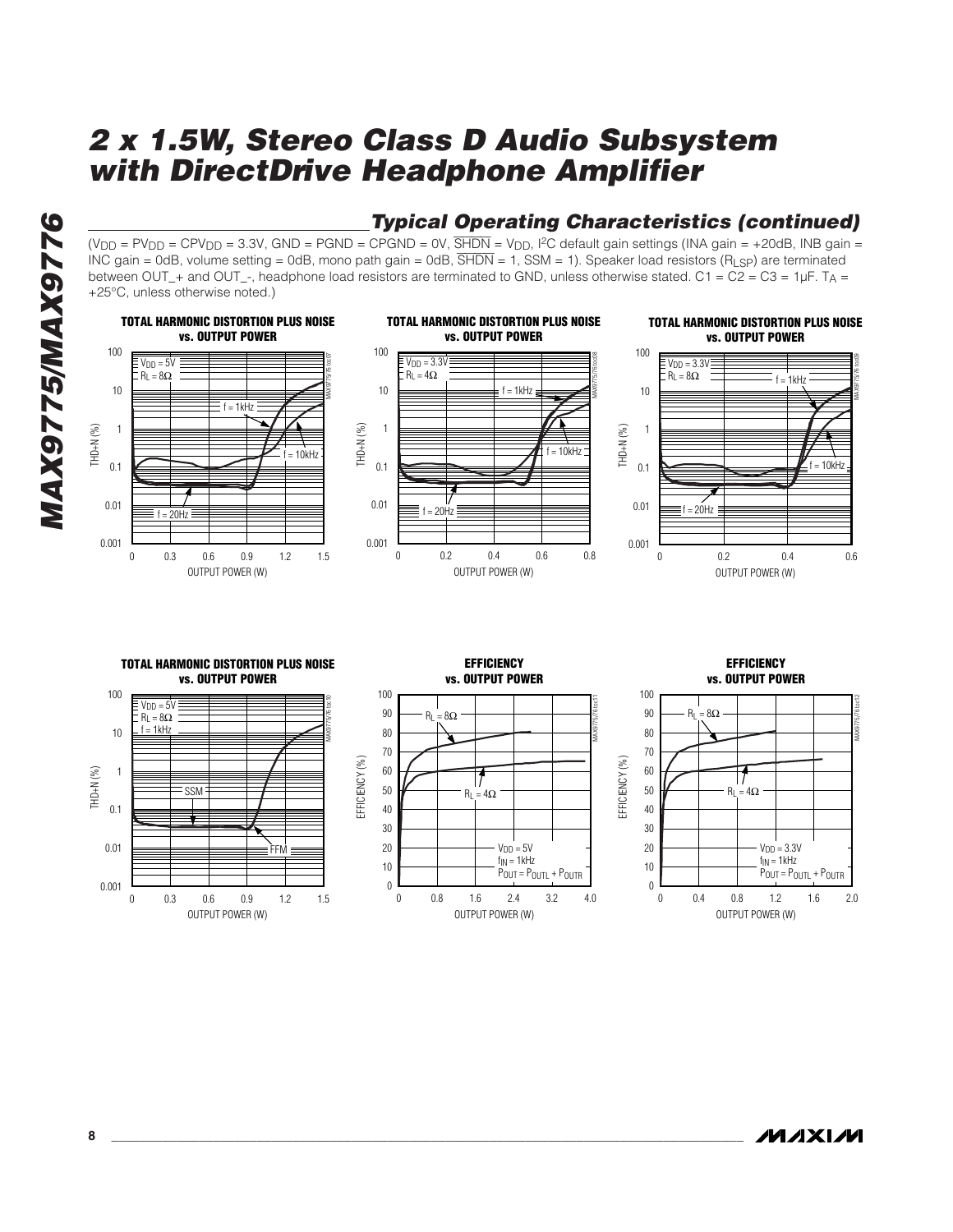$(V_{DD} = PV_{DD} = CPV_{DD} = 3.3V$ , GND = PGND = CPGND = 0V,  $\overline{SHDN} = V_{DD}$ , <sup>12</sup>C default gain settings (INA gain = +20dB, INB gain = INC gain = 0dB, volume setting = 0dB, mono path gain = 0dB, SHDN = 1, SSM = 1). Speaker load resistors (RLSP) are terminated between OUT\_+ and OUT\_-, headphone load resistors are terminated to GND, unless otherwise stated. C1 = C2 = C3 = 1µF. T<sub>A</sub> = +25°C, unless otherwise noted.) **OUTPUT POWER vs. SUPPLY VOLTAGE** MAX9775/76 toc13 2000 2200  $R_L = 4\Omega$ **OUTPUT POWER vs. SUPPLY VOLTAGE** MAX9775/76 toc14 1600  $R_L = 8\Omega$ **OUTPUT POWER vs. LOAD** MAX9775/76 toc15 2.5  $V<sub>DD</sub> = 5V$ 

 $THD+N = 10%$ 

1000 1200 1400  $f = 1$ kHz

# **Typical Operating Characteristics (continued)**

1.5

 $THD+N = 10%$ 

2.0

 $f = 1$ kHz

OUTPUT POWER (mW) OUTPUT POWER (mW) OUTPUT POWER (mW) OUTPUT POWER (mW) OUTPUT POWER (W) OUTPUT POWER (W) 800 1000 1.0 600 800  $THD+N = 1%$  $THD+N = 1%$ THD+N = 1% 600 400 0.5 400 200 200  $\boldsymbol{0}$  $\theta$  $\overline{0}$ 2.7 2.7 3.2 3.7 4.2 4.7 5.2 3.2 3.7 4.2 4.7 5.2 10 1 10 100 SUPPLY VOLTAGE (V) SUPPLY VOLTAGE (V) LOAD  $(\Omega)$ **OUTPUT POWER POWER-SUPPLY REJECTION RATIO vs. LOAD vs. FREQUENCY CROSSTALK vs. FREQUENCY** 1000 0 0 MAX9775/76 toc16 MAX9775/76 toc17  $V<sub>DD</sub> = 3.3V$  $V<sub>DD</sub> = 3.3V$ MAX9775/6 toc18  $OIII = 1VpP$ -10  $= 1$ kHz -10 VIN = 100mVP-P POWER-SUPPLY REJECTION RATIO (dB) POWER-SUPPLY REJECTION RATIO (dB)  $R_L = 8\Omega$ HII  $R_1 = 8\Omega$ -20 800 -20 Ш -30  $THD+N = 10%$ -30 Ш TIII OUTPUT POWER (W) OUTPUT POWER (W) OUTR -40 CROSSTALK (dB) CROSSTALK (dB) 600  $-40$ RIGHT TO LEFT -50 -50 -60 -70 400 -60  $THD + N$ -80 OUTL -70 -90 -80 200 -100 LEFT TO RIGHT -90 -110 0 -100 -120 100 1k 10k 10 1 10 100 10 100 1k 10k 100k 10 100 1k 10k 100k LOAD  $(\Omega)$ FREQUENCY (Hz) FREQUENCY (Hz)

 $f = 1kHz$ 

 $THD+N = 10%$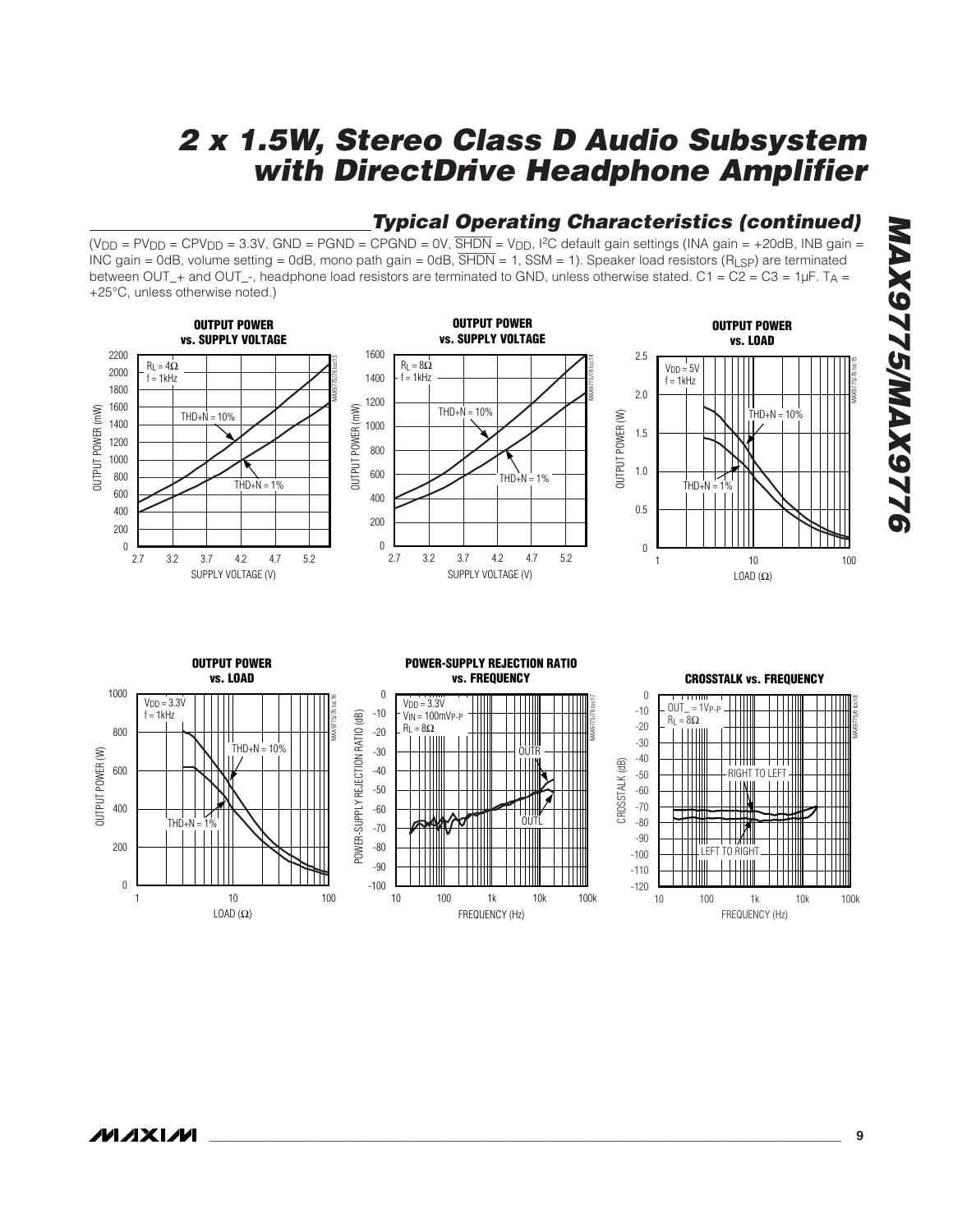

## **Typical Operating Characteristics (continued)**

 $(V_{DD} = PV_{DD} = CPV_{DD} = 3.3V$ , GND = PGND = CPGND = 0V,  $\overline{SHDN} = V_{DD}$ , <sup>12</sup>C default gain settings (INA gain = +20dB, INB gain = INC gain = 0dB, volume setting = 0dB, mono path gain = 0dB,  $\overline{SHDN}$  = 1, SSM = 1). Speaker load resistors (R<sub>LSP</sub>) are terminated between OUT\_+ and OUT\_-, headphone load resistors are terminated to GND, unless otherwise stated. C1 = C2 = C3 = 1µF. T<sub>A</sub> = +25°C, unless otherwise noted.)

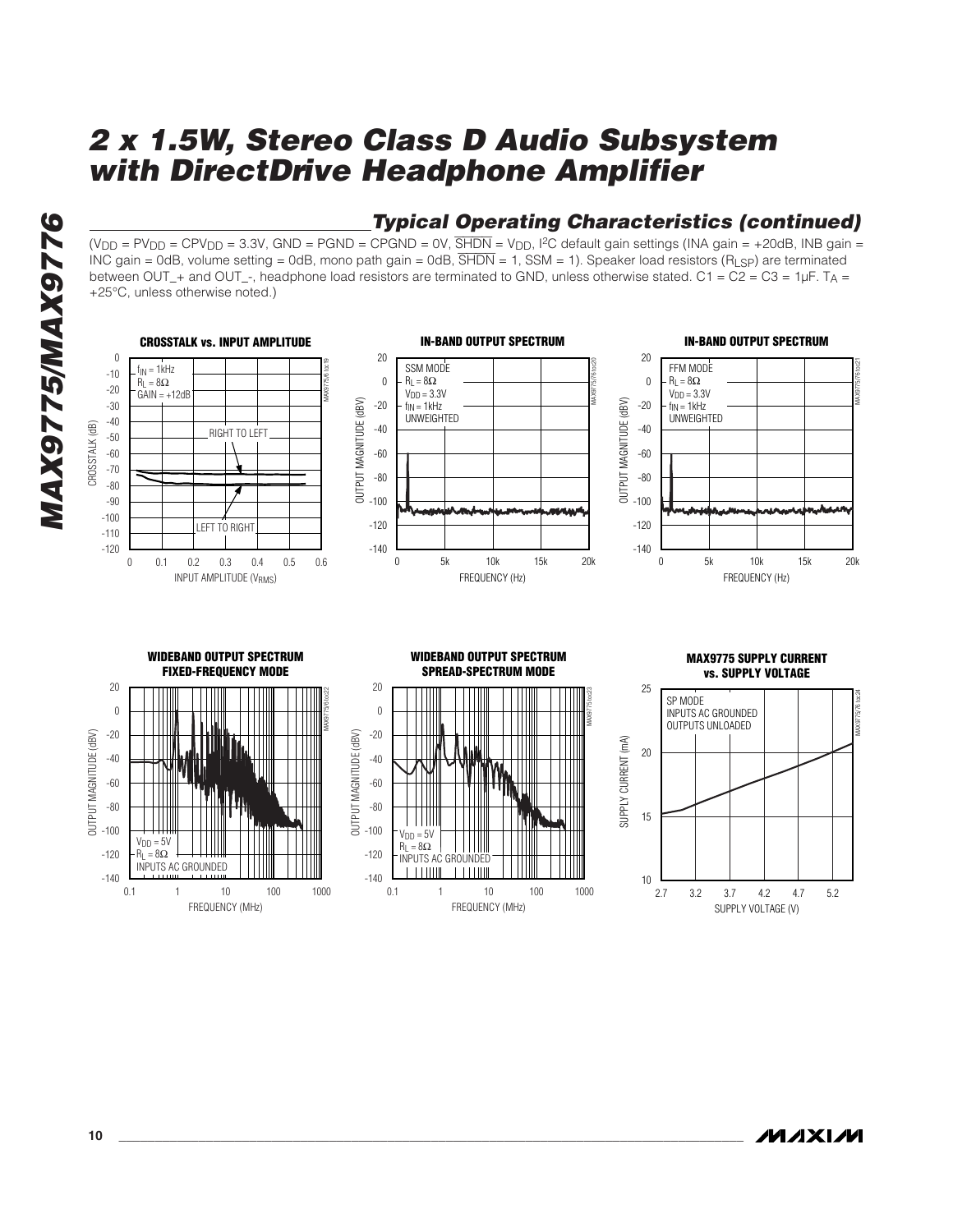## **Typical Operating Characteristics (continued)**

 $(V_{DD} = PV_{DD} = CPV_{DD} = 3.3V$ , GND = PGND = CPGND = 0V,  $\overline{SHDN} = V_{DD}$ , <sup>12</sup>C default gain settings (INA gain = +20dB, INB gain = INC gain = 0dB, volume setting = 0dB, mono path gain = 0dB, SHDN = 1, SSM = 1). Speaker load resistors (RLSP) are terminated between OUT\_+ and OUT\_-, headphone load resistors are terminated to GND, unless otherwise stated. C1 = C2 = C3 = 1µF. T<sub>A</sub> = +25°C, unless otherwise noted.)



# **MAX9775/MAX9776 NAX9775/MAX977**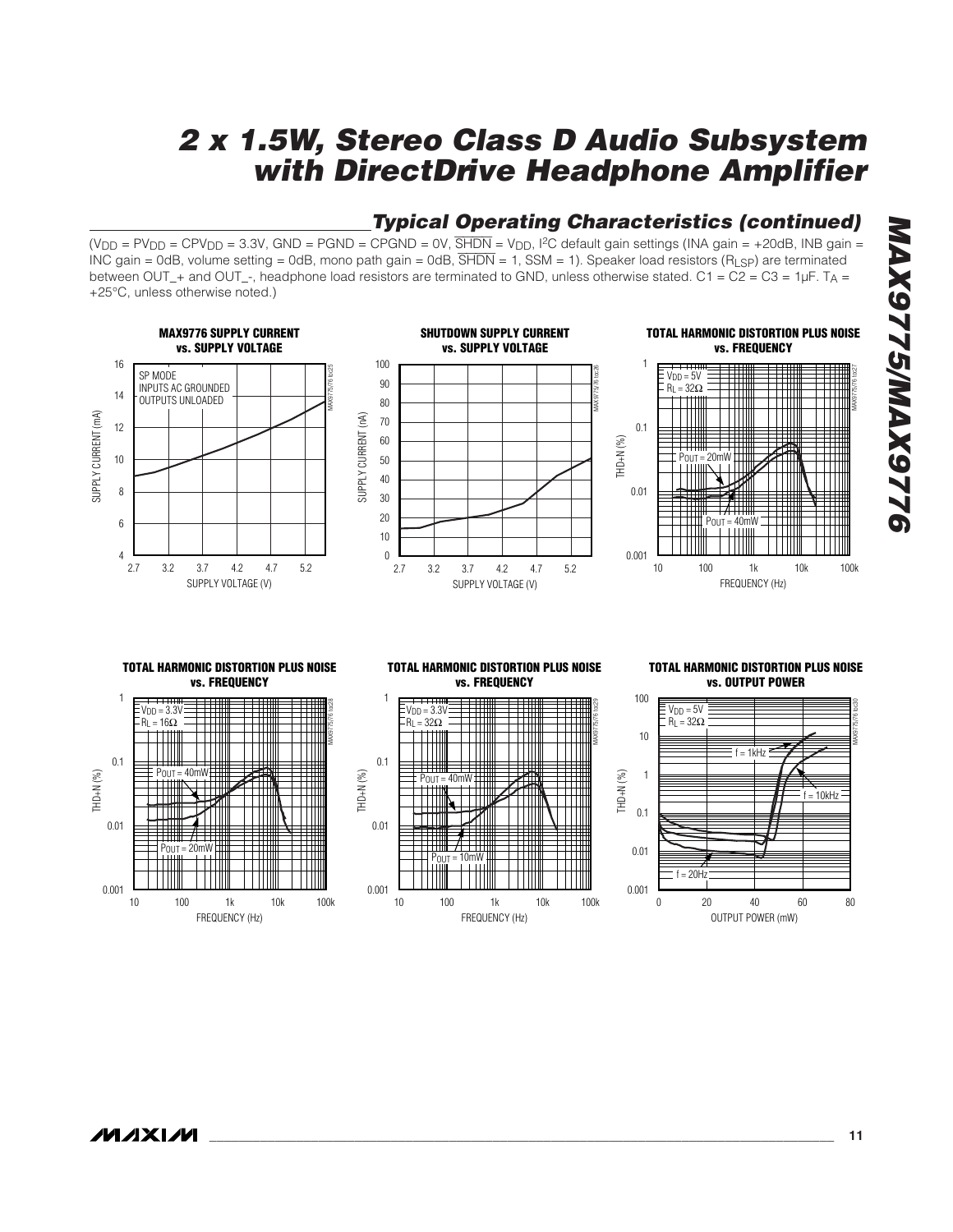

## **Typical Operating Characteristics (continued)**

 $(V_{DD} = PV_{DD} = CPV_{DD} = 3.3V$ , GND = PGND = CPGND = 0V,  $\overline{SHDN} = V_{DD}$ , <sup>12</sup>C default gain settings (INA gain = +20dB, INB gain = INC gain = 0dB, volume setting = 0dB, mono path gain = 0dB,  $\overline{SHDN}$  = 1, SSM = 1). Speaker load resistors (R<sub>LSP</sub>) are terminated between OUT\_+ and OUT\_-, headphone load resistors are terminated to GND, unless otherwise stated. C1 = C2 = C3 = 1µF. T<sub>A</sub> = +25°C, unless otherwise noted.)

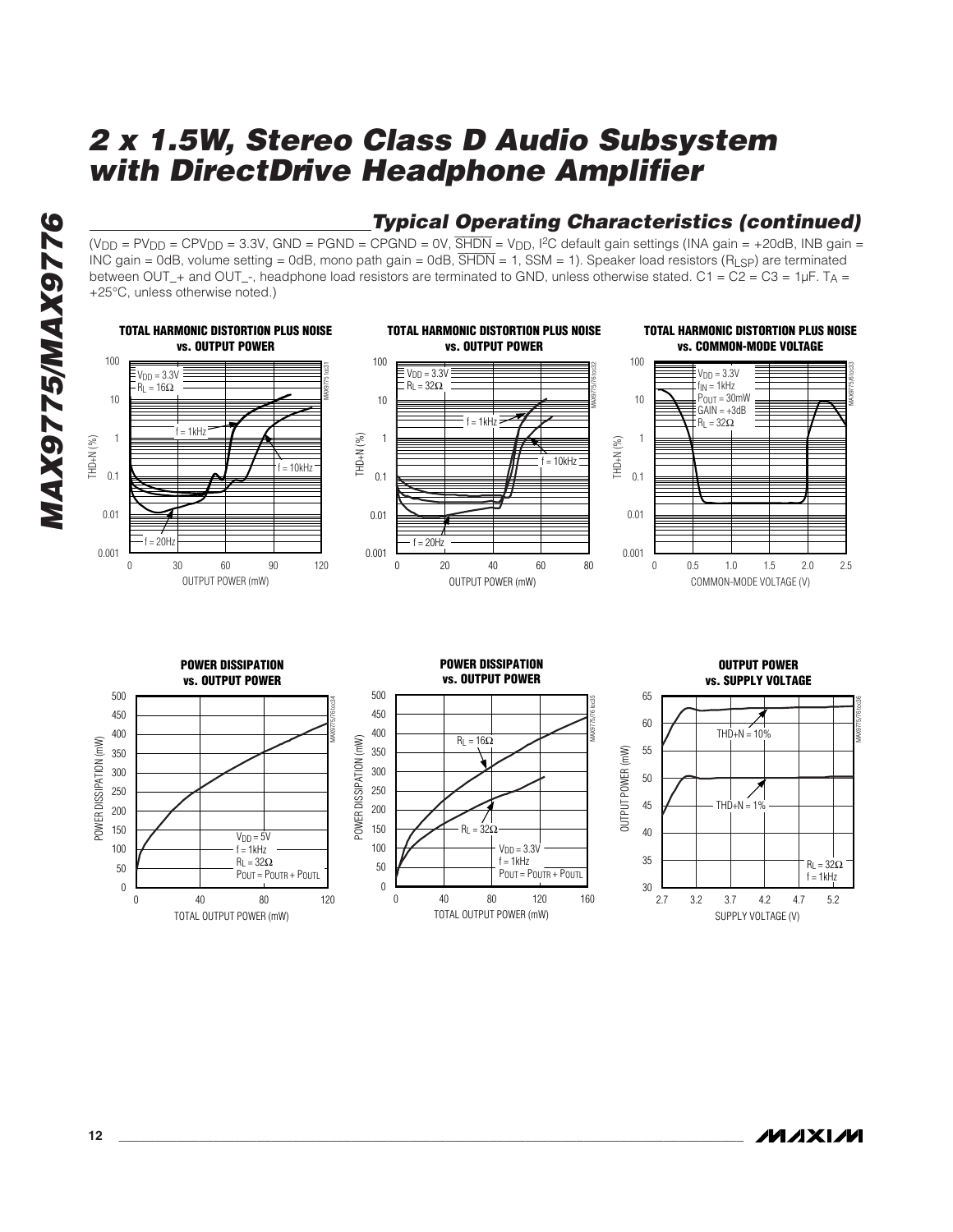## **Typical Operating Characteristics (continued)**

 $(V_{DD} = PV_{DD} = CPV_{DD} = 3.3V$ , GND = PGND = CPGND = 0V,  $\overline{SHDN} = V_{DD}$ , <sup>12</sup>C default gain settings (INA gain = +20dB, INB gain = INC gain = 0dB, volume setting = 0dB, mono path gain = 0dB, SHDN = 1, SSM = 1). Speaker load resistors (RLSP) are terminated between OUT\_+ and OUT\_-, headphone load resistors are terminated to GND, unless otherwise stated. C1 = C2 = C3 = 1µF. T<sub>A</sub> = +25°C, unless otherwise noted.)

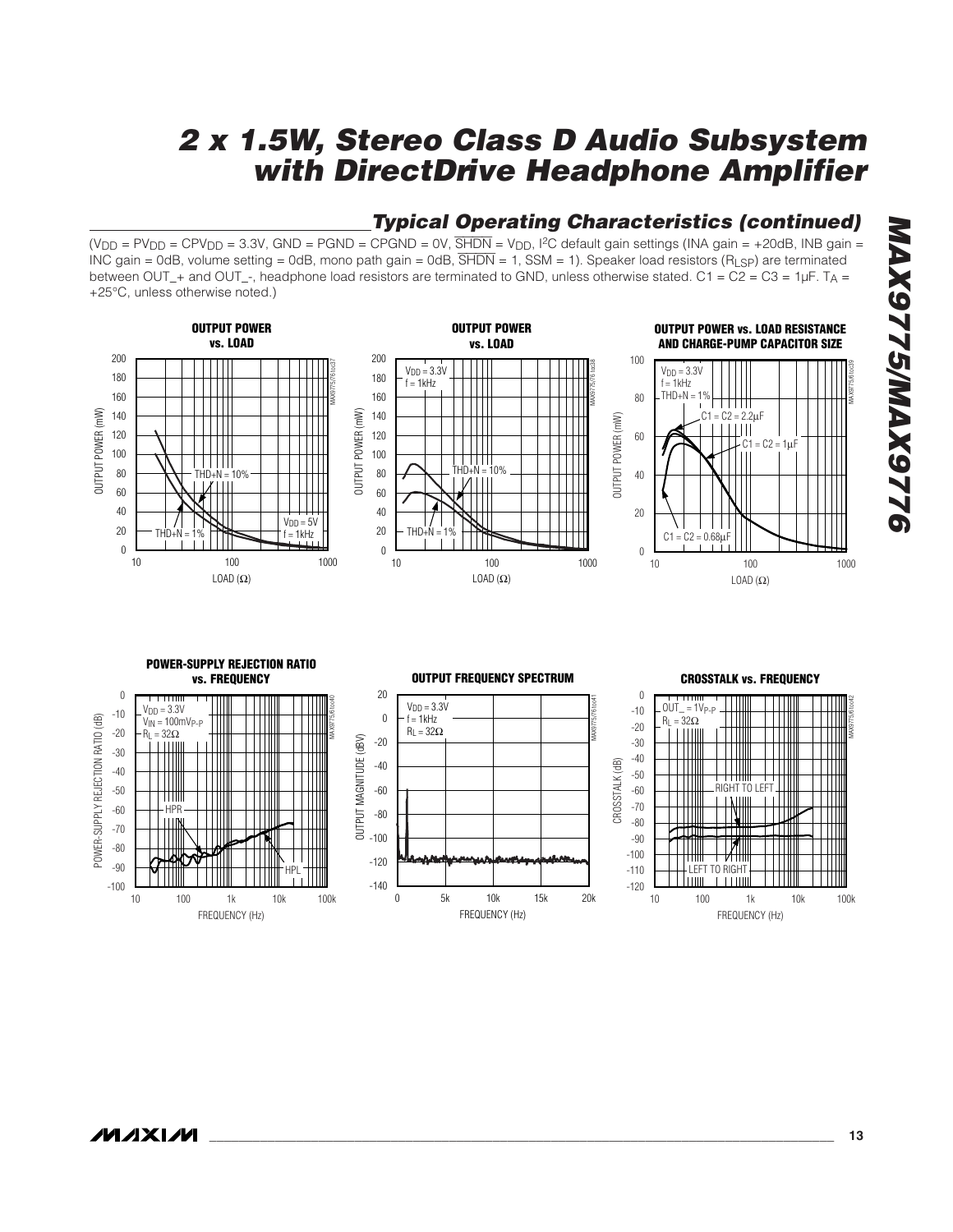# **MAX9775/MAX9776 MAX9775/MAX9776**

## **Typical Operating Characteristics (continued)**

 $(V_{DD} = PV_{DD} = CPV_{DD} = 3.3V$ , GND = PGND = CPGND = 0V,  $\overline{SHDN} = V_{DD}$ , <sup>12</sup>C default gain settings (INA gain = +20dB, INB gain = INC gain = 0dB, volume setting = 0dB, mono path gain = 0dB,  $\overline{SHDN}$  = 1, SSM = 1). Speaker load resistors (R<sub>LSP</sub>) are terminated between OUT\_+ and OUT\_-, headphone load resistors are terminated to GND, unless otherwise stated. C1 = C2 = C3 = 1µF. T<sub>A</sub> = +25°C, unless otherwise noted.)









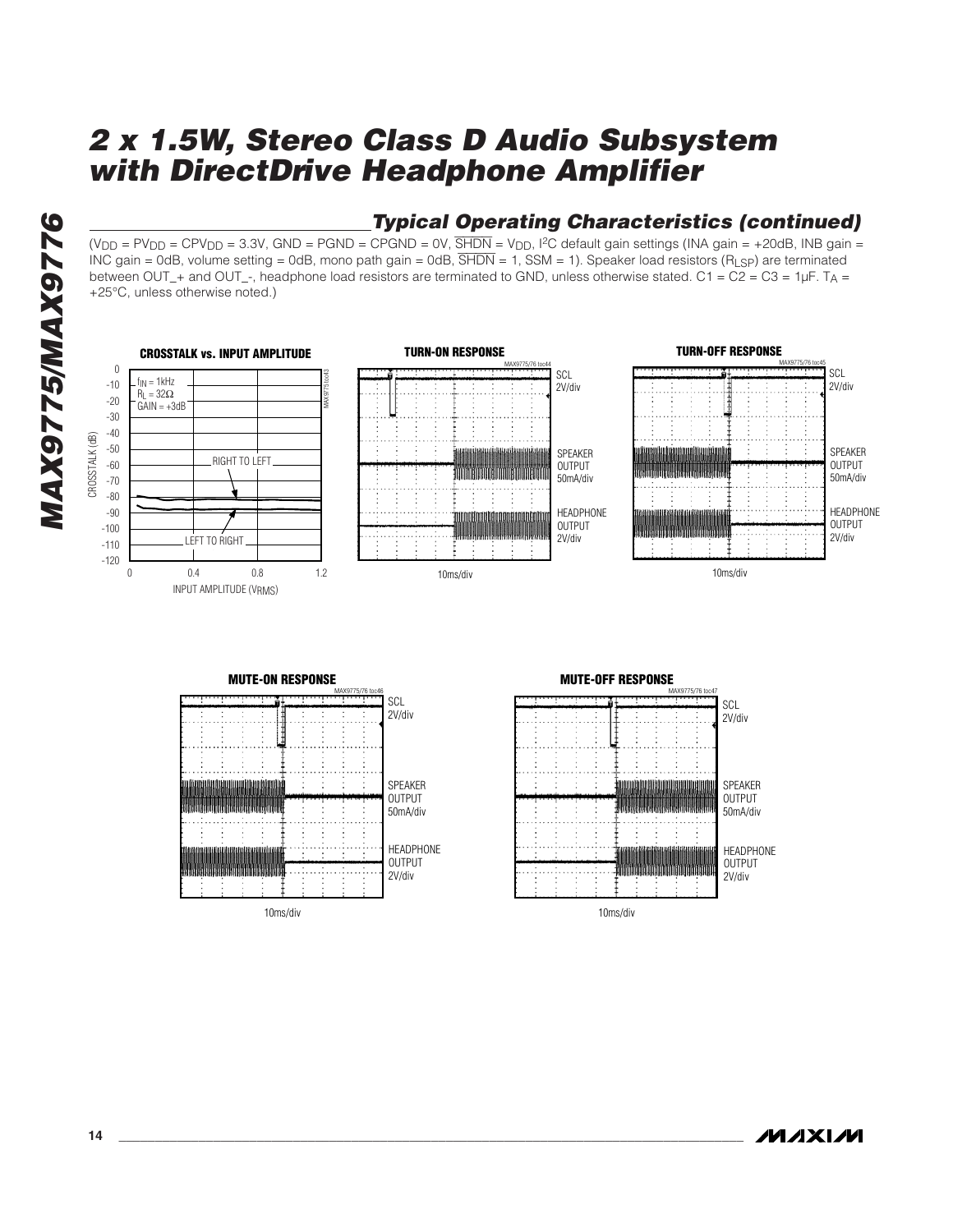## **Pin Description—MAX9775**

| PIN            | <b>NAME</b>             | <b>FUNCTION</b>                                                                                                                                                                                                                                  |  |  |  |  |  |  |
|----------------|-------------------------|--------------------------------------------------------------------------------------------------------------------------------------------------------------------------------------------------------------------------------------------------|--|--|--|--|--|--|
| F <sub>1</sub> | <b>PV<sub>DD</sub></b>  | Class D Power Supply                                                                                                                                                                                                                             |  |  |  |  |  |  |
| E1             | OUTL-                   | Negative Left-Speaker Output                                                                                                                                                                                                                     |  |  |  |  |  |  |
| D <sub>2</sub> | SCL                     | Serial Clock Input. Connect a 1k $\Omega$ pullup resistor from SCL to V <sub>DD</sub> .                                                                                                                                                          |  |  |  |  |  |  |
| D1, F3         | <b>PGND</b>             | Power Ground                                                                                                                                                                                                                                     |  |  |  |  |  |  |
| C <sub>1</sub> | OUTL+                   | Positive Left-Speaker Output                                                                                                                                                                                                                     |  |  |  |  |  |  |
| C <sub>2</sub> | <b>SDA</b>              | Serial Data Input. Connect a $1k\Omega$ pullup resistor from SDA to V <sub>DD</sub> .                                                                                                                                                            |  |  |  |  |  |  |
| <b>B1</b>      | CL                      | 3D External Capacitor 3. Connect a 2.2nF capacitor to GND.                                                                                                                                                                                       |  |  |  |  |  |  |
| <b>B2</b>      | CL_H                    | 3D External Capacitor 4. Connect a 22nF capacitor to GND.                                                                                                                                                                                        |  |  |  |  |  |  |
| A1             | <b>CPV<sub>DD</sub></b> | Charge-Pump Power Supply                                                                                                                                                                                                                         |  |  |  |  |  |  |
| A <sub>2</sub> | C <sub>1</sub> P        | Charge-Pump Flying Capacitor Positive Terminal                                                                                                                                                                                                   |  |  |  |  |  |  |
| B <sub>3</sub> | <b>VBIAS</b>            | Common-Mode Bias                                                                                                                                                                                                                                 |  |  |  |  |  |  |
| A <sub>3</sub> | CPGND                   | Charge-Pump GND                                                                                                                                                                                                                                  |  |  |  |  |  |  |
| A4             | C <sub>1</sub> N        | Charge-Pump Flying Capacitor Negative Terminal                                                                                                                                                                                                   |  |  |  |  |  |  |
| <b>B4</b>      | INC <sub>1</sub>        | Input C1. Left input or positive input (see Table 5a).                                                                                                                                                                                           |  |  |  |  |  |  |
| A <sub>5</sub> | <b>CPV<sub>SS</sub></b> | Charge-Pump Output. Connect to Vss.                                                                                                                                                                                                              |  |  |  |  |  |  |
| A <sub>6</sub> | <b>HPL</b>              | Left Headphone Output                                                                                                                                                                                                                            |  |  |  |  |  |  |
| B <sub>5</sub> | <b>V<sub>SS</sub></b>   | Headphone Amplifier Negative Power Supply. Connect to CPVSS.                                                                                                                                                                                     |  |  |  |  |  |  |
| B <sub>6</sub> | <b>HPR</b>              | Right Headphone Output                                                                                                                                                                                                                           |  |  |  |  |  |  |
| C <sub>5</sub> | INC <sub>2</sub>        | Input C2. Right input or negative input (see Table 5a).                                                                                                                                                                                          |  |  |  |  |  |  |
| C <sub>6</sub> | <b>OUTRx</b>            | Mono Receiver Output                                                                                                                                                                                                                             |  |  |  |  |  |  |
| D <sub>6</sub> | V <sub>DD</sub>         | Analog Power Supply                                                                                                                                                                                                                              |  |  |  |  |  |  |
| D <sub>5</sub> | INB <sub>2</sub>        | Input B2. Right input or negative input (see Table 5a).                                                                                                                                                                                          |  |  |  |  |  |  |
| E <sub>6</sub> | CR_L                    | 3D External Capacitor 1. Connect a 2.2nF capacitor to GND.                                                                                                                                                                                       |  |  |  |  |  |  |
| E <sub>5</sub> | INB1                    | Input B1. Left input or positive input (see Table 5a).                                                                                                                                                                                           |  |  |  |  |  |  |
| F <sub>6</sub> | <b>GND</b>              | Analog Ground                                                                                                                                                                                                                                    |  |  |  |  |  |  |
| F <sub>5</sub> | CR_H                    | 3D External Capacitor 2. Connect a 22nF capacitor to GND.                                                                                                                                                                                        |  |  |  |  |  |  |
| E4             | INA <sub>2</sub>        | Input A2. Right input or negative input (see Table 5a).                                                                                                                                                                                          |  |  |  |  |  |  |
| F <sub>4</sub> | OUTR+                   | Positive Right Speaker Output                                                                                                                                                                                                                    |  |  |  |  |  |  |
| E <sub>3</sub> | INA1                    | Input A1. Left input or positive input (see Table 5a).                                                                                                                                                                                           |  |  |  |  |  |  |
| F <sub>2</sub> | OUTR-                   | Negative Right Speaker Output                                                                                                                                                                                                                    |  |  |  |  |  |  |
| E <sub>2</sub> | <b>SHDN</b>             | Active-Low Hardware Shutdown                                                                                                                                                                                                                     |  |  |  |  |  |  |
|                | EP                      | Exposed Pad. The external pad lowers the package's thermal impedance by providing a<br>direct heat conduction path from the die to the PCB. The exposed pad is internally<br>connected to GND. Connect the exposed thermal pad to the GND plane. |  |  |  |  |  |  |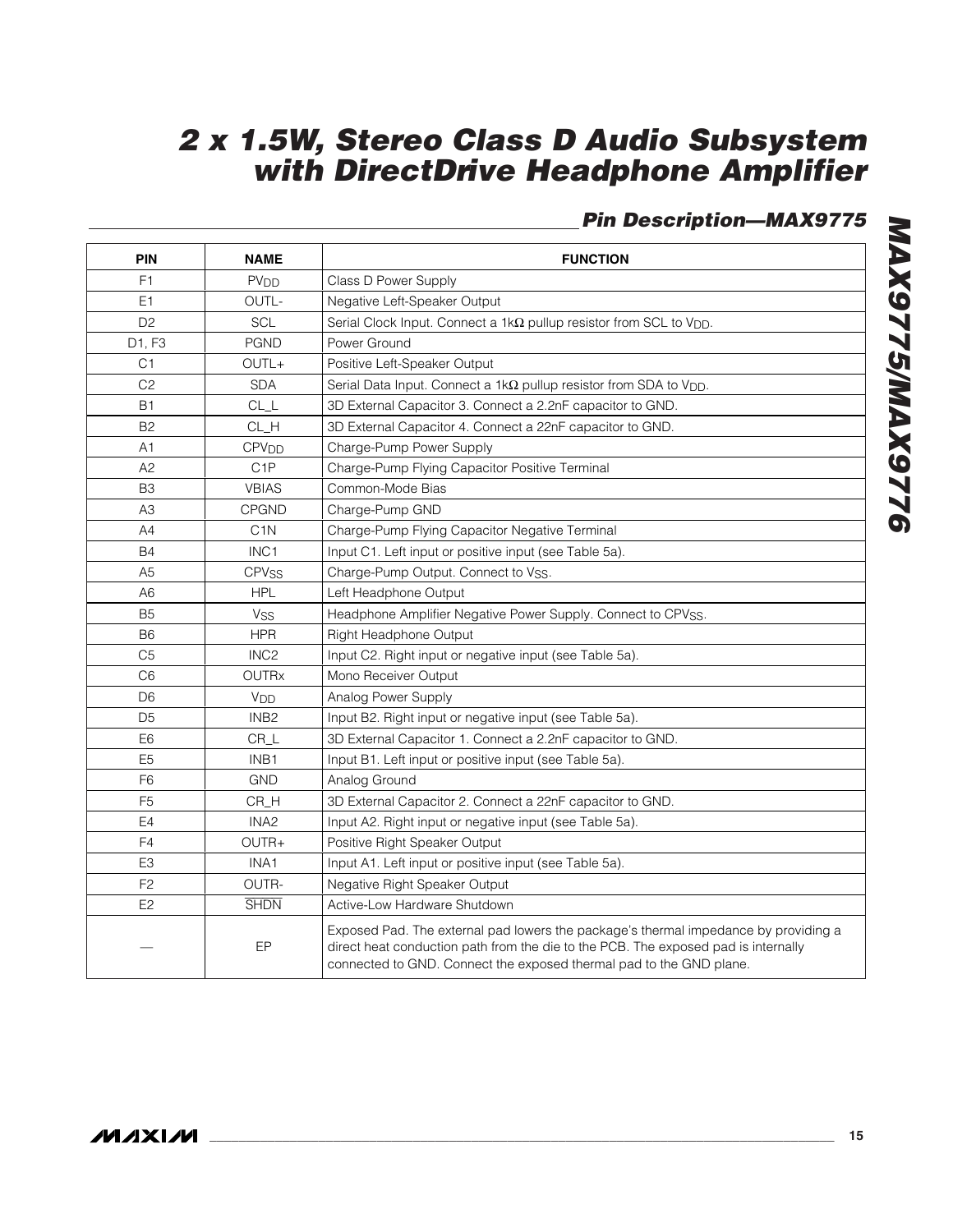## **Pin Description—MAX9776**

| PIN                     |                              | <b>NAME</b>             | <b>FUNCTION</b>                                                                                                                                                                                                                                  |  |  |  |  |  |
|-------------------------|------------------------------|-------------------------|--------------------------------------------------------------------------------------------------------------------------------------------------------------------------------------------------------------------------------------------------|--|--|--|--|--|
| <b>TQFN</b>             | <b>UCSP</b>                  |                         |                                                                                                                                                                                                                                                  |  |  |  |  |  |
| 1                       | F <sub>1</sub>               | <b>PV<sub>DD</sub></b>  | Class D Power Supply                                                                                                                                                                                                                             |  |  |  |  |  |
| $\mathbf{2}$            | E1                           | OUT-                    | Negative Left-Speaker Output                                                                                                                                                                                                                     |  |  |  |  |  |
| 3                       | D <sub>2</sub>               | SCL                     | Serial Clock Input. Connect a 1kΩ pullup resistor from SCL to V <sub>DD</sub> .                                                                                                                                                                  |  |  |  |  |  |
| 4, 29                   | D1, F3                       | <b>PGND</b>             | Power Ground                                                                                                                                                                                                                                     |  |  |  |  |  |
| 5                       | C1                           | OUT+                    | Positive Left-Speaker Output                                                                                                                                                                                                                     |  |  |  |  |  |
| 6                       | C <sub>2</sub>               | <b>SDA</b>              | Serial Data Input. Connect a $1k\Omega$ pullup resistor from SDA to V <sub>DD</sub> .                                                                                                                                                            |  |  |  |  |  |
| 7, 8, 23,<br>26, 28, 31 | B1, B2,<br>E6, F2,<br>F4, F5 | 1.C.                    | Internal Connection. Leave unconnected. This pin is internally connected to the signal path.<br>Do not connect together or to any other pin.                                                                                                     |  |  |  |  |  |
| $\boldsymbol{9}$        | A1                           | CPV <sub>DD</sub>       | Charge-Pump Power Supply                                                                                                                                                                                                                         |  |  |  |  |  |
| 10                      | A2                           | C <sub>1</sub> P        | Charge-Pump Flying Capacitor Positive Terminal                                                                                                                                                                                                   |  |  |  |  |  |
| 11                      | B <sub>3</sub>               | <b>VBIAS</b>            | Common-Mode Bias                                                                                                                                                                                                                                 |  |  |  |  |  |
| 12                      | A3                           | CPGND                   | Charge-Pump GND                                                                                                                                                                                                                                  |  |  |  |  |  |
| 13                      | A4                           | C <sub>1</sub> N        | Charge-Pump Flying Capacitor Negative Terminal                                                                                                                                                                                                   |  |  |  |  |  |
| 14                      | <b>B4</b>                    | INC1                    | Input C1. Left input or positive input (see Table 5a).                                                                                                                                                                                           |  |  |  |  |  |
| 15                      | A <sub>5</sub>               | <b>CPV<sub>SS</sub></b> | Charge-Pump Output. Connect to Vss.                                                                                                                                                                                                              |  |  |  |  |  |
| 16                      | A <sub>6</sub>               | <b>HPL</b>              | Left Headphone Output                                                                                                                                                                                                                            |  |  |  |  |  |
| 17                      | B <sub>5</sub>               | <b>V<sub>SS</sub></b>   | Headphone Amplifier Negative Power Supply. Connect to CPVSS.                                                                                                                                                                                     |  |  |  |  |  |
| 18                      | <b>B6</b>                    | <b>HPR</b>              | <b>Right Headphone Output</b>                                                                                                                                                                                                                    |  |  |  |  |  |
| 19                      | C <sub>5</sub>               | INC <sub>2</sub>        | Input C2. Right input or negative input (see Table 5a).                                                                                                                                                                                          |  |  |  |  |  |
| 20                      | C <sub>6</sub>               | <b>OUTRx</b>            | Mono Receiver Output                                                                                                                                                                                                                             |  |  |  |  |  |
| 21                      | D <sub>6</sub>               | V <sub>DD</sub>         | Analog Power Supply                                                                                                                                                                                                                              |  |  |  |  |  |
| 22                      | D <sub>5</sub>               | INB <sub>2</sub>        | Input B2. Right input or negative input (see Table 5a).                                                                                                                                                                                          |  |  |  |  |  |
| 24                      | E <sub>5</sub>               | INB1                    | Input B1. Left input or positive input (see Table 5a).                                                                                                                                                                                           |  |  |  |  |  |
| 25                      | F <sub>6</sub>               | <b>GND</b>              | Analog Ground                                                                                                                                                                                                                                    |  |  |  |  |  |
| 27                      | E <sub>4</sub>               | INA <sub>2</sub>        | Input A2. Right input or negative input (see Table 5a).                                                                                                                                                                                          |  |  |  |  |  |
| 30                      | E <sub>3</sub>               | INA1                    | Input A1. Left input or positive input (see Table 5a).                                                                                                                                                                                           |  |  |  |  |  |
| 32                      | E2                           | <b>SHDN</b>             | Active-Low Hardware Shutdown                                                                                                                                                                                                                     |  |  |  |  |  |
| EP                      |                              | EP                      | Exposed Pad. The external pad lowers the package's thermal impedance by providing a<br>direct heat conduction path from the die to the PCB. The exposed pad is internally connected<br>to GND. Connect the exposed thermal pad to the GND plane. |  |  |  |  |  |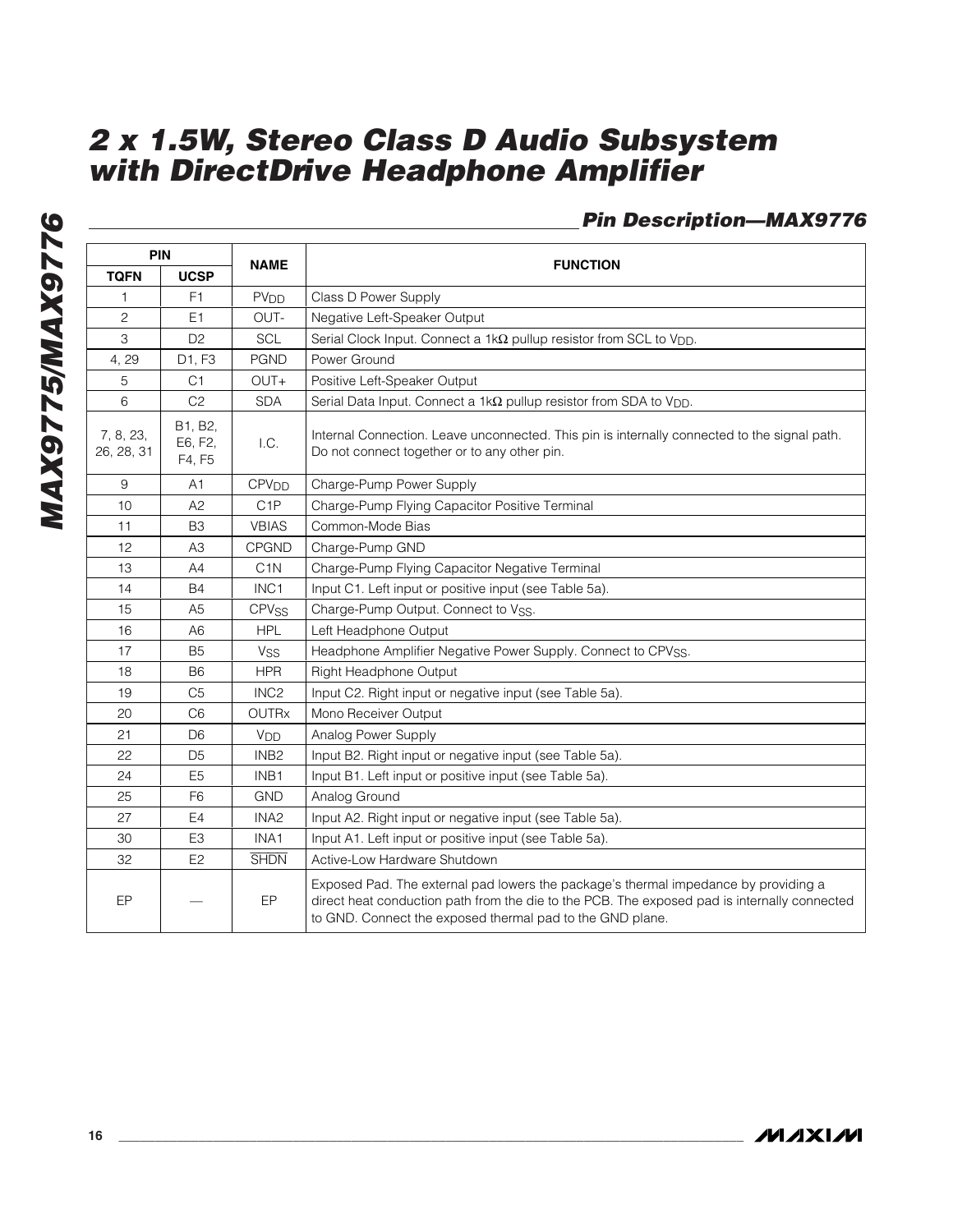## **Typical Application Circuits**

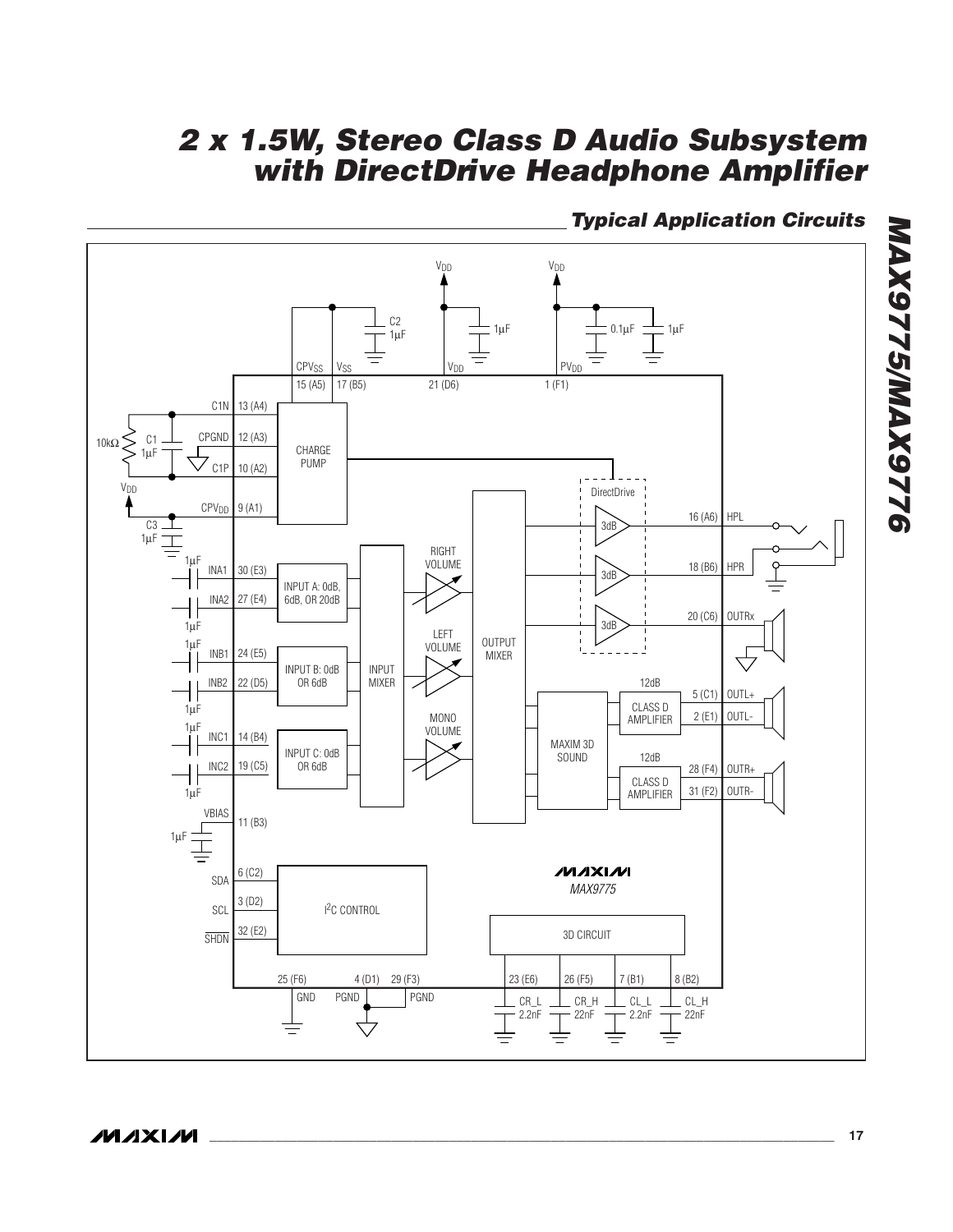

**Typical Application Circuits (continued)**

**MAX9775/MAX9776**

**MAX9775/MAX9776**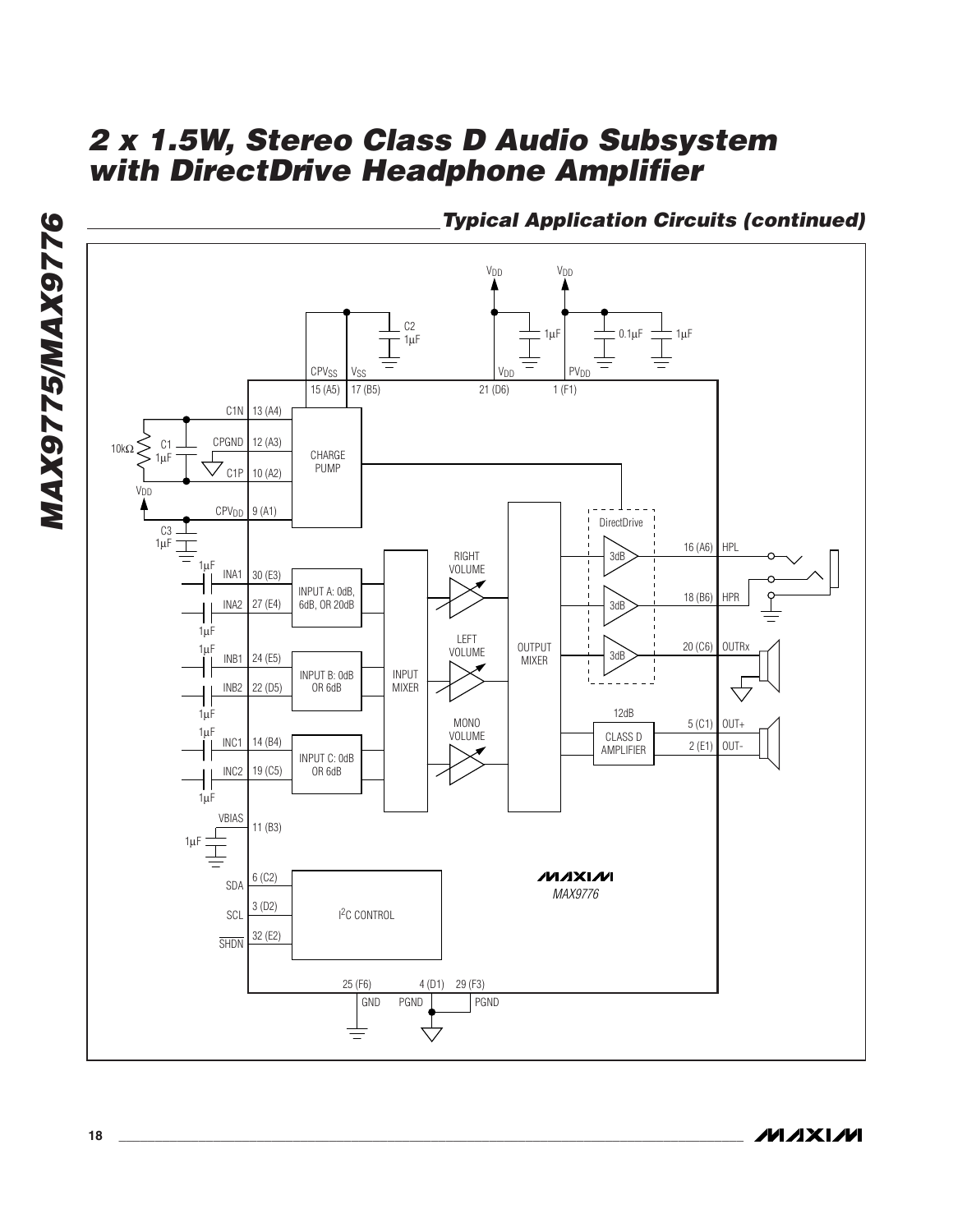## **Detailed Description**

The MAX9775/MAX9776 ultra-low-EMI, filterless, Class D audio power amplifiers feature several improvements to switch-mode amplifier technology. The MAX9775/ MAX9776 feature active emissions limiting circuitry to reduce EMI. Zero dead-time technology maintains stateof-the-art efficiency and THD+N performance by allowing the output FETs to switch simultaneously without crossconduction. A unique filterless modulation scheme and spread-spectrum modulation create compact, flexible, low-noise, efficient audio power amplifiers while occupying minimal board space. The differential input architecture reduces common-mode noise pickup with or without the use of input-coupling capacitors. The MAX9775/MAX9776 can also be configured as singleended input amplifiers without performance degradation.

The MAX9775/MAX9776 feature three fully differential input pairs (INA\_, INB\_, INC\_) that can be configured as stereo single-ended or mono differential inputs. I2C provides control for input configuration, volume level, and mixer configuration. The MAX9775's 3D enhancement feature widens the stereo sound field to improve stereo imaging when stereo speakers are placed in close proximity.

DirectDrive allows the headphone and mono receiver amplifiers to output ground-referenced signals from a single supply, eliminating the need for large DC-blocking capacitors. Comprehensive click-and-pop suppression minimizes audible transients during the turn-on and turn-off of amplifiers.

#### **Class D Speaker Amplifier**

Comparators monitor the audio inputs and compare the complementary input voltages to a sawtooth waveform. The comparators trip when the input magnitude of the sawtooth exceeds their corresponding input voltage. The active emissions limiting circuitry slightly reduces the turn-on rate of the output H-bridge by slew-rate limiting the comparator output pulse. Both comparators reset at a fixed time after the rising edge of the second comparator trip point, generating a minimum-width pulse (tON(MIN),100ns typ) at the output of the second comparator (Figure 1). As the input voltage increases or decreases, the duration of the pulse at one output increases while the other output pulse duration remains the same. This causes the net voltage across the speaker ( $V$ OUT<sub>+</sub> -  $V$ OUT<sub>-</sub>) to change. The minimum-width pulse helps the devices to achieve high levels of linearity.



Figure 1. Outputs with an Input Signal Applied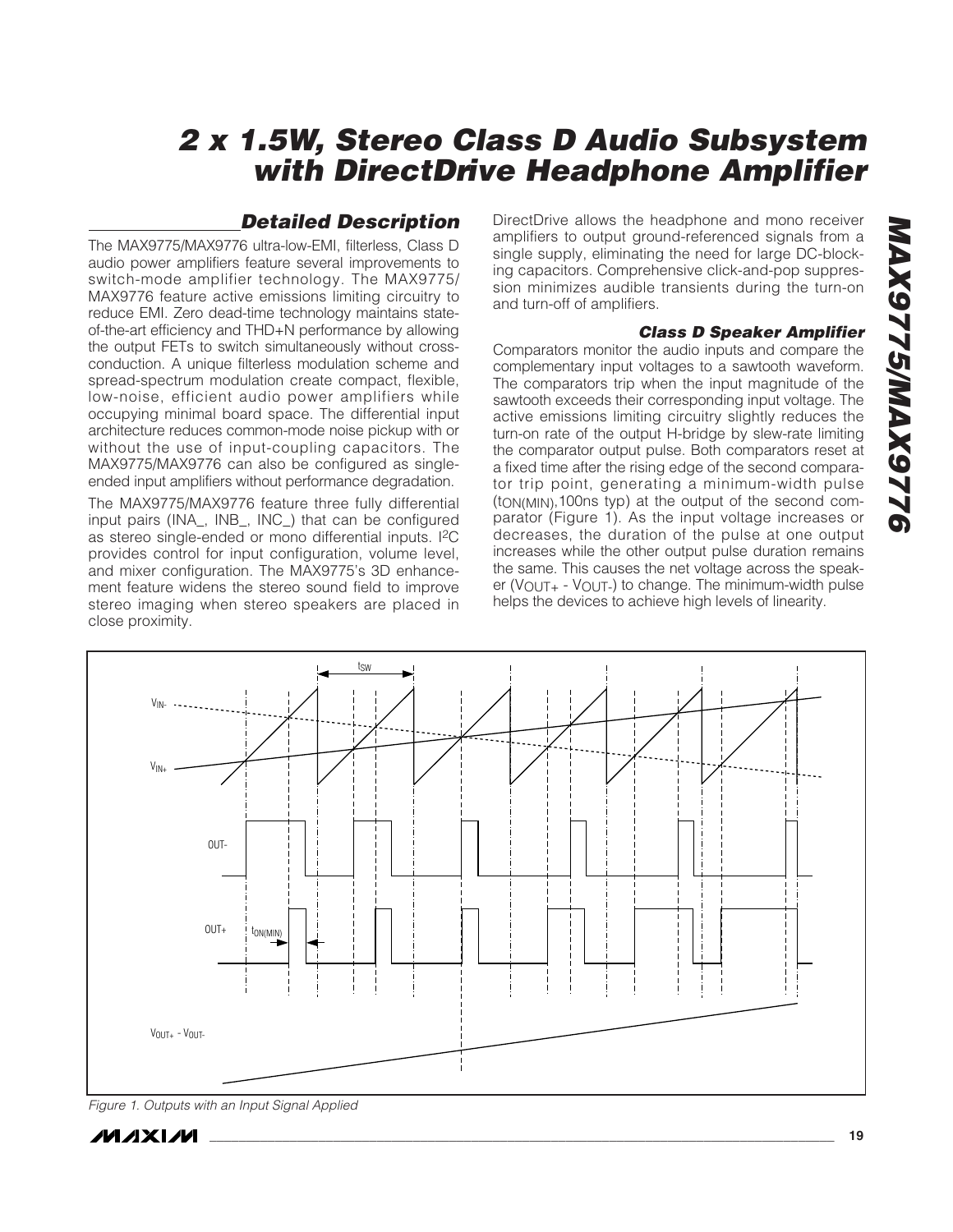#### **Operating Modes**

#### **Fixed-Frequency Modulation**

The MAX9775/MAX9776 feature a fixed-frequency modulation mode with a 1.1MHz switching frequency, set through the I<sup>2</sup>C interface (Table 2). In fixed-frequency modulation mode, the frequency spectrum of the Class D output consists of the fundamental switching frequency and its associated harmonics (see the Wideband Output Spectrum Fixed-Frequency Mode graph in the Typical Operating Characteristics).

#### **Spread-Spectrum Modulation**

The MAX9775/MAX9776 feature a unique spread-spectrum modulation that flattens the wideband spectral components. Proprietary techniques ensure that the cycle-to-cycle variation of the switching period does not degrade audio reproduction or efficiency (see the Typical Operating Characteristics). Select spread-spectrum modulation mode through the I2C interface (Table 2). In spread-spectrum modulation mode, the switching frequency varies randomly by ±30kHz around the center frequency (1.16MHz). The modulation scheme remains the same, but the period of the sawtooth waveform changes from cycle to cycle (Figure 2). Instead of a large amount of spectral energy present at multiples of the switching frequency, the energy is now spread over a bandwidth that increases with frequency. Above a few megahertz, the wideband spectrum looks like white noise for EMI purposes (see Figure 3).



Figure 2. Output with an Input Signal Applied (Spread-Spectrum Modulation Mode)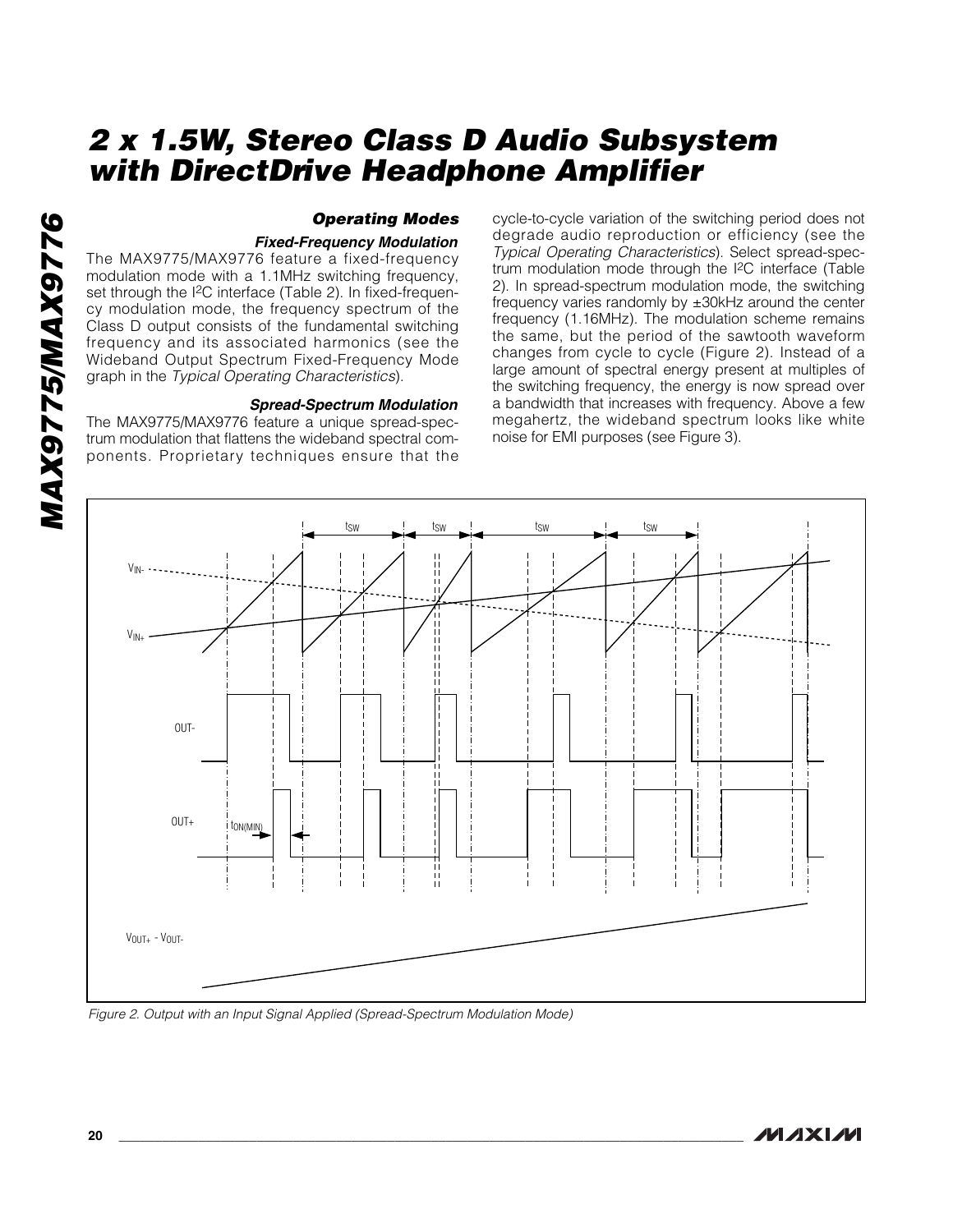

Figure 3. EMI with 76mm of Speaker Cable

**MAX9775/MAX9776**

**MAX9775/MAX9776**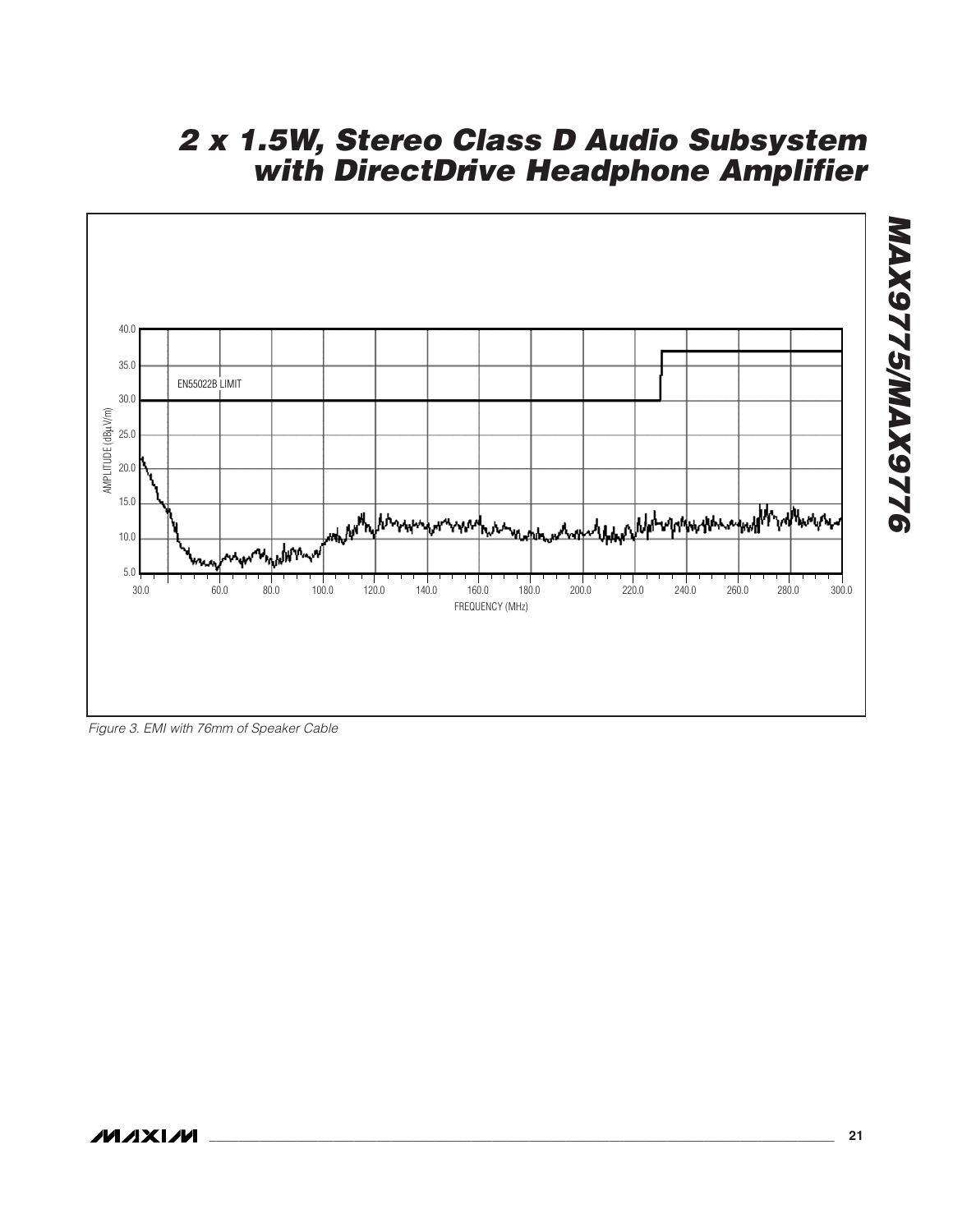**Filterless Modulation/Common-Mode Idle** The MAX9775/MAX9776 use Maxim's unique modulation scheme that eliminates the LC filter required by traditional Class D amplifiers, improving efficiency, reducing component count, conserving board space and system cost. Conventional Class D amplifiers output a 50% duty-cycle square wave when no signal is present. With no filter, the square wave appears across the load as a DC voltage, resulting in finite load current, increasing power consumption, especially when idling. When no signal is present at the input of the MAX9775/MAX9776, the outputs switch as shown in Figure 4. Because the MAX9775/MAX9776 drive the speaker differentially, the two outputs cancel each other, resulting in no net idle mode voltage across the speaker, minimizing power consumption.

#### **DirectDrive**

Traditional single-supply headphone amplifiers have outputs biased at a nominal DC voltage (typically half the supply) for maximum dynamic range. Large coupling capacitors are needed to block this DC bias from the headphone. Without these capacitors, a significant amount of DC current flows to the headphone, resulting in unnecessary power dissipation and possible damage to both headphone and headphone amplifier.

Maxim's DirectDrive architecture uses a charge pump to create an internal negative supply voltage. This allows the headphone outputs of the MAX9775/MAX9776 to be biased at GND, almost doubling dynamic range while operating from a single supply. With no DC component, there is no need for the large DC-blocking capacitors. Instead of two large (220µF, typ) tantalum capacitors, the MAX9775/MAX9776 charge pump requires two small ceramic capacitors, conserving board space, reducing cost, and improving the frequency response of the headphone amplifier. See the Output Power vs. Load Resistance and Charge-Pump Capacitor Size graph in the Typical Operating Characteristics for details of the possible capacitor sizes. There is a low DC voltage on the amplifier outputs due to amplifier offset. However, the offset of the MAX9775/MAX9776 is typically 1.4mV, which, when combined with a 32Ω load, results in less than 44nA of DC current flow to the headphones.



Figure 4. Outputs with No Input Signal

In addition to the cost and size disadvantages of the DC-blocking capacitors required by conventional headphone amplifiers, these capacitors limit the amplifier's low-frequency response and can distort the audio signal. Previous attempts at eliminating the output-coupling capacitors involved biasing the headphone return (sleeve) to the DC bias voltage of the headphone amplifiers. This method raises some issues:

- 1) The sleeve is typically grounded to the chassis. Using the midrail biasing approach, the sleeve must be isolated from system ground, complicating product design.
- 2) During an ESD strike, the driver's ESD structures are the only path to system ground. Thus, the amplifier must be able to withstand the full ESD strike.
- 3) When using the headphone jack as a lineout to other equipment, the bias voltage on the sleeve may conflict with the ground potential from other equipment, resulting in possible damage to the amplifiers.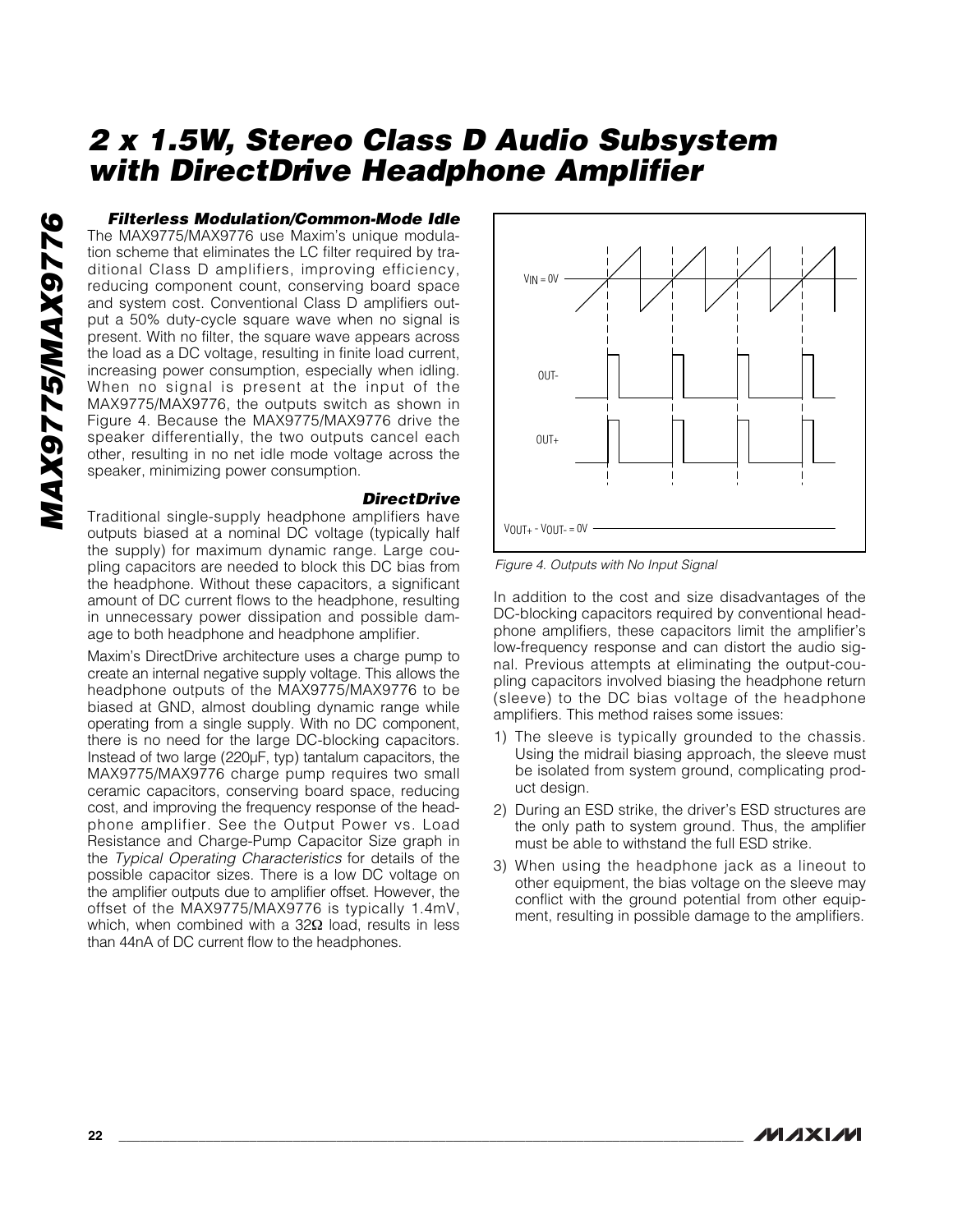

Figure 5. Traditional Amplifier Output vs. MAX9775/MAX9776 DirectDrive Output

#### **Charge Pump**

The MAX9775/MAX9776 feature a low-noise charge pump. The switching frequency of the charge pump is half the switching frequency of the Class D amplifier, regardless of the operating mode. The nominal switching frequency is well beyond the audio range, and thus does not interfere with the audio signals, resulting in an SNR of 93dB. Although not typically required, additional high-frequency noise attenuation can be achieved by increasing the size of C2 (see the Typical Application Circuits). The charge pump is active in both speaker and headphone modes.

#### **3D Enhancement**

The MAX9775 features a 3D stereo enhancement function, allowing the MAX9775 to widen the stereo sound field and immerse the listener in a cleaner, richer sound experience. Note the MAX9776, mono Class D speaker amplifier does not feature 3D stereo enhancement.

As stereo speaker applications become more compact, the quality of stereophonic sound is jeopardized.



Figure 6. MAX9775 3D Stereo Enhancement

With Maxim's 3D stereo enhancement, it is possible to emulate stereo sound in situations where the speakers must be positioned close together. As shown in Figure 6, wave interference can be used to cancel the left channel in the vicinity of the listener's right ear and vice versa. This technique can yield an apparent separation between the speakers that is a factor of four or greater than the actual physical separation.

The external capacitors CL\_L, CL\_H, CR\_L, and CR\_H set the starting and stopping range of the 3D effect. CL\_H and CR\_H are for the lower limit (in the MAX9775 Typical Application Circuit, it is 1kHz), CR\_L and CL\_L are for the higher limit (10kHz). The internal resistor is typically 7kΩ and the frequencies are calculated as:

$$
3D\_START = \frac{1}{2\pi RC}
$$

where  $R = 7kΩ$  and  $C = CR_H$  and  $CL_H$ .

$$
3D\_STOP = \frac{1}{2\pi RC}
$$

where  $R = 7kΩ$  and  $C = CR_l$  and  $CL_l$ .

For example, with  $CR_L = CL_L = 2.2nF$  and  $CR_H =$  $CL_H = 22nF$ , the 3D start frequency is 1kHz and the 3D stop frequency is 10kHz.

Enabling the 3D sound effect results in an apparent 6dB gain because the internal left and right signals are mixed together. This gain can be nulled by volume adjusting the left and right signals. The volume control can be programmed through the I2C-compatible interface to compensate for the extra 6dB increase in gain. For example,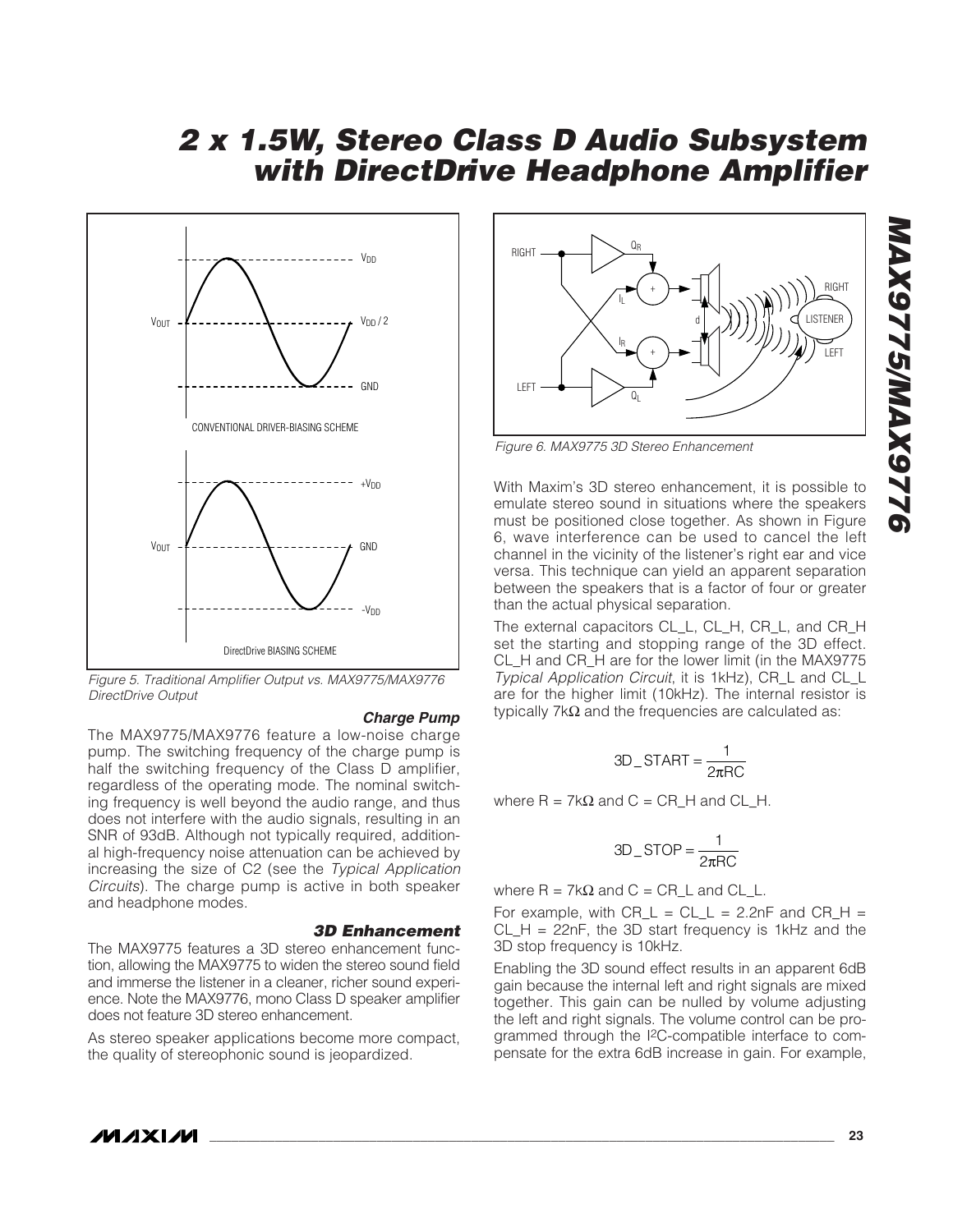mum gain 0dB (11111 in Table 7,  $IN+6dB = 0$  from Table 10) before the 3D effect is activated, the volume control should be programmed to -6dB (11001 in Table 7) immediately after the 3D effect has been activated.

#### **Signal Path**

If the right and left volume controls are set for a maxi-<br>
10) before the 3D effect is activated, the volume control<br>
should be programed to -6dB (11001 in Table 7)<br>
immediately after the 3D effect has been activated.<br>
The The audio inputs of the MAX9775/MAX9776—INA, INB, and INC—are preamplified and then mixed by the input mixer to create three internal signals: Left (L), Right (R), and Mono (M). Tables 5a and 5b show how the inputs are mixed to create L, R, and M. These signals are then independently volume adjusted by the L, R, and M volume control and routed to the output mixer. The output mixer mixes the internal L, R, and M signals to create a variety of audio mixes that are output to the headphone speaker and mono receiver amplifiers. Figure 6 shows the signal path that the audio signals take.

Signal amplification takes place in three stages. In the first stage, the inputs (INA, INB, and INC) are preamplified. The amount by which each input is amplified is determined by the bits INA+20dB (B4 in the Input Mode Control Register) and IN+6dB (B3 in the Global Control Register). After preamplification, they are mixed in the Input Mixer to create the internal signals L, R, and M.

In the second stage of amplification, the internal L, R, and M signals are independently volume adjusted.

Finally, each output amplifier has its own internal gain. The speaker, headphone, and mono receiver amplifiers have fixed gains of 12dB, 3dB, and 3dB, respectively.

#### **Current-Limit and Thermal Protection**

The MAX9775/MAX9776 feature current limiting and thermal protection to protect the device from short circuits and overcurrent conditions. The headphone amplifier pulses in the event of an overcurrent condition with a pulse every 100µs as long as the condition is present. Should the current still be high, the above cycle is repeated. The speaker amplifier current-limit protection clamps the output current without shutting down the output. This can result in a distorted output. Current is limited to 1.6A in the speaker amplifiers and 170mA in the headphone and mono receiver amplifiers.

The MAX9775/MAX9776 have thermal protection that disables the device at +150°C until the temperature decreases to +120°C.



Figure 7. Signal Path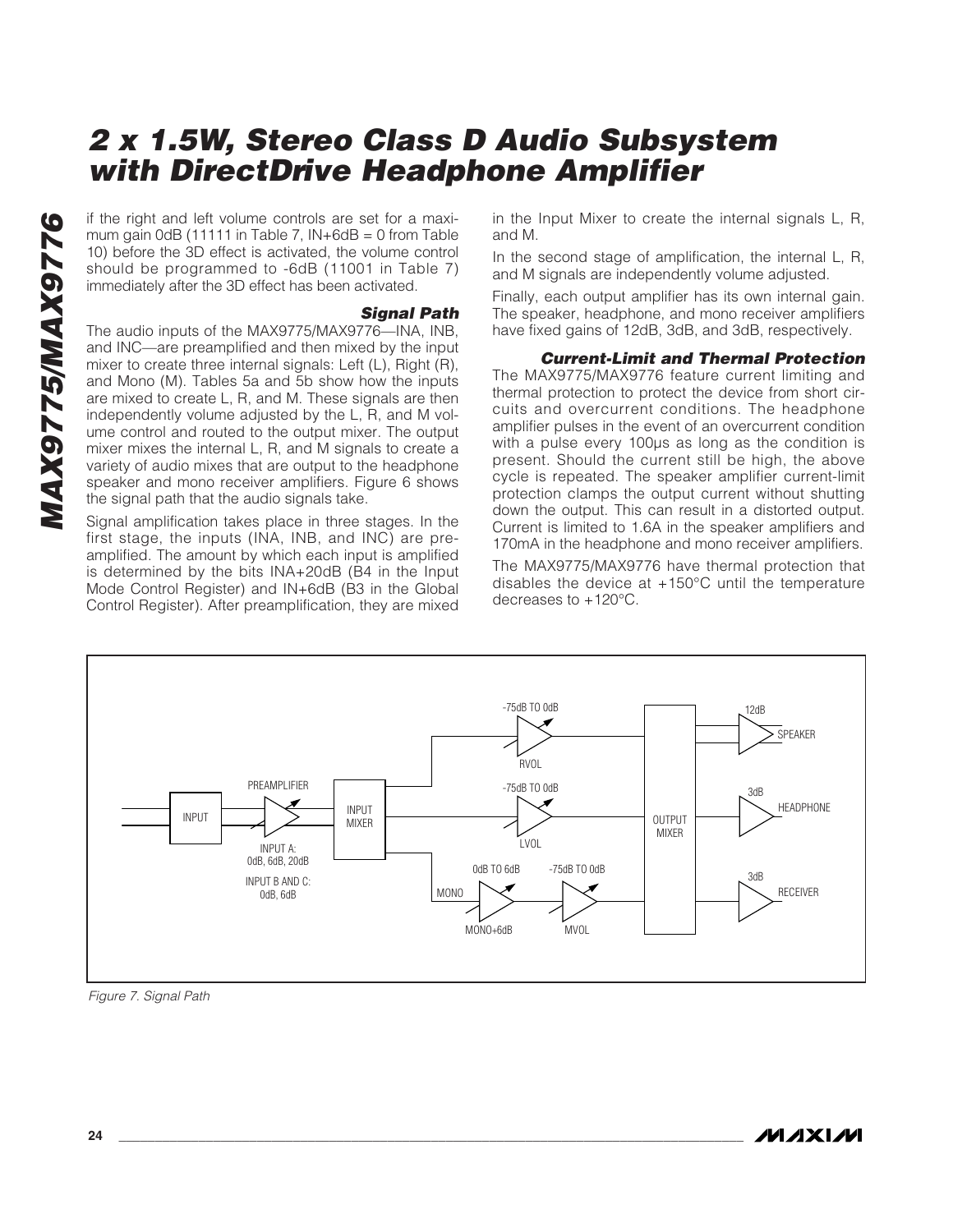#### **Click-and-Pop Suppression**

In conventional single-supply headphone amplifiers, the output-coupling capacitor is a major contributor of audible clicks and pops. Upon startup, the amplifier charges the coupling capacitor to its bias voltage, typically half the supply. Likewise, during shutdown, the capacitor is discharged to GND. This results in a DC shift across the capacitor, which, in turn, appears as an audible transient at the speaker. Since the MAX9775/MAX9776 headphone amplifier does not require output-coupling capacitors, this problem does not arise.

In most applications, the output of the preamplifier driving the MAX9775/MAX9776 has a DC bias of typically half the supply. During startup, the input-coupling capacitor is charged to the preamplifier's DC bias voltage, resulting in a DC shift across the capacitor and an audible click/pop. An internal delay of 30ms eliminates the click/pop caused by the input filter.

#### **Shutdown**

The MAX9775/MAX9776 feature a 0.1µA hard shutdown mode that reduces power consumption to extend battery life and a soft shutdown where current consumption is typically 8.5µA. Hard shutdown is controlled by connecting the SHDN pin to GND, disabling the amplifiers, bias circuitry, charge pump, and I2C. In shutdown, the headphone amplifier output impedance is 1.4k $\Omega$  and the speaker output impedance is 300kΩ. Similarly, the MAX9775/MAX9776 enter soft-shutdown when the SHDN bit = 0 (see Table 2). The  $^{12}$ C interface is active and the contents of the command register are not affected when in soft-shutdown. This allows the master to write to the MAX9775/MAX9776 while in shutdown. The I2C interface is completely disabled in hardware shutdown. When the MAX9775/MAX9776 are re-enabled the default settings are applied (see Table 3).

#### **I2C Interface**

The MAX9775/MAX9776 feature an I2C 2-wire serial interface consisting of a serial data line (SDA) and a serial clock line (SCL). SDA and SCL facilitate communication between the MAX9775/MAX9776 and the master at clock rates up to 400kHz. Figure 8 shows the 2-wire interface timing diagram. The MAX9775/ MAX9776 are receive-only slave devices relying on the master to generate the SCL signal. The master, typically a microcontroller, generates SCL and initiates data transfer on the bus. The MAX9775/MAX9776 cannot write to the SDA bus except to acknowledge the receipt of data from the master. The MAX9775/MAX9776 will not acknowledge a read command from the master.

A master device communicates to the MAX9775/ MAX9776 by transmitting the proper address followed by the data word. Each transmit sequence is framed by a START (S) or REPEATED START (Sr) condition and a STOP (P) condition. Each word transmitted over the bus is 8 bits long and is always followed by an acknowledge clock pulse.

The MAX9775/MAX9776 SDA line operates as both an input and an open-drain output. A pullup resistor, greater than 500Ω, is required on the SDA bus. The MAX9775/MAX9776 SCL line operates as an input only. A pullup resistor (greater than 500Ω) is required on SCL if there are multiple masters on the bus or if the master in a single-master system has an open-drain SCL output. Series resistors in line with SDA and SCL are optional. Series resistors protect the digital inputs of the MAX9775/MAX9776 from high-voltage spikes on the bus lines, and minimize crosstalk and undershoot of the bus signals.



Figure 8. 2-Wire Serial-Interface Timing Diagram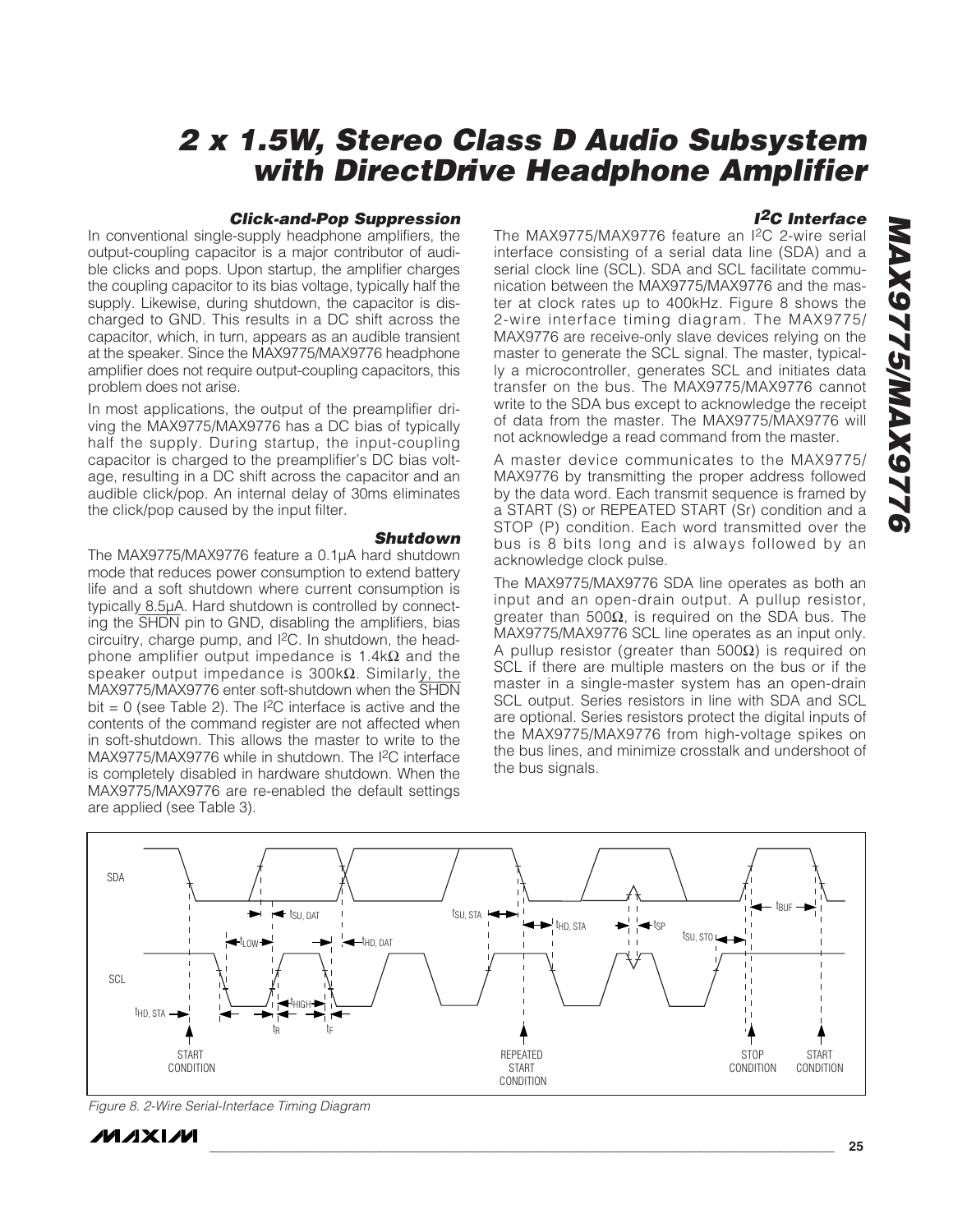#### **Bit Transfer**

One data bit is transferred during each SCL cycle. The data on SDA must remain stable during the high period of the SCL pulse. Changes in SDA while SCL is high are control signals (see the START and STOP Conditions section). SDA and SCL idle high when the I2C bus is not busy.

#### **START and STOP Conditions**

A master device initiates communication by issuing a START condition. A START condition is a high-to-low transition on SDA with SCL high. A STOP condition is a low-to-high transition on SDA while SCL is high (Figure 9). A START (S) condition from the master signals the beginning of a transmission to the MAX9775/MAX9776. The master terminates transmission, and frees the bus, by issuing a STOP (P) condition. The bus remains active if a REPEATED START (Sr) condition is generated instead of a STOP condition.

#### **Early STOP Conditions**

The MAX9775/MAX9776 recognize a STOP condition at any point during data transmission except if the STOP condition occurs in the same high pulse as a START condition.

#### **Slave Address**

The MAX9775/MAX9776 are available with one preset slave address (see Table 1). The address is defined as



Figure 9. START, STOP, and REPEATED START Conditions

the seven most significant bits (MSBs) followed by the Read/Write bit. The address is the first byte of information sent to the MAX9775/MAX9776 after the START condition. The MAX9775/MAX9776 are slave devices only capable of being written to. The Read/Write bit should be a zero when configuring the MAX9775/ MAX9776.

#### **Acknowledge**

The acknowledge bit (ACK) is a clocked 9th bit that the MAX9775/MAX9776 use to handshake receipt of each byte of data (see Figure 10). The MAX9775/MAX9776 pull down SDA during the master-generated 9th clock pulse. Monitoring ACK allows for detection of unsuccessful data transfers. An unsuccessful data transfer occurs if a receiving device is busy or if a system fault has occurred. In the event of an unsuccessful data transfer, the bus master may reattempt communications.

## **Table 1. MAX9775/MAX9776 Address Map**

| <b>SLAVE ADDRESS</b><br><b>PART</b> |    |    |    |    |    |    |    |            |
|-------------------------------------|----|----|----|----|----|----|----|------------|
|                                     | A6 | А5 | Α4 | А3 | А2 | A1 | A0 | <b>R/W</b> |
| MAX9775                             |    |    |    |    |    |    |    |            |
| MAX9776                             |    |    |    |    |    |    |    |            |



Figure 10. Acknowledge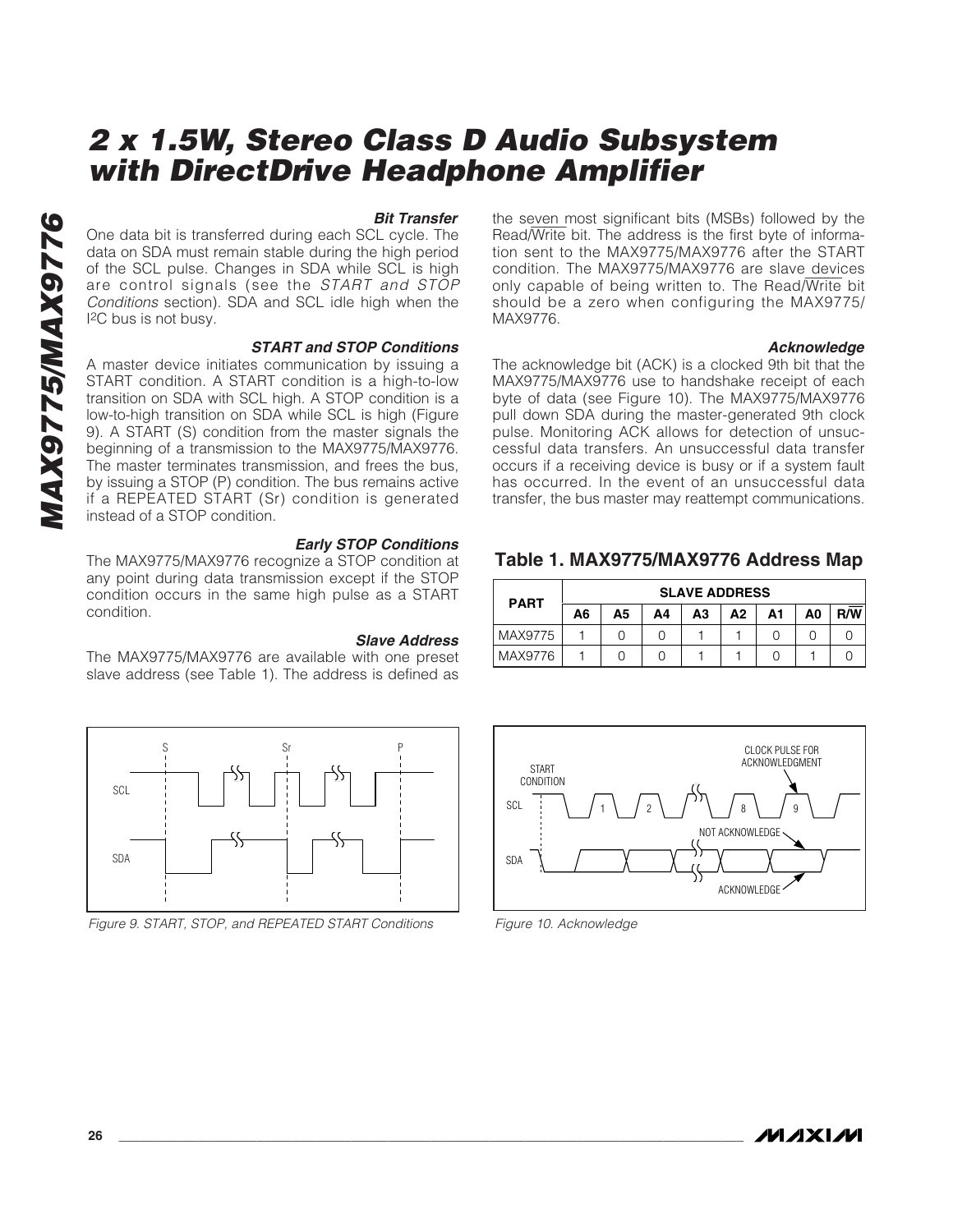

Figure 11. Write Data Format Example

**Write Data Format**

A write to the MAX9775/MAX9776 includes transmission of a START condition, the slave address with the  $R/\overline{W}$  bit set to 0 (Table 1), one byte of data to configure the Command Register, and a STOP condition. Figure 11 illustrates the proper format for one frame.

The MAX9775/MAX9776 only accept write data, but they acknowledge the receipt of the address byte with the R/W bit set high. The MAX9775/MAX9776 do not write to the SDA bus in the event that the  $R/\overline{W}$  bit is set high. Subsequently, the master reads all 1's from the MAX9775/MAX9776. Always set the R/W bit to zero to avoid this situation.

## **Programming the MAX9775/MAX9776**

The MAX9775/MAX9776 are programmed through 6 control registers. Each register is addressed by the 3 MSBs (B5–B7) followed by 5 configure bits (B0–B4) as shown in Table 2. Correct programming of the MAX9775/MAX9776 requires writing to all 6 control registers. Upon power-on, their default settings are as listed in Table 3.

## **Table 2. Control Registers**

|                             | <b>B7</b> | <b>B6</b>      | <b>B5</b> | <b>B4</b>                                                         | B <sub>3</sub>    | <b>B2</b> | B <sub>1</sub> | B <sub>0</sub> |  |  |
|-----------------------------|-----------|----------------|-----------|-------------------------------------------------------------------|-------------------|-----------|----------------|----------------|--|--|
| <b>FUNCTION</b>             |           | <b>COMMAND</b> |           |                                                                   | <b>DATA</b>       |           |                |                |  |  |
| Input Mode Control          | 0         | 0              | 0         | INMODE (Tables 5a and 5b)<br>$INA+20dB$                           |                   |           |                |                |  |  |
| Mono Volume Control         |           | 0              |           | MVOL (Table 7)                                                    |                   |           |                |                |  |  |
| Left Volume Control         |           |                | $\Omega$  |                                                                   | LVOL (Table 7)    |           |                |                |  |  |
| <b>Right Volume Control</b> |           |                |           |                                                                   | RVOL (Table 7)    |           |                |                |  |  |
| Output Mode Control         |           | O              |           | $MONO + 6dB$                                                      | OUTMODE (Table 9) |           |                |                |  |  |
| Global Control Register     |           | 0              |           | <b>SHDN</b><br><b>MUTE</b><br><b>SSM</b><br>$IN + 6dB$<br>3D/MONO |                   |           |                |                |  |  |

## **Table 3. Power-On Reset Conditions**

| <b>COMMAND</b>                | <b>DATA</b> | <b>DESCRIPTION</b>                                                     |
|-------------------------------|-------------|------------------------------------------------------------------------|
| Input Mode (000)              | 10000       | Input A gain $= +20$ dB; input A, B, and C singled-ended stereo inputs |
| Mono Volume (001)             | 11111       | Maximum volume                                                         |
| Left Volume (010)             | 11111       | Maximum volume                                                         |
| Right Volume (011)            | 11111       | Maximum volume                                                         |
| Output Mode (100)             | 01000       | 0dB of extra mono gain, mode 8: stereo headphone, stereo speaker       |
| Global Control Register (101) | 00011       | Powered-off, input B/C gain = 0dB, MUTE off, SSM on, 3D/MONO on        |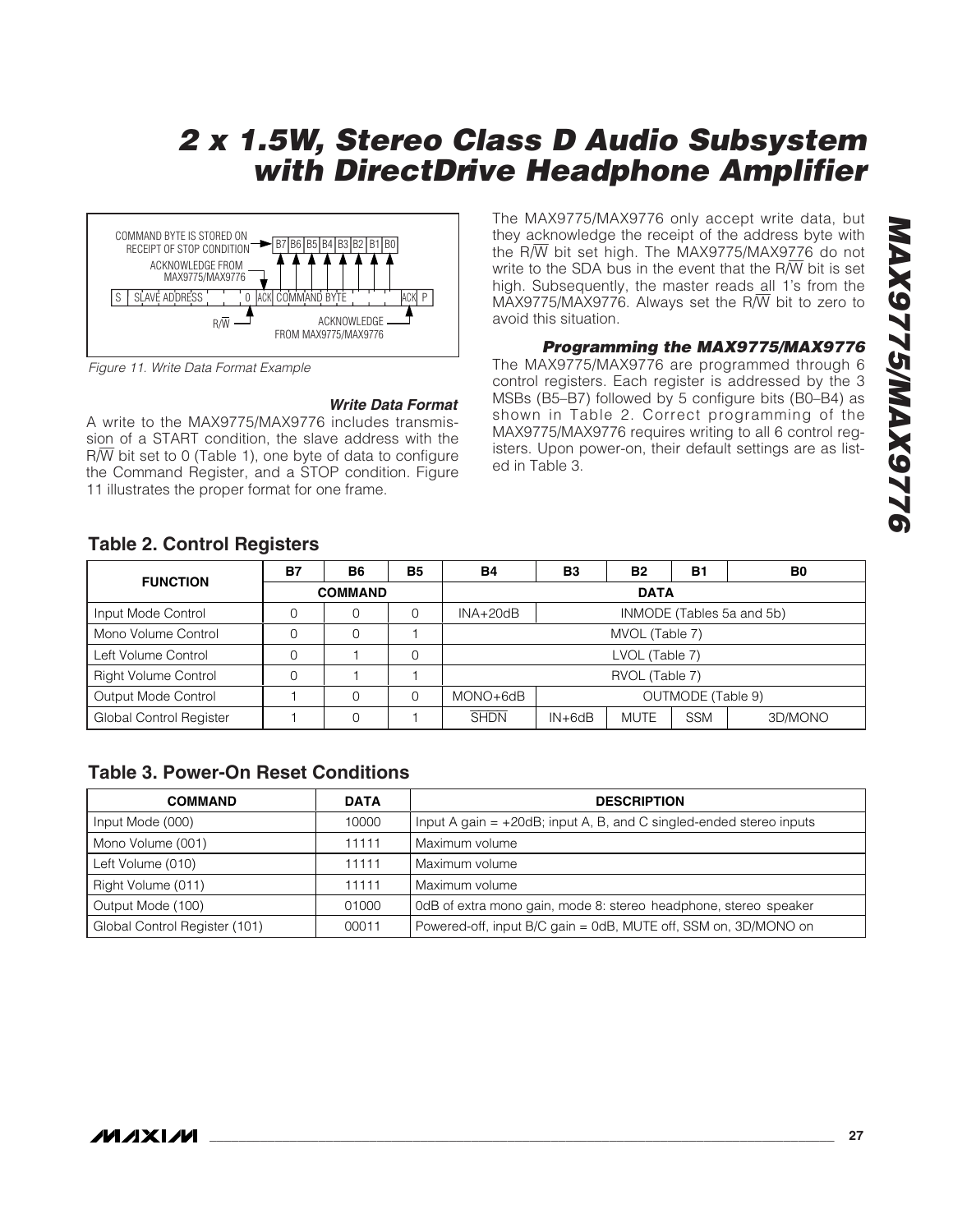#### **Input Mode Control**

## **Table 4. Input Mode Control Register**

| <b>REGISTER</b><br>_____                 | דה<br>-- | B <sub>6</sub><br>__ | B5 | B <sub>4</sub>       | B <sub>3</sub>                         | D0<br>D. | D.<br>◡ | B <sub>0</sub> |
|------------------------------------------|----------|----------------------|----|----------------------|----------------------------------------|----------|---------|----------------|
| Control<br>Mode<br><b>Input</b><br>_____ |          |                      |    | INL<br>20dB<br>$  -$ | 5a and 5b<br>≻<br>INMC<br>ables<br>$-$ |          |         |                |

**MAX9775/MAX9776** have three flexible inputs that<br>
The MAX9775/MAX9776 have three flexible inputs that<br>
can be configured as single-ended stereo inputs or dif-<br>
ferential mono inputs. All input signals are summed into<br>
thr can be configured as single-ended stereo inputs or differential mono inputs. All input signals are summed into three unique signals—Left (L), Right (R), and Mono (M)—which are routed to the output amplifiers. The bit INA+20dB allows the option of boosting low-level signals on INA. INA+20dB can be set as follows:

 $1 =$  Input A's gain  $+20$ dB for low-level signals such as FM receivers.

 $0 =$  Input A's gain is either OdB or +6dB as set by IN+6dB (bit B3 of the Control Register).

Tables 5a and 5b show how the inputs—INA, INB, and INC—are mixed to create the internal signals Left (L), Right (R), and Mono (M).

## **Table 5a. Input Mode**

|             | <b>PROGRAMMING MODE</b> |              |                | <b>INPUT CONFIGURATION</b> |                  |                  |                      |                  |                  |
|-------------|-------------------------|--------------|----------------|----------------------------|------------------|------------------|----------------------|------------------|------------------|
|             | <b>INMODE</b>           |              |                | INA1                       | INA <sub>2</sub> | INB <sub>1</sub> | INB <sub>2</sub>     | INC <sub>1</sub> | INC <sub>2</sub> |
| <b>B3</b>   | <b>B2</b>               | <b>B1</b>    | B <sub>0</sub> |                            |                  |                  |                      |                  |                  |
| $\Omega$    | $\Omega$                | $\mathbf 0$  | $\Omega$       |                            | $\mathsf{R}$     |                  | R                    |                  | $\mathsf{R}$     |
| $\Omega$    | 0                       | $\Omega$     |                |                            | $\mathsf{R}$     |                  | R                    | $M+$             | M-               |
| $\Omega$    | $\Omega$                |              | $\Omega$       |                            | $\mathsf{R}$     | $M+$             | M-                   |                  | $\mathsf{R}$     |
| $\Omega$    | $\Omega$                |              |                |                            | $\mathsf{R}$     | $M +$            | M-                   | $M+$             | M-               |
| $\mathbf 0$ |                         | 0            | 0              |                            | $\mathsf{R}$     | $R+$             | $R -$                | L+               | Ŀ                |
| $\Omega$    |                         | $\Omega$     |                |                            | $\mathsf{R}$     | L+               | $L^{\pm}$            | $R+$             | $R -$            |
| $\Omega$    |                         |              | $\Omega$       | $M+$                       | M-               |                  | R                    |                  | R                |
| $\Omega$    |                         |              |                | $M+$                       | M-               |                  | $\mathsf{R}$         | $M+$             | M-               |
|             | $\Omega$                | $\mathbf{0}$ | $\Omega$       | $M+$                       | M-               | $M +$            | $M -$                |                  | $\mathsf{R}$     |
|             | 0                       | $\Omega$     |                | $M+$                       | M-               | $M+$             | M-                   | $M+$             | M-               |
|             | $\Omega$                |              | $\Omega$       | $M+$                       | M-               | $R+$             | $R -$                | L+               | $\mathbb{L}^+$ . |
|             | 0                       |              |                | $M+$                       | M-               | L+               | $\mathbb{L}^{\perp}$ | $R+$             | $R-$             |

## **Table 5b. Internal Signals L, R, and M**

|           |             | <b>PROGRAMMING MODE</b> |          |                        | INTERNAL SIGNALS LEFT (L), RIGHT (R), AND MONO (M) |                                                      |
|-----------|-------------|-------------------------|----------|------------------------|----------------------------------------------------|------------------------------------------------------|
|           |             | <b>INMODE</b>           |          |                        | R                                                  | м                                                    |
| <b>B3</b> | <b>B2</b>   | <b>B1</b>               | B0       |                        |                                                    |                                                      |
| $\Omega$  | $\Omega$    | $\Omega$                | $\Omega$ | $INA1 + INB1 + INC1$   | $INA2 + INB2 + INC2$                               |                                                      |
| $\Omega$  | $\Omega$    | $\Omega$                |          | $INA1 + INB1$          | $INA2 + INB2$                                      | $INC1 - INC2$                                        |
| $\Omega$  | $\Omega$    |                         | $\Omega$ | $INA1 + INC1$          | $INA2 + INC2$                                      | INB1 - INB2                                          |
| $\Omega$  | $\Omega$    |                         |          | INA <sub>1</sub>       | INA <sub>2</sub>                                   | $(INB1 - INB2) + (INC1 - INC2)$                      |
| $\Omega$  |             | <sup>0</sup>            | $\Omega$ | $INA1 + (INC1 - INC2)$ | $INA2 + (INB1 - INB2)$                             |                                                      |
| $\Omega$  |             | 0                       |          | $INA1 + (INB1 - INB2)$ | $INA2 + (INC1 - INC2)$                             |                                                      |
| $\Omega$  |             |                         | $\Omega$ | $INB1 + INC1$          | $INB2 + INC2$                                      | INA1 - INA2                                          |
| $\Omega$  |             |                         |          | INB <sub>1</sub>       | INB <sub>2</sub>                                   | $(INA1 - INA2) + (INC1 - INC2)$                      |
|           | $\Omega$    | <sup>n</sup>            | $\Omega$ | INC <sub>1</sub>       | INC <sub>2</sub>                                   | $(INA1 - INA2) + (INA1 - INB2)$                      |
|           | $\Omega$    | $\Omega$                |          |                        |                                                    | $(INA1 - INA2) + (INB1 - INB2)$<br>$+$ (INC1 - INC2) |
|           | $\Omega$    |                         | $\Omega$ | INC1 - INC2            | INB1 - INB2                                        | INA1 - INA2                                          |
|           | $\mathbf 0$ |                         |          | INB1 - INB2            | $INC1 - INC2$                                      | INA1 - INA2                                          |

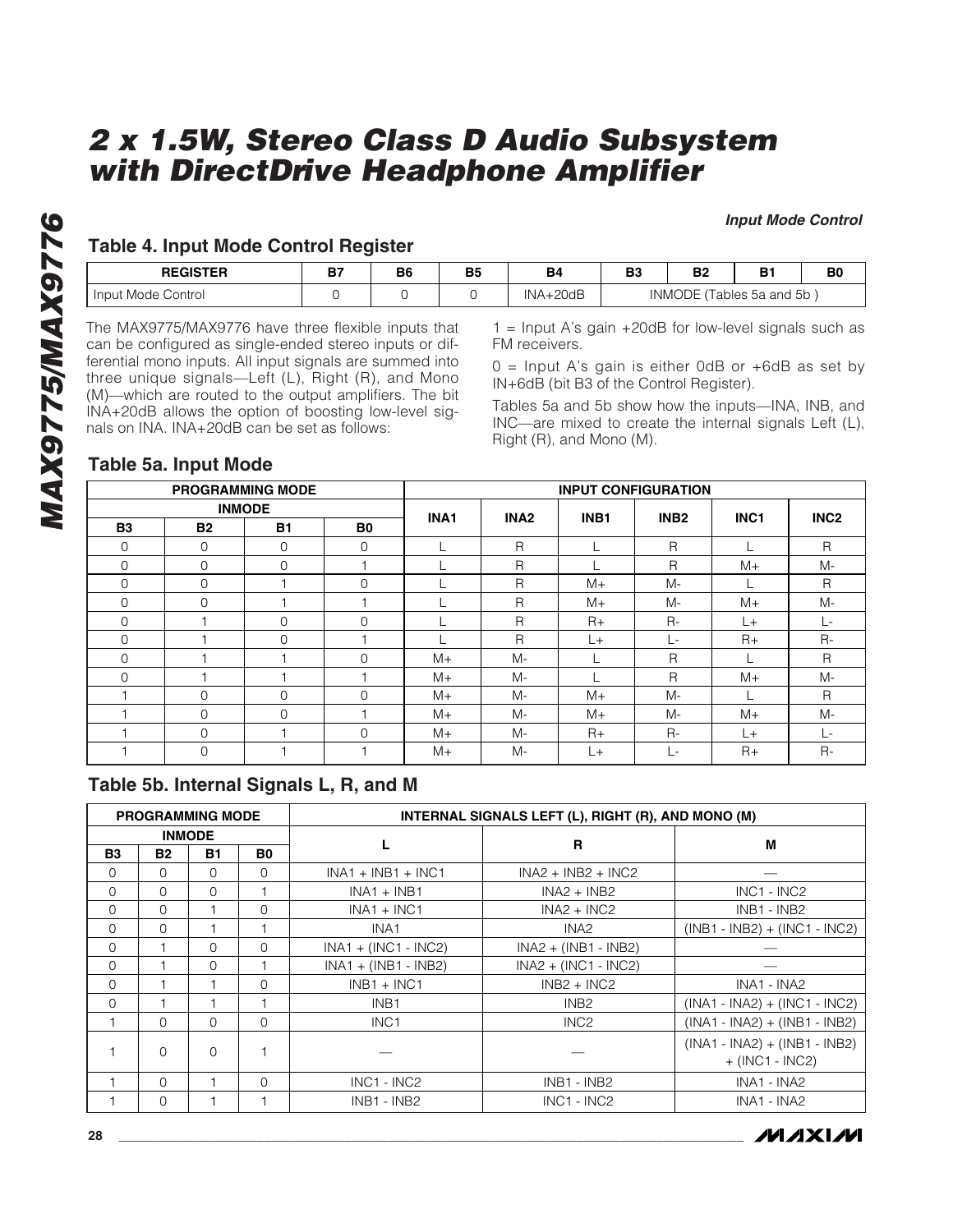**Mono/Left/Right Volume Control**

## **Table 6. Mono/Left/Right Volume Control Registers**

| <b>REGISTER</b>      | <b>B7</b> | B6 | <b>B5</b> | <b>B4</b>   | <b>B3</b> | <b>B2</b>   | В1 | B0 |
|----------------------|-----------|----|-----------|-------------|-----------|-------------|----|----|
| Mono Volume Control  |           |    |           |             |           | <b>MVOL</b> |    |    |
| Left Volume Control  |           |    |           | <b>LVOL</b> |           |             |    |    |
| Right Volume Control |           |    |           | <b>RVOL</b> |           |             |    |    |

The MAX9775/MAX9776 have separate volume controls for each of the internal signals: Left (L), Right (R), and Mono (M). The final gain of each signal is determined by the way the following bits are set: MVOL, LVOL,

RVOL, INA+20dB, IN+6dB, and MONO+6dB. Table 7 shows how to configure the L, R, and M amplifiers for specific gains.

## **Table 7. Volume Control Settings**

|           | <b>MVOL/LVOL/RVOL</b> |           |              |                |           |  |  |  |  |  |  |
|-----------|-----------------------|-----------|--------------|----------------|-----------|--|--|--|--|--|--|
| <b>B4</b> | B <sub>3</sub>        | <b>B2</b> | <b>B1</b>    | B <sub>0</sub> | GAIN (dB) |  |  |  |  |  |  |
| 0         | 0                     | 0         | 0            | 0              | Mute      |  |  |  |  |  |  |
| 0         | 0                     | 0         | 0            | 1              | $-75$     |  |  |  |  |  |  |
| 0         | 0                     | 0         | 1            | 0              | $-71$     |  |  |  |  |  |  |
| 0         | 0                     | 0         | $\mathbf{1}$ | 1              | $-67$     |  |  |  |  |  |  |
| 0         | 0                     | 1         | 0            | 0              | $-63$     |  |  |  |  |  |  |
| 0         | 0                     | 1         | 0            | 1              | $-59$     |  |  |  |  |  |  |
| 0         | 0                     | 1         | $\mathbf{1}$ | 0              | $-55$     |  |  |  |  |  |  |
| 0         | 0                     | 1         | $\mathbf{1}$ | 1              | $-51$     |  |  |  |  |  |  |
| 0         | $\mathbf{1}$          | 0         | 0            | 0              | $-47$     |  |  |  |  |  |  |
| 0         | 1                     | 0         | 0            | 1              | $-44$     |  |  |  |  |  |  |
| 0         | 1                     | 0         | 1            | 0              | $-41$     |  |  |  |  |  |  |
| 0         | 1                     | 0         | 1            | 1              | $-38$     |  |  |  |  |  |  |
| 0         | 1                     | 1         | 0            | 0              | $-35$     |  |  |  |  |  |  |
| 0         | $\mathbf{1}$          | 1         | 0            | 1              | $-32$     |  |  |  |  |  |  |
| 0         | $\mathbf{1}$          | 1         | $\mathbf{1}$ | 0              | $-29$     |  |  |  |  |  |  |
| 0         | 1                     | 1         | 1            | 1              | $-26$     |  |  |  |  |  |  |

|              | MVOL/LVOL/RVOL |             |                |                |           |  |  |  |  |  |  |  |
|--------------|----------------|-------------|----------------|----------------|-----------|--|--|--|--|--|--|--|
| <b>B4</b>    | <b>B3</b>      | <b>B2</b>   | <b>B1</b>      | B <sub>0</sub> | GAIN (dB) |  |  |  |  |  |  |  |
| 1            | 0              | $\mathbf 0$ | 0              | 0              | $-23$     |  |  |  |  |  |  |  |
| $\mathbf{1}$ | 0              | $\mathbf 0$ | 0              | 1              | $-21$     |  |  |  |  |  |  |  |
| 1            | 0              | 0           | 1              | 0              | $-19$     |  |  |  |  |  |  |  |
| 1            | 0              | 0           | 1              | 1              | $-17$     |  |  |  |  |  |  |  |
| 1            | 0              | 1           | 0              | 0              | $-15$     |  |  |  |  |  |  |  |
| $\mathbf{1}$ | 0              | 1           | 0              | 1              | $-13$     |  |  |  |  |  |  |  |
| 1            | 0              | 1           | 1              | 0              | $-11$     |  |  |  |  |  |  |  |
| 1            | 0              | 1           | 1              | 1              | -9        |  |  |  |  |  |  |  |
| 1            | 1              | 0           | 0              | 0              | $-7$      |  |  |  |  |  |  |  |
| 1            | $\mathbf{1}$   | 0           | 0              | 1              | $-6$      |  |  |  |  |  |  |  |
| $\mathbf{1}$ | 1              | 0           | 1              | 0              | $-5$      |  |  |  |  |  |  |  |
| 1            | 1              | 0           | 1              | 1              | $-4$      |  |  |  |  |  |  |  |
| 1            | 1              | 1           | 0              | 0              | -3        |  |  |  |  |  |  |  |
| 1            | $\mathbf{1}$   | 1           | $\overline{0}$ | 1              | $-2$      |  |  |  |  |  |  |  |
| 1            | $\mathbf{1}$   | 1           | 1              | 0              | $-1$      |  |  |  |  |  |  |  |
| 1            | 1              | 1           | 1              | 1              | 0         |  |  |  |  |  |  |  |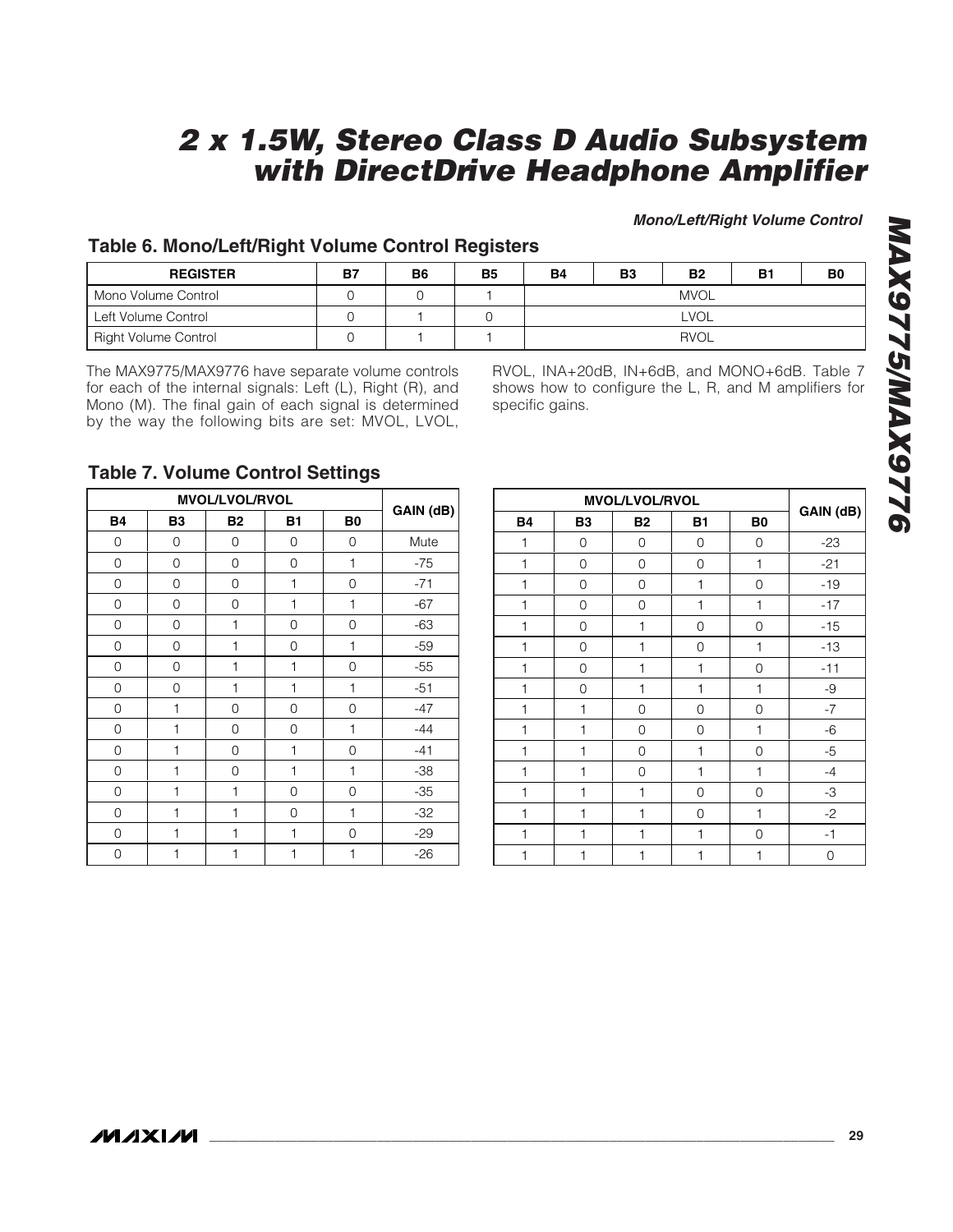#### **Output Mode Control**

## **Table 8. Output Mode Control Register**

| <b>REGISTER</b>                                                                                 | B7                                                                                                                                                                                                                                                                            | <b>B6</b> | <b>B5</b> | <b>B4</b> | <b>B3</b> | <b>B2</b> | <b>B1</b>                                                                                                                                                                                                                                                                                  | B0 |
|-------------------------------------------------------------------------------------------------|-------------------------------------------------------------------------------------------------------------------------------------------------------------------------------------------------------------------------------------------------------------------------------|-----------|-----------|-----------|-----------|-----------|--------------------------------------------------------------------------------------------------------------------------------------------------------------------------------------------------------------------------------------------------------------------------------------------|----|
| Output Mode Control                                                                             |                                                                                                                                                                                                                                                                               | $\Omega$  | $\Omega$  | MONO+6dB  |           |           | OUTMODE (Table 9)                                                                                                                                                                                                                                                                          |    |
| Mono (M) signal path.<br>(M) signal path.<br>receiver amplifier, a stereo DirectDrive headphone | MONO+6dB in the Output Mode Control register allows<br>an extra 6dB of gain on the internal mono signal:<br>= Additional 6dB of gain is applied to the internal<br>$0 =$ No additional gain is applied to the Internal Mono<br>The MAX9775 has five output amplifiers: a mono |           |           |           |           |           | amplifier, and a stereo Class D amplifier. The MAX9776<br>has four output amplifiers: a mono receiver amplifier, a<br>stereo DirectDrive headphone amplifier, and a mono<br>Table 9 shows how each of the three internal signals-<br>Left (L), Right (R), and Mono (M)—are mixed and rout- |    |

## **Table 9. Output Modes**

| <b>MODE</b>               |                |              | <b>OUTMODE</b> |                     | <b>RECEIVER</b>          | <b>LEFT HP</b> | <b>RIGHT HP</b>               | <b>MAX9775</b>  |              | <b>MAX9776</b> |
|---------------------------|----------------|--------------|----------------|---------------------|--------------------------|----------------|-------------------------------|-----------------|--------------|----------------|
|                           | <b>B3</b>      | <b>B2</b>    | <b>B1</b>      | B0                  |                          |                |                               | <b>LEFT SPK</b> | <b>RIGHT</b> | <b>SPK</b>     |
| $\mathbf 0$               | $\mathbf 0$    | $\mathbf 0$  | $\mathbf 0$    | $\mathbf{0}$        |                          |                | $\overbrace{\phantom{12333}}$ |                 |              |                |
| $\mathbf{1}$              | $\mathbf 0$    | $\mathbf 0$  | $\mathbf 0$    | $\mathbf{1}$        | M                        |                |                               |                 |              |                |
| $\mathbf{2}$              | $\mathbf 0$    | $\mathbf 0$  | $\mathbf{1}$   | $\mathbf{O}$        |                          |                | —<br>——                       | M               | M            | M              |
| $\ensuremath{\mathsf{3}}$ | $\mathbf 0$    | $\mathbf 0$  | $\mathbf{1}$   | $\mathbf{1}$        |                          | M              | M                             | M               | M            | M              |
| 4                         | $\mathbf 0$    | $\mathbf{1}$ | $\mathbf 0$    | $\mathsf{O}\xspace$ |                          | M              | M                             |                 |              |                |
| 5                         | $\mathbf 0$    | $\mathbf{1}$ | $\mathbf 0$    | $\mathbf{1}$        |                          |                |                               |                 |              |                |
| 6                         | $\mathbf 0$    | $\mathbf{1}$ | 1              | $\mathbf{0}$        | $1/2$ (L + R)            |                |                               |                 |              |                |
| $\overline{7}$            | $\mathbf 0$    | $\mathbf{1}$ | $\mathbf{1}$   | 1                   |                          |                |                               | L               | $\mathsf{R}$ | $L + R$        |
| $\,8\,$                   | 1              | $\mathbf 0$  | $\mathbf 0$    | $\mathbf{O}$        |                          | L              | R                             | L               | $\mathsf{R}$ | $L + R$        |
| $\boldsymbol{9}$          | $\overline{1}$ | $\mathbf 0$  | $\mathbf 0$    | $\mathbf{1}$        |                          | L              | $\mathsf R$                   |                 |              |                |
| 10                        | 1              | $\mathbf 0$  | $\mathbf{1}$   | $\mathbf{O}$        |                          |                | -                             |                 |              |                |
| 11                        | $\mathbf{1}$   | $\mathbf 0$  | $\mathbf{1}$   | 1                   | $M + \frac{1}{2}(L + R)$ |                |                               |                 |              |                |
| 12                        | $\mathbf{1}$   | $\mathbf{1}$ | $\Omega$       | $\mathbf{O}$        |                          |                |                               | $L + M$         | $R + M$      | $L + R + 2M$   |
| 13                        | $\mathbf{1}$   | $\mathbf{1}$ | $\mathbf 0$    | 1                   |                          | $L + M$        | $R + M$                       | $L + M$         | $R + M$      | $L + R + 2M$   |
| 14                        | $\mathbf{1}$   | 1            | $\mathbf{1}$   | $\mathbf 0$         |                          | $L + M$        | $R + M$                       |                 |              |                |
| 15                        | 1              | 1            | $\mathbf{1}$   | 1                   | <b>MUTE</b>              | <b>MUTE</b>    | <b>MUTE</b>                   | <b>MUTE</b>     | <b>MUTE</b>  | <b>MUTE</b>    |

 $-$  = Amplifier off.

 $L = Left signal$ .

 $R =$  Right signal.

 $M =$  Mono signal.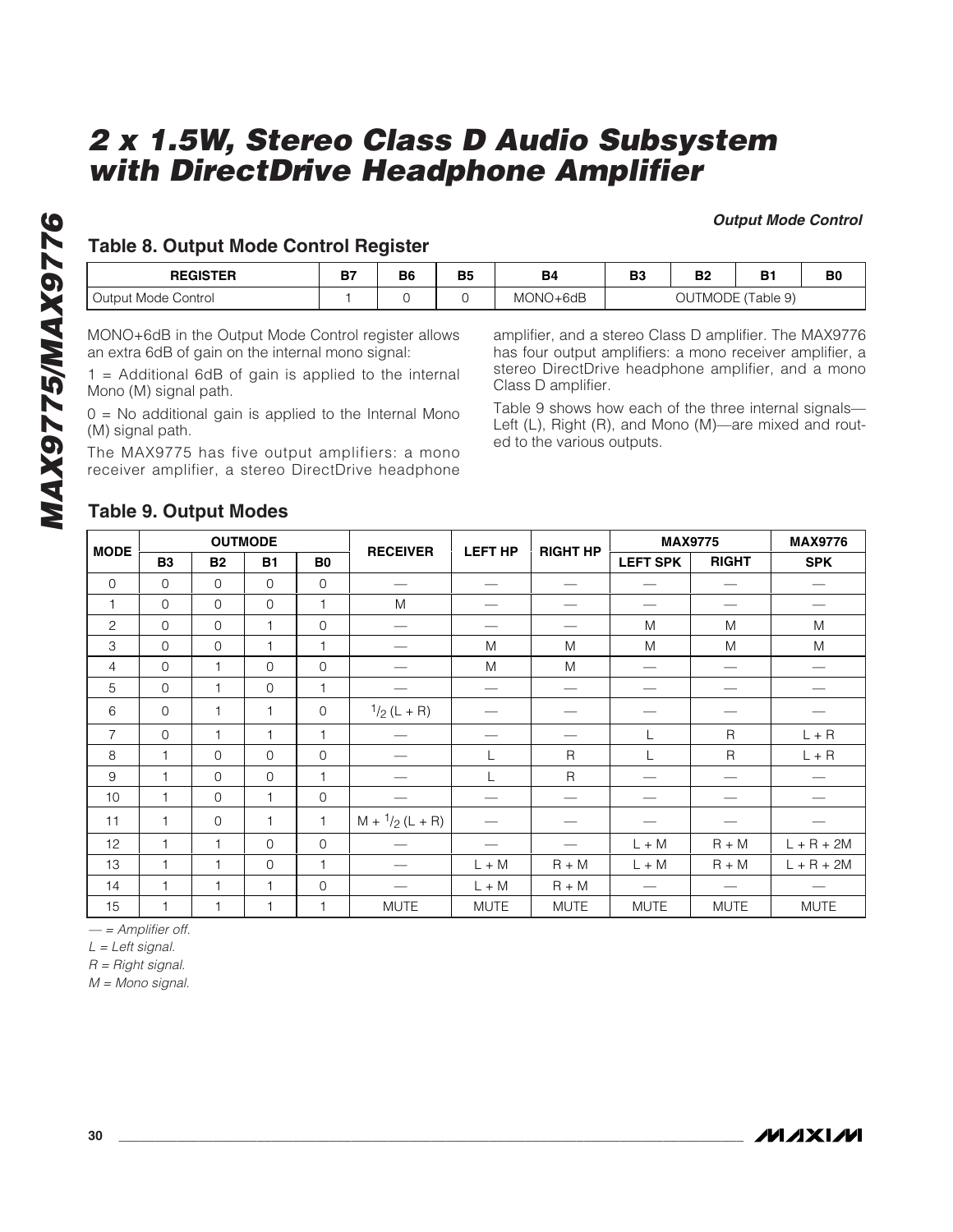**Global Control Register**

## **Table 10. Global Control Register**

| <b>REGISTER</b>              | 67<br>D. | B6 | <b>B5</b> | B <sub>4</sub> | D0<br>DЈ   | B2          | B <sup>1</sup> | B <sub>0</sub> |
|------------------------------|----------|----|-----------|----------------|------------|-------------|----------------|----------------|
| I Control Register<br>Global |          |    |           | _____<br>SHDN  | $IN + 6dB$ | <b>MUTE</b> | <b>SSM</b>     | 3D/MONO        |

The Global Control Register is used for global configurations, those affecting all inputs and outputs. The bits in the control register are shown in Table 11.

**Table 11. Global Control Register Configurations**

| <b>BIT</b>     | <b>NAME</b> | <b>FUNCTION</b>                                                                                                                                                                                                                                   |
|----------------|-------------|---------------------------------------------------------------------------------------------------------------------------------------------------------------------------------------------------------------------------------------------------|
| <b>B4</b>      | <b>SHDN</b> | $=$ Normal operation<br>$0 =$ Low-power shutdown mode. I <sup>2</sup> C settings are saved.                                                                                                                                                       |
| B <sub>3</sub> | $IN + 6dB$  | $1 =$ All input signals are boosted by 6dB.<br>$0 =$ All input signals are passed un-amplified.<br>This bit does not affect INA if the INA+20dB bit (B4 of the Input Mode Control Register) is set to<br>1, in which case INA is boosted by 20dB. |
| <b>B2</b>      | <b>MUTE</b> | $=$ Mute all outputs.<br>$0 =$ All outputs are active.                                                                                                                                                                                            |
| <b>B1</b>      | <b>SSM</b>  | = Spread-spectrum Class D modulation.<br>$0 =$ Fixed-frequency Class D modulation.                                                                                                                                                                |
| B <sub>0</sub> | 3D/MONO     | MAX9775:<br>$1 = 3D$ Enhancement is on.<br>$0 = 3D$ Enhancement is off.<br>$=$ Speakers will output L+R in modes 7, 8, 12, and 13 (see Table 9).<br>$0 =$ Speakers will output L in modes 7, 8, 12, and 13 (see Table 9).                         |

## **Applications Information**

## **Class D Filterless Operation**

Traditional Class D amplifiers require an output filter to recover the audio signal from the amplifier's PWM output. The filters add cost, increase the solution size of the amplifier, and can decrease efficiency. The traditional PWM scheme uses large differential output swings (2 x V<sub>DD</sub>(p-p)) and causes large ripple currents. Any parasitic resistance in the filter components results in a loss of power, lowering the efficiency.

The MAX9775/MAX9776 do not require an output filter. The device relies on the inherent inductance of the speaker coil and the natural filtering of both the speaker and the human ear to recover the audio component of the square-wave output. Eliminating the output filter results in a smaller, less costly, more efficient solution.

Because the switching frequency of the MAX9775/ MAX9776 speaker output is well beyond the bandwidth of most speakers, voice coil movement due to the square-wave frequency is very small. Although this movement is small, a speaker not designed to handle the additional power may be damaged. For optimum results use a speaker with a series inductance > 10 $\mu$ H. Typical 8 $\Omega$ speakers, for portable audio applications, exhibit series inductances in the 20µH to 100µH range.

## **Input Amplifier**

#### **Differential Input**

The MAX9775/MAX9776 feature a programmable differential input structure, making it compatible with many CODECs, and offering improved noise immunity over a single-ended input amplifier. In devices such as cell phones, high-frequency signals from the RF transmitter can be picked up by the amplifier's input traces. The signals appear at the amplifier's inputs as commonmode noise. A differential input amplifier amplifies the difference of the two inputs and any signal common to both is cancelled.

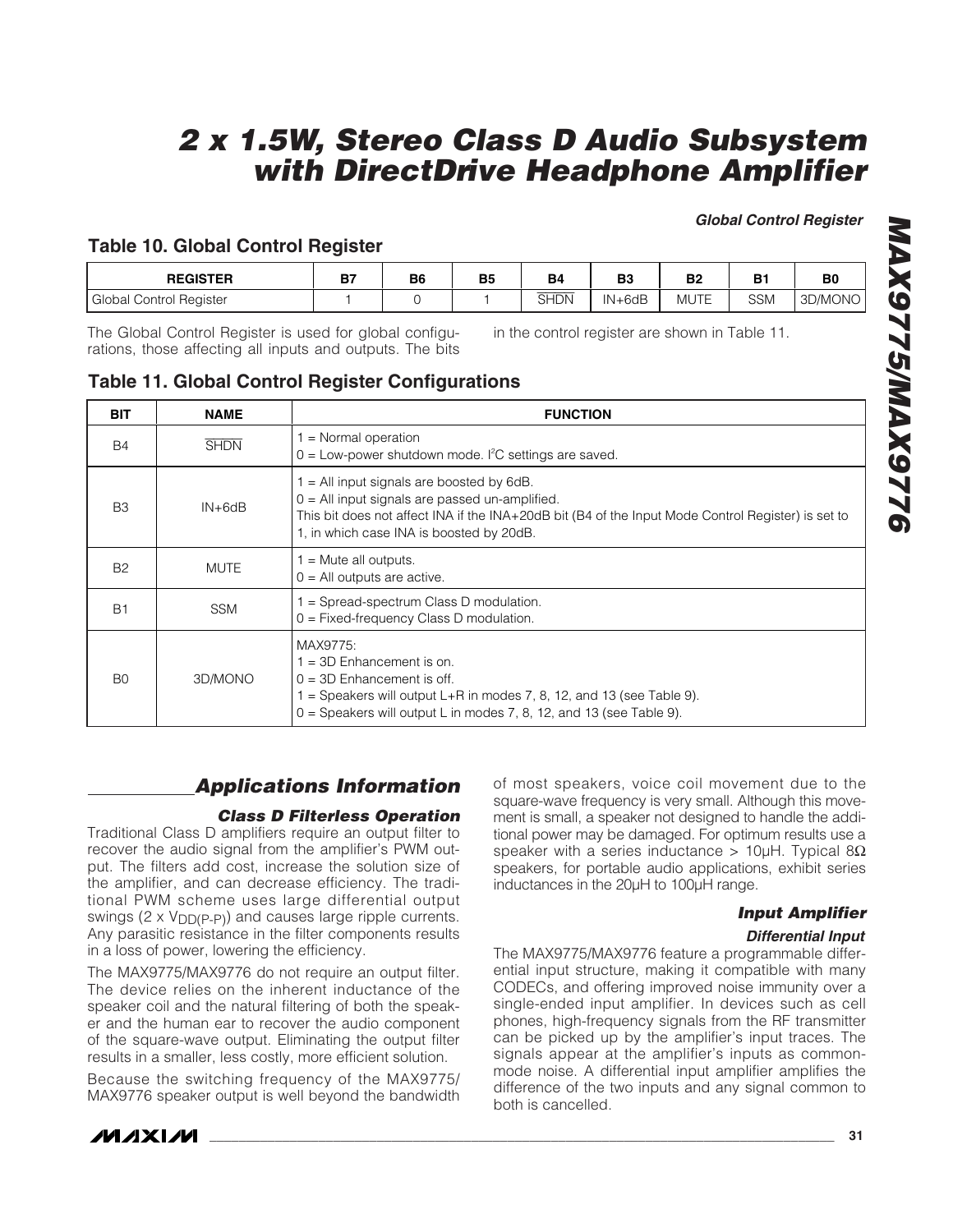#### **Single-Ended Input**

The MAX9775/MAX9776 can be configured as a singleended input amplifier by appropriately configuring the Input Control Register (see Tables 5a and 5b).

#### **DC-Coupled Input**

The input amplifier can accept DC-coupled inputs that are biased to the amplifier's bias voltage. DC-coupling eliminates the input-coupling capacitors; reducing component count to potentially six external components (see the Typical Application Circuits). However, the highpass filtering effect of the capacitors is lost, allowing low-frequency signals to feed through to the load.

#### **Unused Inputs**

Connect any unused input pin directly to VBIAS. This saves input capacitors on unused inputs and provides the highest noise immunity on the input.

#### **Component Selection**

#### **Input Filter**

An input capacitor  $(C_{\text{IN}})$  in conjunction with the input impedance of the MAX9775/MAX9776 form a highpass filter that removes the DC bias from the incoming signal. The AC-coupling capacitor allows the amplifiers to automatically bias the signal to an optimum DC level. Assuming zero source impedance, the -3dB point of the highpass filter is given by:

$$
f_{-3dB} = \frac{1}{2\pi R_{IN}C_{IN}}
$$

Choose  $C_{IN}$  so that f- $3dB$  is well below the lowest frequency of interest. Use capacitors whose dielectrics have low-voltage coefficients, such as tantalum or aluminum electrolytic. Capacitors with high-voltage coefficients, such as ceramics, may result in increased distortion at low frequencies.

Other considerations when designing the input filter include the constraints of the overall system and the actual frequency band of interest. Although high-fidelity audio calls for a flat-gain response between 20Hz and 20kHz, portable voice-reproduction devices such as cell phones and two-way radios need only concentrate on the frequency range of the spoken human voice (typi-

cally 300Hz to 3.5kHz). In addition, speakers used in portable devices typically have a poor response below 300Hz. Taking these two factors into consideration, the input filter may not need to be designed for a 20Hz to 20kHz response, saving both board space and cost due to the use of smaller capacitors.

#### **Class D Output Filter**

The MAX9775/MAX9776 do not require a Class D output filter. The devices pass EN55022B emission standards with 152mm of unshielded speaker cables. However, output filtering can be used if a design is failing radiated emissions due to board layout or cable length, or the circuit is near EMI-sensitive devices. Use a ferrite bead filter when radiated frequencies above 10MHz are of concern. Use an LC filter when radiated frequencies below 10MHz are of concern, or when long leads (> 152mm) connect the amplifier to the speaker. Figure 12 shows optional speaker amplifier output filters.

#### **External Component Selection**

#### **BIAS Capacitor**

V<sub>BIAS</sub> is the output of the internally generated DC bias voltage. The VBIAS bypass capacitor, CVBIAS improves PSRR and THD+N by reducing power supply and other noise sources at the common-mode bias node, and also generates the clickless/popless, startup/shutdown DC bias waveforms for the speaker amplifiers. Bypass VBIAS with a 1µF capacitor to GND.



Figure 12. Speaker Amplifier Output Filter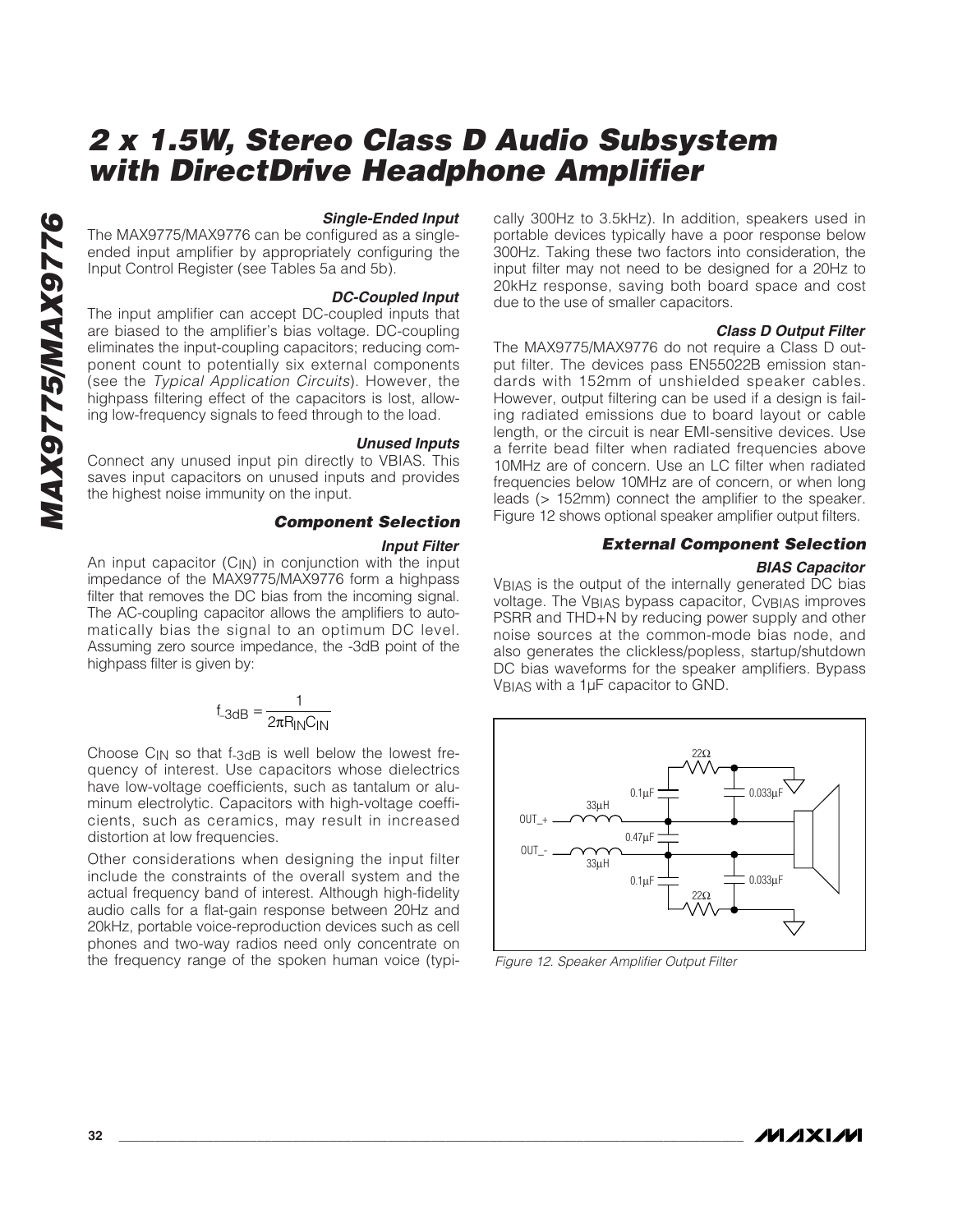#### **Charge-Pump Capacitor Selection**

Use capacitors with an ESR less than 100m $\Omega$  for optimum performance. Low-ESR ceramic capacitors minimize the output resistance of the charge pump. Most surface-mount ceramic capacitors satisfy the ESR requirement. For best performance over the extended temperature range, select capacitors with an X7R dielectric or better. Table 12 lists suggested manufacturers.

#### **Flying Capacitor (C1)**

The value of the flying capacitor (C1) affects the output resistance of the charge pump. A C1 value that is too small degrades the device's ability to provide sufficient current drive, which leads to a loss of output voltage. Increasing the value of C1 reduces the charge-pump output resistance to an extent. Above 1µF, the on-resistance of the switches and the ESR of C1 and C2 dominate.

#### **Output Capacitor (C2)**

The output capacitor value and ESR directly affect the ripple at CPV<sub>SS</sub>. Increasing the value of C2 reduces output ripple. Likewise, decreasing the ESR of C2 reduces both ripple and output resistance. Lower capacitance values can be used in systems with low maximum output power levels. See the Output Power vs. Load Resistance and Charge-Pump Capacitor Size graph in the Typical Operating Characteristics.

#### **CPVDD Bypass Capacitor (C3)**

The CPV<sub>DD</sub> bypass capacitor (C3) lowers the output impedance of the power supply and reduces the impact of the MAX9775/MAX9776's charge-pump switching transients. Bypass CPV<sub>DD</sub> with C3 to PGND and place it physically close to the CPV<sub>DD</sub> and PGND. Use a value for C3 that is equal to C1.

#### **Supply Bypassing, Layout, and Grounding**

Proper layout and grounding are essential for optimum performance. Use large traces for the power-supply inputs and amplifier outputs to minimize losses due to parasitic trace resistance. Large traces also aid in moving heat away from the package. Proper grounding improves audio performance, minimizes crosstalk between channels, and prevents any switching noise from coupling into the audio signal. Connect PGND and GND together at a single point on the PCB. Route all traces that carry switching transients away from GND and the traces/components in the audio signal path.

Connect all of the power-supply inputs (CPV<sub>DD</sub>, V<sub>DD</sub>, and  $PV<sub>DD</sub>$ ) together. Bypass  $CPV<sub>DD</sub>$  with a 1 $\mu$ F capacitor to CPGND. Bypass V<sub>DD</sub> with 1µF capacitor to GND. Bypass PV<sub>DD</sub> with a 1µF capacitor in parallel with a 0.1µF capacitor to PGND. Place the bypass capacitors as close to the MAX9775/MAX9776 as possible. Place a bulk capacitor between PV<sub>DD</sub> and PGND if needed.

Use large, low-resistance output traces. Current drawn from the outputs increases as load impedance decreases. High output trace resistance decreases the power delivered to the load. Large output, supply, and GND traces also allow more heat to move from the MAX9775/MAX9776 to the PCB, decreasing the thermal impedance of the circuit.

#### **TQFN Applications Information**

The MAX9776 TQFN-EP package features an exposed thermal pad on its underside. This pad lowers the package's thermal impedance by providing a direct heat conduction path from the die to the PCB. The exposed pad is internally connected to GND. Connect the exposed thermal pad to the PCB GND plane.

## **WLP Applications Information**

For the latest application details on WLP construction, dimensions, tape carrier information, PCB techniques, bump-pad layout, and recommended reflow temperature profile, as well as the latest information of reliability testing results, refer to Application Note 1891: Understanding the Basics of the Wafer-Level Chip-Scale Package (WL-CSP) available on Maxim's website at **www.maxim-ic.com/ucsp**.

#### **WLP Thermal Consideration**

When operating at maximum output power, the WLP thermal dissipation can become a limiting factor. The WLP package does not dissipate as much power as a TQFN and as a result will operate at a higher temperature. At peak output power into a  $4Ω$  load, the MAX9775/MAX9776 can exceed its thermal limit, triggering thermal protection. As a result, do not choose the WLP package when maximum output power into  $4\Omega$ is required.

#### **Table 12. Suggested Capacitor Manufacturers**

| <b>SUPPLIER</b> | <b>PHONE</b> | <b>FAX</b>   | <b>WEBSITE</b>        |
|-----------------|--------------|--------------|-----------------------|
| Taiyo Yuden     | 800-348-2496 | 847-925-0899 | www.t-yuden.com       |
| TDK             | 807-803-6100 | 847-390-4405 | www.component.tdk.com |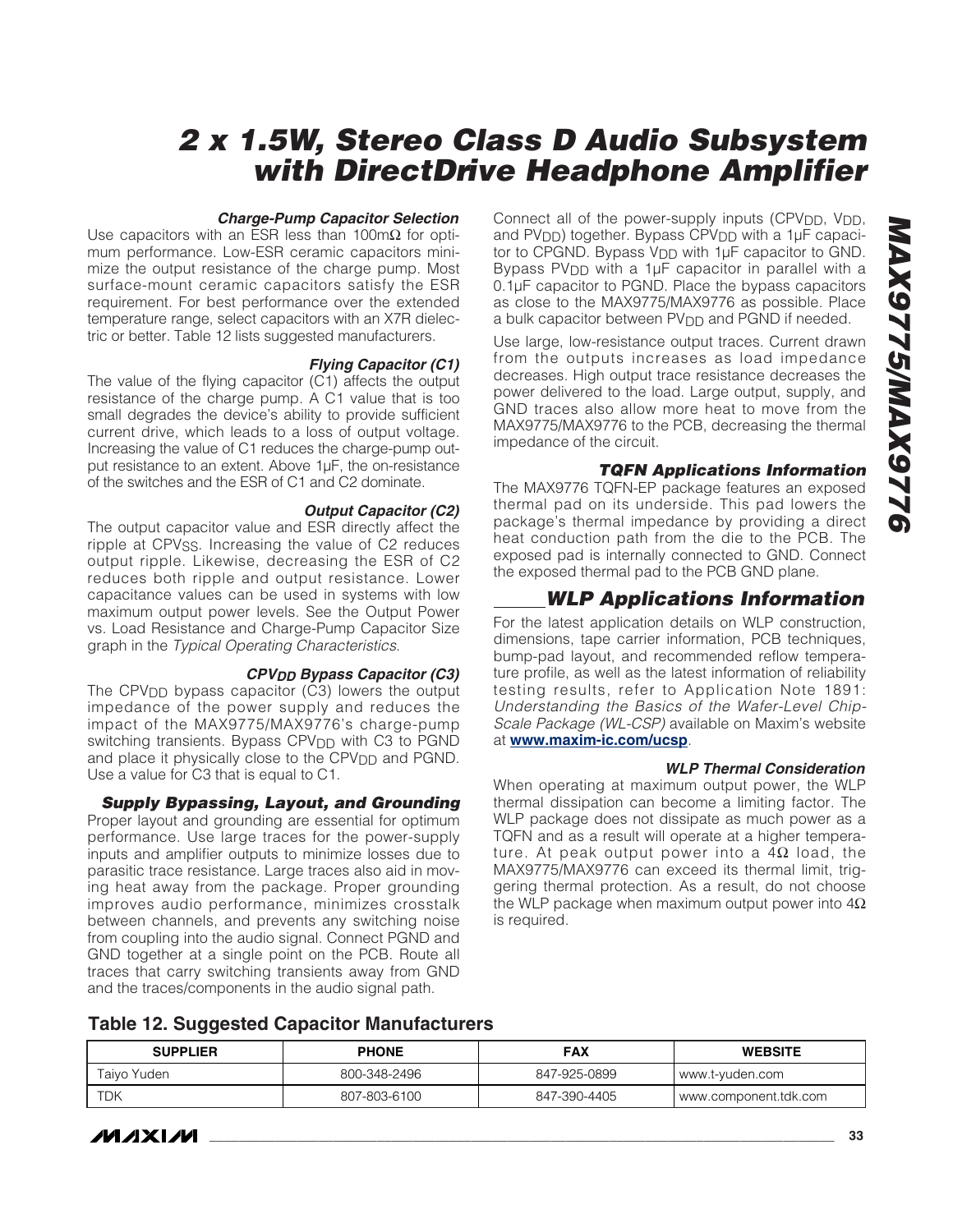

## **Chip Information**

PROCESS: BiCMOS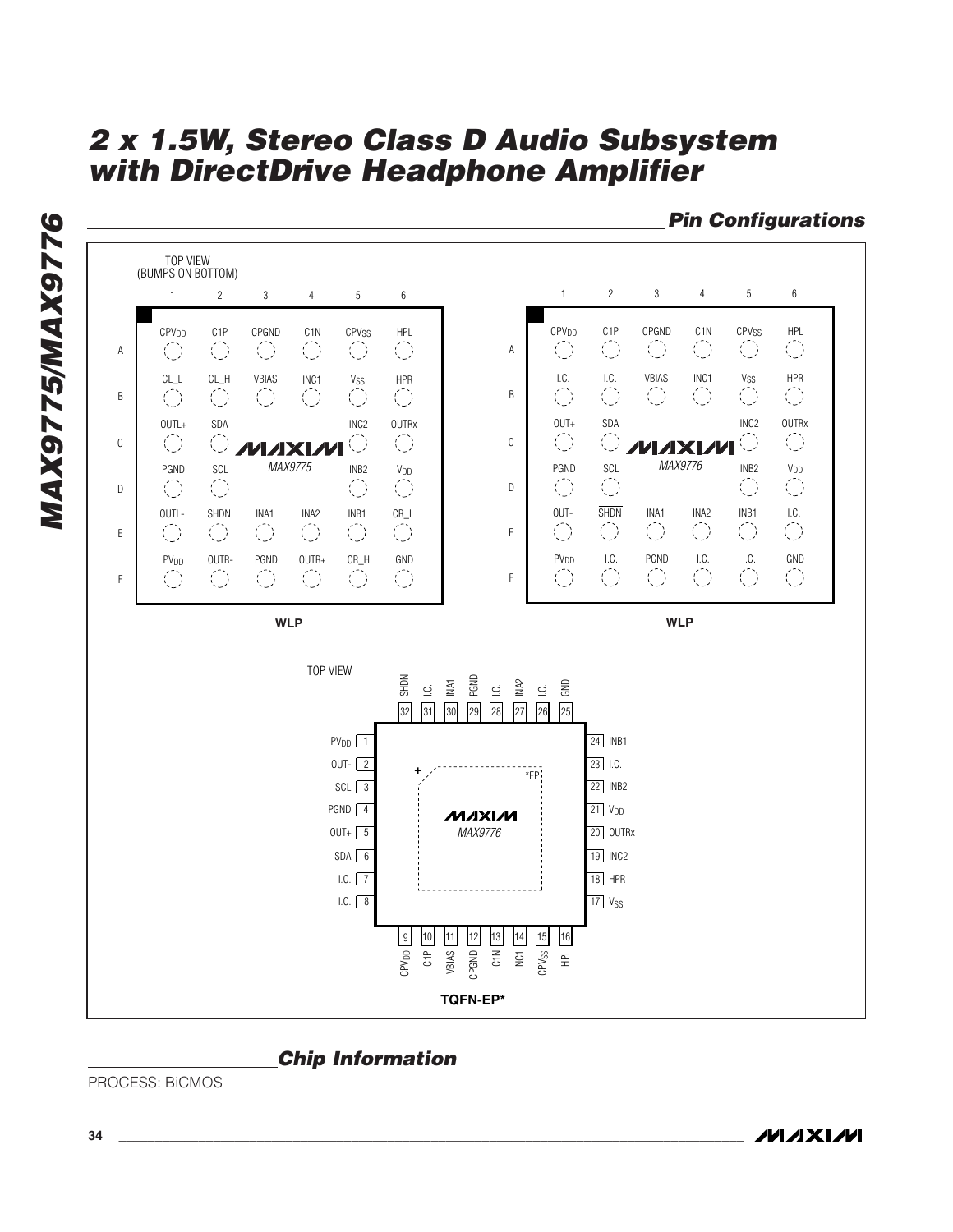## **Package Information**

(The package drawing(s) in this data sheet may not reflect the most current specifications. For the latest package outline information go to **www.maxim-ic.com/packages**.)

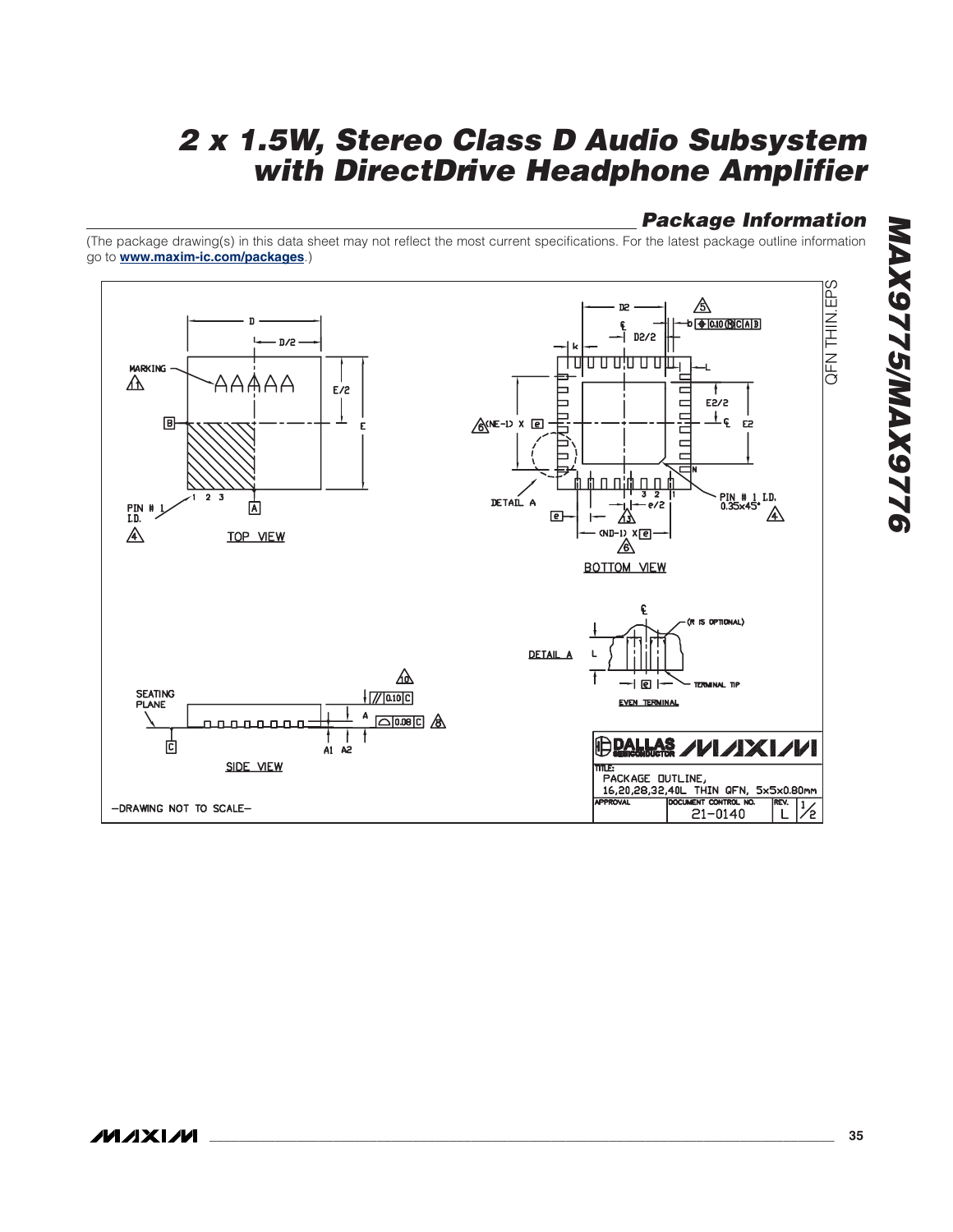## **Package Information (continued)**

(The package drawing(s) in this data sheet may not reflect the most current specifications. For the latest package outline information go to **www.maxim-ic.com/packages**.)

| COMMON DIMENSIONS                                                                                                                                                                                                                                                                                                                                                                         |                                                           |                                                                                                                                                                                              |                          |              |                          |  |           | <b>EXPOSED PAD VARIATIONS</b> |         |             |                                                                                                                                                                                          |                          |              |                          |                          |                |              |      |      |        |      |      |      |           |  |
|-------------------------------------------------------------------------------------------------------------------------------------------------------------------------------------------------------------------------------------------------------------------------------------------------------------------------------------------------------------------------------------------|-----------------------------------------------------------|----------------------------------------------------------------------------------------------------------------------------------------------------------------------------------------------|--------------------------|--------------|--------------------------|--|-----------|-------------------------------|---------|-------------|------------------------------------------------------------------------------------------------------------------------------------------------------------------------------------------|--------------------------|--------------|--------------------------|--------------------------|----------------|--------------|------|------|--------|------|------|------|-----------|--|
| PKG.                                                                                                                                                                                                                                                                                                                                                                                      |                                                           | $16L$ $5\times5$<br>$20L$ 5 $\times$ 5<br>28L 5x5<br>$32L$ $5\times5$<br>$40L$ 5x5<br>nin.   NDM,   MAX,   MIN,   NDM,   MAX,   MIN,   NDM,   MAX,   MIN,   MDM,   MAX,   MIN,   NDM,   MAX, |                          |              |                          |  |           |                               |         |             | PKG.                                                                                                                                                                                     |                          | D2           |                          |                          | E <sub>2</sub> |              |      |      |        |      |      |      |           |  |
| <b>SYMBOL</b>                                                                                                                                                                                                                                                                                                                                                                             |                                                           |                                                                                                                                                                                              |                          |              |                          |  |           |                               |         |             |                                                                                                                                                                                          |                          |              |                          |                          |                | <b>CODES</b> |      | MIN. | I NOM. | MAX. | MIN. |      | NOM. MAX. |  |
| A                                                                                                                                                                                                                                                                                                                                                                                         |                                                           |                                                                                                                                                                                              |                          |              |                          |  |           |                               |         |             | 0.70   0.75   0.80   0.70   0.75   0.80   0.70   0.75   0.80   0.70   0.75   0.80   0.70   0.75   0.80                                                                                   |                          |              |                          |                          |                | T1655-2      |      | 3.00 | 3.10   | 3.20 | 3.00 | 3.10 | 3.20      |  |
| A1                                                                                                                                                                                                                                                                                                                                                                                        | 0                                                         |                                                                                                                                                                                              | $0.02 \mid 0.05$         | $\mathbf{0}$ | 0.02   0.05              |  | $\Omega$  | 10.0210.05                    |         | $^{\circ}$  | 0.0210.05                                                                                                                                                                                |                          | $\mathbf{0}$ |                          | 0.02 0.05                |                | $T1655 - 3$  |      | 3.00 | 3.10   | 3.20 | 3.00 | 3.10 | 3,20      |  |
| A <sub>2</sub>                                                                                                                                                                                                                                                                                                                                                                            |                                                           | 0.20 REF.                                                                                                                                                                                    |                          |              | 0.20 REF.                |  |           | 0.20 REF.                     |         |             | 0.20 REF.                                                                                                                                                                                |                          |              | 0.20 REF.                |                          |                | T1655N-1     |      | 3.00 | 3.10   | 3.20 | 3.00 | 3.10 | 3.20      |  |
| b<br>D                                                                                                                                                                                                                                                                                                                                                                                    |                                                           |                                                                                                                                                                                              |                          |              |                          |  |           |                               |         |             | 0.25   0.30   0.35  0.25   0.30   0.35   0.20   0.25   0.30   0.26   0.36   0.36   0.26   0.25   0.25<br>4.90 5.00 5.10 4.90 5.00 5.10 4.90 5.00 5.10 4.90 5.00 5.10 4.90 5.00 5.00 5.00 |                          |              |                          |                          |                | T2055-3      |      | 3.00 | 3.10   | 3.20 | 3.00 | 3.10 | 3,20      |  |
| E                                                                                                                                                                                                                                                                                                                                                                                         |                                                           |                                                                                                                                                                                              |                          |              |                          |  |           |                               |         |             | 4.90 5.00 5.10 4.90 5.00 5.10 4.90 5.00 5.10 4.90 5.00 5.00 4.90 5.00 5.00 5.10                                                                                                          |                          |              |                          |                          |                | T2055-4      |      | 3.00 | 3.10   | 3.20 | 3.00 | 3.10 | 3,20      |  |
| ٠                                                                                                                                                                                                                                                                                                                                                                                         |                                                           | 0.80 BSC.                                                                                                                                                                                    |                          |              | 0.65 BSC.                |  |           | 0.50 BSC.                     |         |             | 0.50 BSC.                                                                                                                                                                                |                          |              | 0.40 BSC.                |                          |                | 12055-5      |      | 3.15 | 3.25   | 3.35 | 3.15 | 3.25 | 3.35      |  |
| к                                                                                                                                                                                                                                                                                                                                                                                         | 0.25                                                      | $\overline{\phantom{a}}$                                                                                                                                                                     | $\overline{\phantom{a}}$ | 0.25         | $\overline{\phantom{a}}$ |  |           | $- 0.25  -$                   | $\sim$  | l 0.25 l    | $\overline{\phantom{a}}$                                                                                                                                                                 | $\overline{\phantom{a}}$ | 0.25         | $\overline{\phantom{a}}$ | $\overline{\phantom{0}}$ |                | T2055MN-5    |      | 3.15 | 3.25   | 3.35 | 3.15 | 3.25 | 3.35      |  |
| L                                                                                                                                                                                                                                                                                                                                                                                         |                                                           |                                                                                                                                                                                              |                          |              |                          |  |           |                               |         |             | 0.30  0.40  0.50  0.45  0.55   0.65  0.45  0.55  0.65  0.30   0.40   0.50   0.30   0.40  0.50                                                                                            |                          |              |                          |                          |                | T2855-3      |      | 3.15 | 3.25   | 3.35 | 3.15 | 3.25 | 3.35      |  |
| N                                                                                                                                                                                                                                                                                                                                                                                         |                                                           | 16                                                                                                                                                                                           |                          |              | 20                       |  |           | 28                            |         |             | 32                                                                                                                                                                                       |                          |              | 40                       |                          |                | T2855-4      |      | 2.60 | 2.70   | 2.80 | 2.60 | 2.70 | 2.80      |  |
| <b>ND</b>                                                                                                                                                                                                                                                                                                                                                                                 |                                                           | 4                                                                                                                                                                                            |                          |              | 5                        |  |           | $\overline{7}$                |         |             | 8                                                                                                                                                                                        |                          |              | 10                       |                          |                | T2855-5      |      | 2.60 | 2.70   | 2.80 | 2.60 | 2.70 | 2.80      |  |
| <b>NE</b>                                                                                                                                                                                                                                                                                                                                                                                 |                                                           | $\ddot{\phantom{1}}$                                                                                                                                                                         |                          |              | 5                        |  |           | $\overline{7}$                |         |             | 8                                                                                                                                                                                        |                          |              | 10                       |                          |                | T2955-6      |      | 3.15 | 3.25   | 3.35 | 3.15 | 3.25 | 3.35      |  |
|                                                                                                                                                                                                                                                                                                                                                                                           | <b>VHHB</b><br>WHHD-2<br>WHHC<br>WHHD-1<br>-----<br>JEDEC |                                                                                                                                                                                              |                          |              |                          |  |           | T2855-7                       |         | 2.60        | 2.70                                                                                                                                                                                     | 2.80                     | 2.60         | 2.70                     | 2.80                     |                |              |      |      |        |      |      |      |           |  |
|                                                                                                                                                                                                                                                                                                                                                                                           |                                                           |                                                                                                                                                                                              |                          |              |                          |  |           |                               |         |             |                                                                                                                                                                                          |                          |              |                          |                          |                | T2855-8      |      | 3.15 | 3.25   | 3.35 | 3.15 | 3.25 | 3.35      |  |
| <b>NOTES:</b>                                                                                                                                                                                                                                                                                                                                                                             |                                                           |                                                                                                                                                                                              |                          |              |                          |  |           | T2855N-1                      |         | 3.15        | 3.25                                                                                                                                                                                     | 3.35                     | 3.15         | 3.25                     | 3.35                     |                |              |      |      |        |      |      |      |           |  |
| DIMENSIONING & TOLERANCING CONFORM TO ASME Y14.5M-1994.<br>1.                                                                                                                                                                                                                                                                                                                             |                                                           |                                                                                                                                                                                              |                          |              |                          |  |           |                               | T3255-3 |             | 3.00                                                                                                                                                                                     | 3.10                     | 3.20         | 3.00                     | 3.10                     | 3.20           |              |      |      |        |      |      |      |           |  |
| ALL DIMENSIONS ARE IN MILLIMETERS, ANGLES ARE IN DEGREES.<br>2.                                                                                                                                                                                                                                                                                                                           |                                                           |                                                                                                                                                                                              |                          |              |                          |  |           |                               |         |             | $T3255 - 4$                                                                                                                                                                              |                          | 3.00         | 3.10                     | 3.20                     | 3.00           | 3.10         | 3.20 |      |        |      |      |      |           |  |
| N IS THE TOTAL NUMBER OF TERMINALS.<br>З.                                                                                                                                                                                                                                                                                                                                                 |                                                           |                                                                                                                                                                                              |                          |              |                          |  |           |                               |         | T3255M-4    |                                                                                                                                                                                          | 3.00                     | 3.10         | 3.20                     | 3.00                     | 3.10           | 3.20         |      |      |        |      |      |      |           |  |
| /4). THE TERMINAL #1 IDENTIFIER AND TERMINAL NUMBERING CONVENTION SHALL                                                                                                                                                                                                                                                                                                                   |                                                           |                                                                                                                                                                                              |                          |              |                          |  |           |                               |         | T3255-5     |                                                                                                                                                                                          | 3.00                     | 3.10         | 3.20                     | 3.00                     | 3.10           | 3.20         |      |      |        |      |      |      |           |  |
| CONFORM TO JESD 95-1 SPP-012. DETAILS OF TERMINAL #1 IDENTIFIER ARE                                                                                                                                                                                                                                                                                                                       |                                                           |                                                                                                                                                                                              |                          |              |                          |  |           |                               |         | T3255N-1    |                                                                                                                                                                                          | 3.00                     | 3.10         | 3,20                     | 3.00                     | 3.10           | 3,20         |      |      |        |      |      |      |           |  |
| OPTIONAL, BUT MUST BE LOCATED WITHIN THE ZONE INDICATED, THE TERMINAL #1                                                                                                                                                                                                                                                                                                                  |                                                           |                                                                                                                                                                                              |                          |              |                          |  |           |                               |         | $T4055 - 1$ |                                                                                                                                                                                          | 3.40                     | 3.50         | 3.60                     | 3.40                     | 3.50           | 3.60         |      |      |        |      |      |      |           |  |
| IDENTIFIER MAY BE EITHER A MOLD OR MARKED FEATURE.                                                                                                                                                                                                                                                                                                                                        |                                                           |                                                                                                                                                                                              |                          |              |                          |  |           |                               |         | T4055-2     |                                                                                                                                                                                          | 3,40                     | 3.50         | 3,60                     | 3,40                     | 3.50           | 3.60         |      |      |        |      |      |      |           |  |
| /S\ DIMENSION b APPLIES TO METALLIZED TERMINAL AND IS MEASURED BETVEEN                                                                                                                                                                                                                                                                                                                    |                                                           |                                                                                                                                                                                              |                          |              |                          |  |           | T4055MN-1                     |         | 3.40        | 3.50                                                                                                                                                                                     | 3.60                     | 3.40         | 3.50                     | 3.60                     |                |              |      |      |        |      |      |      |           |  |
| 0.25 mm AND 0.30 mm FROM TERMINAL TIP.<br>/6\ ND AND NE REFER TO THE NUMBER OF TERMINALS ON EACH D AND E SIDE RESPECTIVELY.<br>7. DEPOPULATION IS POSSIBLE IN A SYMMETRICAL FASHION.<br>/8. COPLANARITY APPLIES TO THE EXPOSED HEAT SINK SLUG AS WELL AS THE TERMINALS.<br>9. DRAWING CONFORMS TO JEDEC MO220, EXCEPT EXPOSED PAD DIMENSION FOR<br>T2855-3, T2855-6, T4055-1 AND T4055-2. |                                                           |                                                                                                                                                                                              |                          |              |                          |  |           |                               |         |             |                                                                                                                                                                                          |                          |              |                          |                          |                |              |      |      |        |      |      |      |           |  |
| AD VARPAGE SHALL NOT EXCEED 0.10 mm.<br>11. MARKING IS FOR PACKAGE ORIENTATION REFERENCE ONLY.                                                                                                                                                                                                                                                                                            |                                                           |                                                                                                                                                                                              |                          |              |                          |  |           |                               |         |             |                                                                                                                                                                                          |                          |              |                          |                          |                |              |      |      |        |      |      |      |           |  |
| $\bigoplus$ pallas /////XI///<br>12. NUMBER OF LEADS SHOWN ARE FOR REFERENCE ONLY.<br>$\Delta$ is lead centerlines to be at true position as defined by basic dimension $'e'$ , ±0.05.<br>TITLE:                                                                                                                                                                                          |                                                           |                                                                                                                                                                                              |                          |              |                          |  |           |                               |         |             |                                                                                                                                                                                          |                          |              |                          |                          |                |              |      |      |        |      |      |      |           |  |
| 14. ALL DIMENSIONS APPLY TO BOTH LEADED AND PIGFREE PARTS.<br>PACKAGE DUTLINE,<br>16,20,28,32,40L THIN QFN, 5x5x0.80mm                                                                                                                                                                                                                                                                    |                                                           |                                                                                                                                                                                              |                          |              |                          |  |           |                               |         |             |                                                                                                                                                                                          |                          |              |                          |                          |                |              |      |      |        |      |      |      |           |  |
| <b>APPROVAL</b><br>DOCUMENT CONTROL NO.<br>-DRAWING NOT TO SCALE-<br>$21 - 0140$                                                                                                                                                                                                                                                                                                          |                                                           |                                                                                                                                                                                              |                          |              |                          |  | REV.<br>L | $\mathsf{Z}/\mathsf{Z}$<br>75 |         |             |                                                                                                                                                                                          |                          |              |                          |                          |                |              |      |      |        |      |      |      |           |  |

**MAXIM**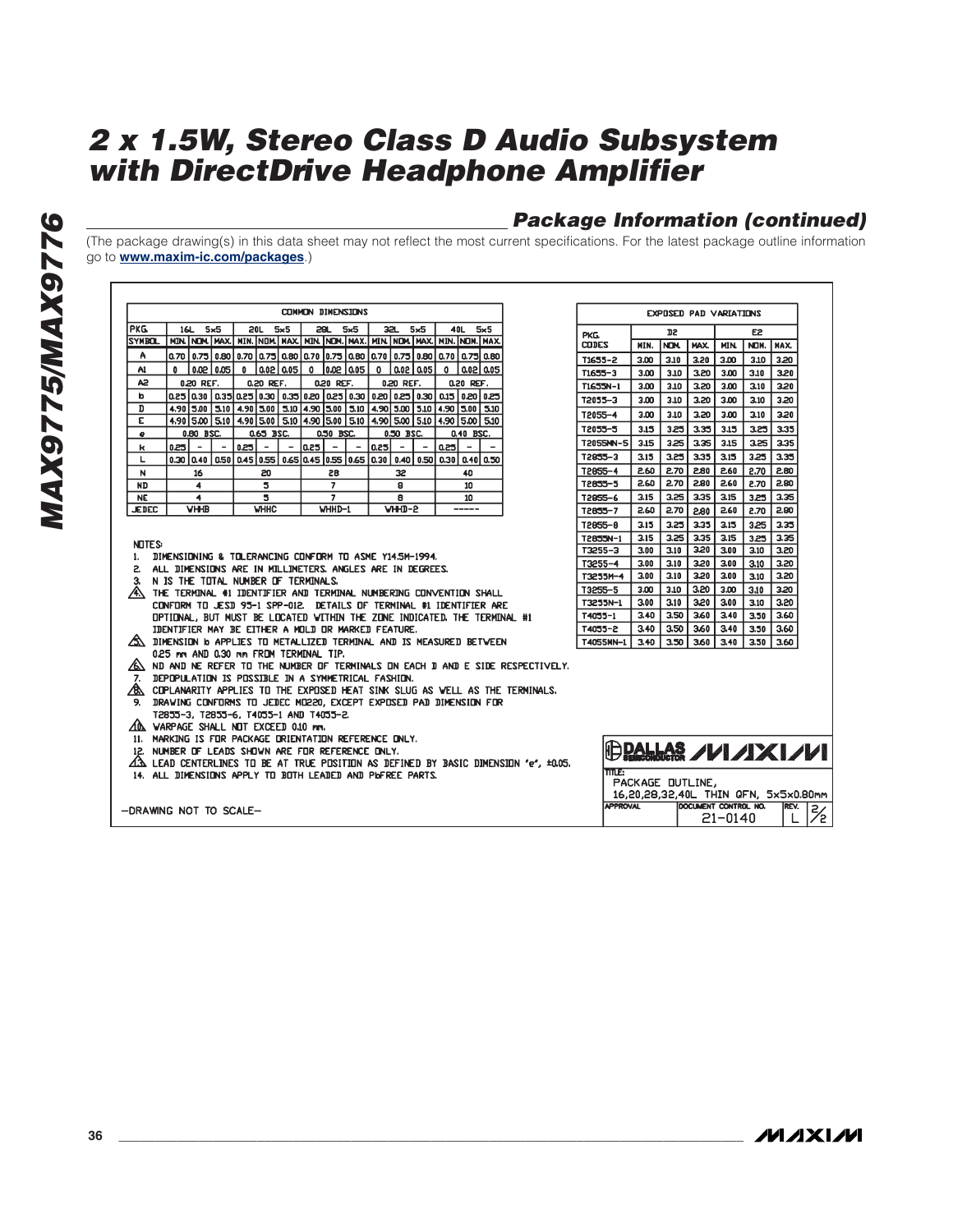## **Package Information (continued)**

(The package drawing(s) in this data sheet may not reflect the most current specifications. For the latest package outline information go to **www.maxim-ic.com/packages**.)

![](_page_36_Figure_3.jpeg)

| <b>PACKAGE TYPE</b> | <b>I PACKAGE CODE</b> | DOCUMENT NO. |
|---------------------|-----------------------|--------------|
| 36 WI P             | W363A3+3              | 21-0024      |
| 32 TOFN-EP          | T3255-4               | 21-0140      |